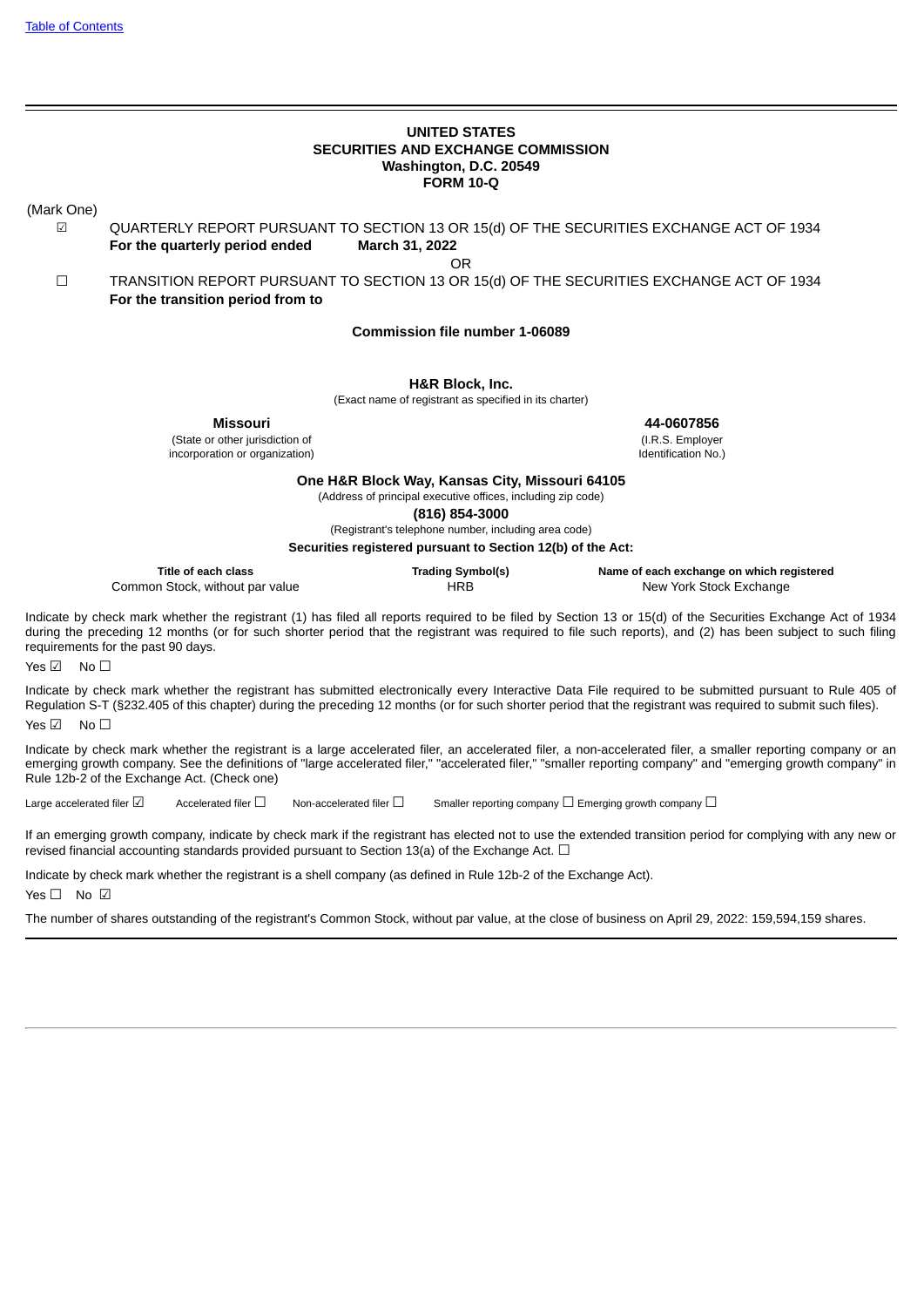# **Form 10-Q for the Period ended March 31, 2022**

# **Table of Contents**

## **[PART I](#page-1-0)**

<span id="page-1-0"></span>

| Item 1.         | <b>Consolidated Statements of Operations and Comprehensive Income</b><br>Three and nine months ended March 31, 2022 and 2021 |                |
|-----------------|------------------------------------------------------------------------------------------------------------------------------|----------------|
|                 | <b>Consolidated Balance Sheets</b><br>As of March 31, 2022 and June 30, 2021                                                 | $\overline{2}$ |
|                 | <b>Consolidated Statements of Cash Flows</b><br>Nine months ended March 31, 2022 and 2021                                    | $\overline{3}$ |
|                 | <b>Consolidated Statements of Stockholders' Equity</b><br>Three and nine months ended March 31, 2022 and 2021                | $\overline{4}$ |
|                 | <b>Notes to Consolidated Financial Statements</b>                                                                            | 6              |
| <u>Item 2.</u>  | Management's Discussion and Analysis of Financial Condition and Results of Operations                                        | <u> 18</u>     |
| Item 3.         | <b>Quantitative and Qualitative Disclosures About Market Risk</b>                                                            | 28             |
| Item 4.         | <b>Controls and Procedures</b>                                                                                               | 28             |
|                 | <b>PART II</b>                                                                                                               |                |
| <u>Item 1.</u>  | <b>Legal Proceedings</b>                                                                                                     | <u>28</u>      |
| <u>Item 1A.</u> | <b>Risk Factors</b>                                                                                                          | 28             |
| Item 2.         | Unregistered Sales of Equity Securities and Use of Proceeds                                                                  | 29             |
| Item 3.         | <b>Defaults Upon Senior Securities</b>                                                                                       | 29             |
| <u>Item 4.</u>  | <b>Mine Safety Disclosures</b>                                                                                               | 29             |
| Item 5.         | <b>Other Information</b>                                                                                                     | 29             |
| Item 6.         | <b>Exhibits</b>                                                                                                              | 30             |
|                 | <b>Signatures</b>                                                                                                            | 31             |
|                 |                                                                                                                              |                |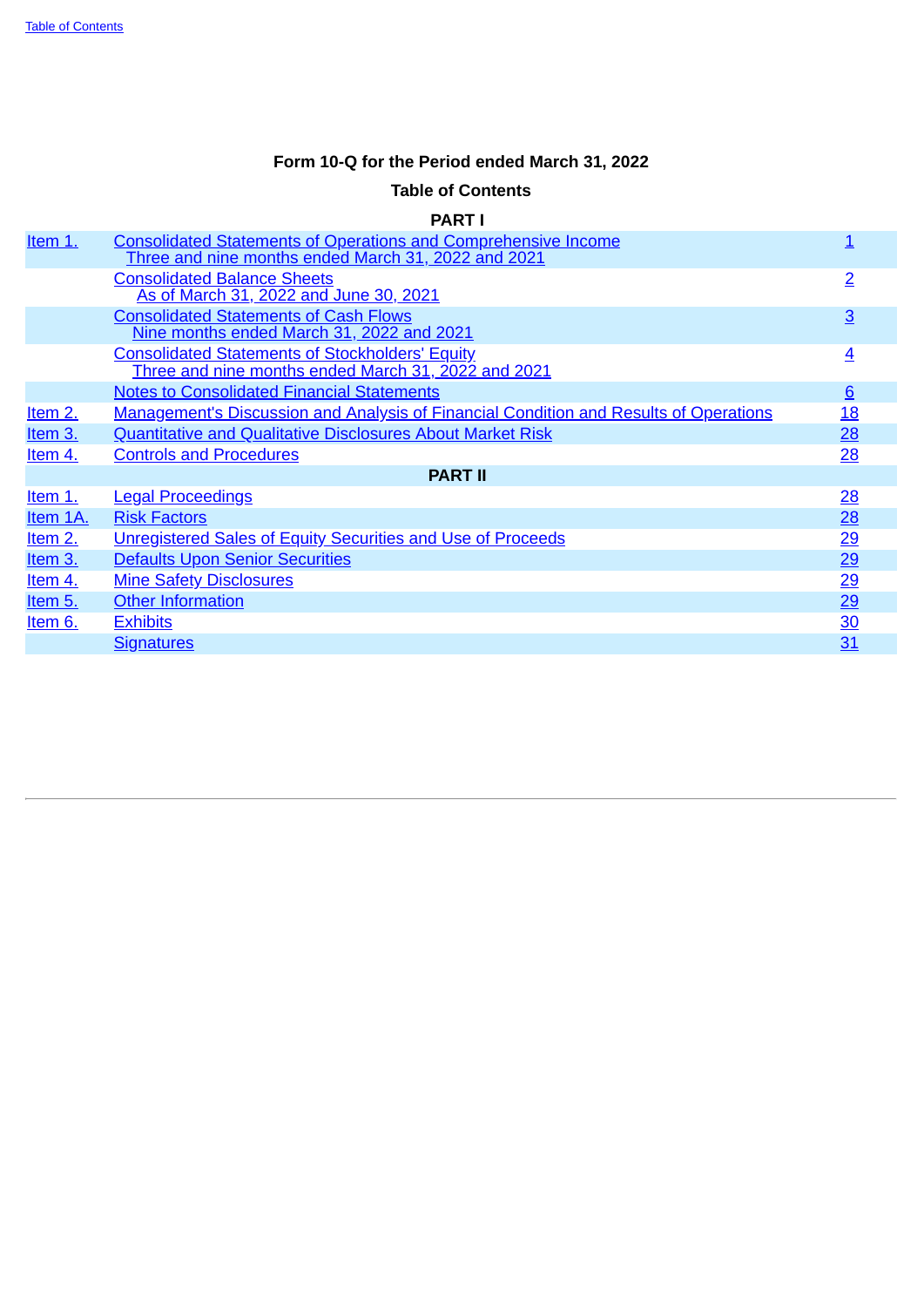# **PART I FINANCIAL INFORMATION**

# <span id="page-2-0"></span>**ITEM 1. FINANCIAL STATEMENTS**

## <span id="page-2-1"></span>**CONSOLIDATED STATEMENTS OF OPERATIONS AND COMPREHENSIVE INCOME**

| <b>AND COMPREHENSIVE INCOME</b>                                                                    |                              |                |           |                             |                | (unaudited, in 000s, except<br>per share amounts) |
|----------------------------------------------------------------------------------------------------|------------------------------|----------------|-----------|-----------------------------|----------------|---------------------------------------------------|
|                                                                                                    | Three months ended March 31. |                |           | Nine months ended March 31, |                |                                                   |
|                                                                                                    | 2022                         |                | 2021      | 2022                        |                | 2021                                              |
| <b>REVENUES:</b>                                                                                   |                              |                |           |                             |                |                                                   |
| Service revenues                                                                                   | \$<br>1,841,122              | $\frac{1}{2}$  | 1,763,693 | \$<br>2,151,824             | \$             | 2,262,663                                         |
| Royalty, product and other revenues                                                                | 220,635                      |                | 219,871   | 261,373                     |                | 280,212                                           |
|                                                                                                    | 2,061,757                    |                | 1,983,564 | 2,413,197                   |                | 2,542,875                                         |
| <b>OPERATING EXPENSES:</b>                                                                         |                              |                |           |                             |                |                                                   |
| Costs of revenues                                                                                  | 831,455                      |                | 795,494   | 1,362,310                   |                | 1,350,730                                         |
| Selling, general and administrative                                                                | 344,937                      |                | 336,833   | 617,594                     |                | 621,209                                           |
| Total operating expenses                                                                           | 1,176,392                    |                | 1,132,327 | 1,979,904                   |                | 1,971,939                                         |
|                                                                                                    |                              |                |           |                             |                |                                                   |
| Other income (expense), net                                                                        | 238                          |                | 449       | 1,989                       |                | 3,491                                             |
| Interest expense on borrowings                                                                     | (23, 746)                    |                | (22, 471) | (69, 661)                   |                | (78, 657)                                         |
| Income from continuing operations before income taxes                                              | 861,857                      |                | 829,215   | 365,621                     |                | 495,770                                           |
| Income taxes                                                                                       | 186,884                      |                | 69,543    | 29,666                      |                | 50,997                                            |
| Net income from continuing operations                                                              | 674,973                      |                | 759,672   | 335,955                     |                | 444,773                                           |
| Net loss from discontinued operations, net of tax benefits of \$539,<br>\$793, \$1,495 and \$3,317 | (1,796)                      |                | (1, 425)  | (4,984)                     |                | (4,533)                                           |
| <b>NET INCOME</b>                                                                                  | \$<br>$673,177$ \$           |                | 758,247   | \$<br>330,971               | $\mathfrak{S}$ | 440,240                                           |
| <b>BASIC EARNINGS PER SHARE:</b>                                                                   |                              |                |           |                             |                |                                                   |
| Continuing operations                                                                              | \$<br>4.13                   | $\mathfrak{S}$ | 4.15      | \$<br>1.95                  | \$             | 2.38                                              |
| Discontinued operations                                                                            | (0.01)                       |                | (0.01)    | (0.03)                      |                | (0.03)                                            |
| Consolidated                                                                                       | \$<br>4.12                   | $\sqrt{2}$     | 4.14      | \$<br>1.92                  | $\frac{1}{2}$  | 2.35                                              |
| <b>DILUTED EARNINGS PER SHARE:</b>                                                                 |                              |                |           |                             |                |                                                   |
| Continuing operations                                                                              | \$<br>4.06                   | $\mathfrak{S}$ | 4.09      | \$<br>1.92                  | $\frac{1}{2}$  | 2.35                                              |
| Discontinued operations                                                                            | (0.01)                       |                | (0.01)    | (0.03)                      |                | (0.02)                                            |
| Consolidated                                                                                       | \$<br>4.05                   | $\frac{2}{3}$  | 4.08      | \$<br>1.89                  | \$             | 2.33                                              |
| <b>DIVIDENDS DECLARED PER SHARE</b>                                                                | \$<br>0.27                   | \$             | 0.26      | \$<br>0.81                  | \$             | 0.78                                              |
| <b>COMPREHENSIVE INCOME:</b>                                                                       |                              |                |           |                             |                |                                                   |
| Net income                                                                                         | \$<br>673,177                | \$             | 758,247   | \$<br>330,971               | -\$            | 440,240                                           |
| Change in foreign currency translation adjustments                                                 | 5,595                        |                | 3,955     | (3,926)                     |                | 34,753                                            |
| Other comprehensive income (loss)                                                                  | 5,595                        |                | 3,955     | (3,926)                     |                | 34,753                                            |
| Comprehensive income                                                                               | \$<br>678,772                | \$             | 762,202   | \$<br>327,045               | $\mathfrak{S}$ | 474,993                                           |

<span id="page-2-2"></span>See accompanying notes to consolidated financial statements.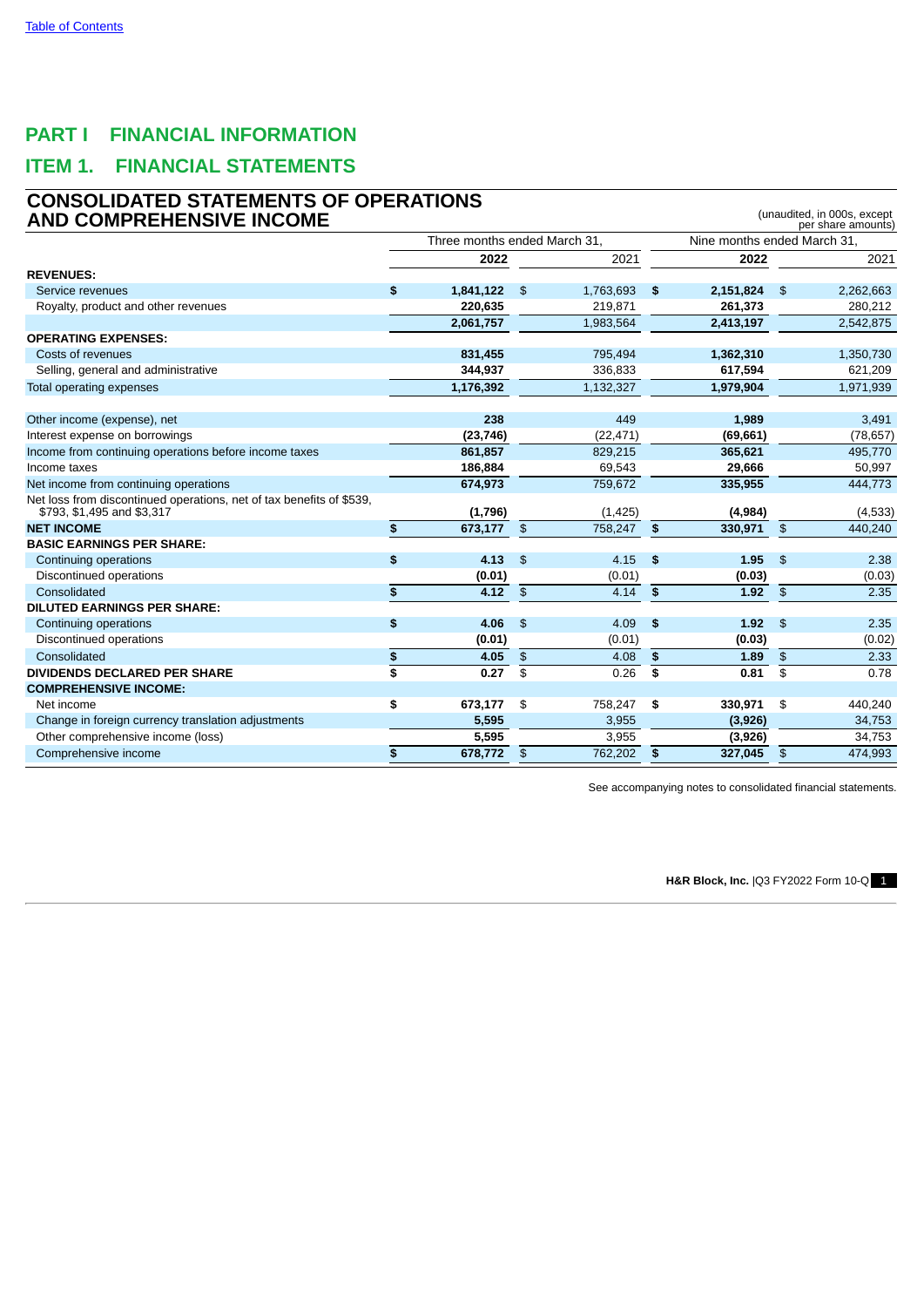| <b>CONSOLIDATED BALANCE SHEETS</b>                                                                                                  |                 | (unaudited, in 000s, except<br>share and per share amounts) |
|-------------------------------------------------------------------------------------------------------------------------------------|-----------------|-------------------------------------------------------------|
| As of                                                                                                                               | March 31, 2022  | June 30, 2021                                               |
| <b>ASSETS</b>                                                                                                                       |                 |                                                             |
| Cash and cash equivalents                                                                                                           | \$<br>1,041,740 | \$<br>1,434,381                                             |
| Cash and cash equivalents - restricted                                                                                              | 135,314         | 149,783                                                     |
| Receivables, less allowance for credit losses of \$61,512 and \$77,518                                                              | 261,602         | 88.932                                                      |
| Income taxes receivable                                                                                                             | 340,355         | 330,872                                                     |
| Prepaid expenses and other current assets                                                                                           | 89,025          | 76,414                                                      |
| Total current assets                                                                                                                | 1,868,036       | 2,080,382                                                   |
| Property and equipment, at cost, less accumulated depreciation and amortization of \$881,841 and<br>\$842,861                       | 133.036         | 139,276                                                     |
| Operating lease right of use assets                                                                                                 | 390.758         | 445.847                                                     |
| Intangible assets, net                                                                                                              | 322,836         | 351,093                                                     |
| Goodwill                                                                                                                            | 764,428         | 754,521                                                     |
| Deferred tax assets and income taxes receivable                                                                                     | 236,792         | 181,996                                                     |
| Other noncurrent assets                                                                                                             | 65,241          | 61,273                                                      |
| <b>Total assets</b>                                                                                                                 | \$<br>3,781,127 | \$<br>4,014,388                                             |
| LIABILITIES AND STOCKHOLDERS' EQUITY                                                                                                |                 |                                                             |
| <b>LIABILITIES:</b>                                                                                                                 |                 |                                                             |
| Accounts payable and accrued expenses                                                                                               | \$<br>225.708   | \$<br>164.269                                               |
| Accrued salaries, wages and payroll taxes                                                                                           | 227,075         | 168,989                                                     |
| Accrued income taxes and reserves for uncertain tax positions                                                                       | 337,363         | 238,863                                                     |
| Current portion of long-term debt                                                                                                   | 499,395         |                                                             |
| Operating lease liabilities                                                                                                         | 187,263         | 214,190                                                     |
| Deferred revenue and other current liabilities                                                                                      | 216,073         | 196,175                                                     |
| <b>Total current liabilities</b>                                                                                                    | 1,692,877       | 982.486                                                     |
| Long-term debt                                                                                                                      | 1,486,530       | 1,983,719                                                   |
| Deferred tax liabilities and reserves for uncertain tax positions                                                                   | 218,461         | 301,658                                                     |
| Operating lease liabilities                                                                                                         | 210,866         | 244,932                                                     |
| Deferred revenue and other noncurrent liabilities                                                                                   | 127,537         | 113,535                                                     |
| <b>Total liabilities</b>                                                                                                            | 3,736,271       | 3,626,330                                                   |
| <b>COMMITMENTS AND CONTINGENCIES</b>                                                                                                |                 |                                                             |
| <b>STOCKHOLDERS' EQUITY:</b>                                                                                                        |                 |                                                             |
| Common stock, no par, stated value \$0.01 per share, 800,000,000 shares authorized, shares issued of<br>193,571,309 and 216,655,616 | 1,936           | 2,167                                                       |
| Additional paid-in capital                                                                                                          | 767,869         | 779,465                                                     |
| Accumulated other comprehensive income (loss)                                                                                       | (3,838)         | 88                                                          |
| Retained earnings (deficit)                                                                                                         | (56, 790)       | 286,694                                                     |
| Less treasury shares, at cost, of 33,978,937 and 34,842,125                                                                         | (664, 321)      | (680, 356)                                                  |
| Total stockholders' equity                                                                                                          | 44.856          | 388.058                                                     |
| Total liabilities and stockholders' equity                                                                                          | \$<br>3.781.127 | \$<br>4,014,388                                             |

<span id="page-3-0"></span>See accompanying notes to consolidated financial statements.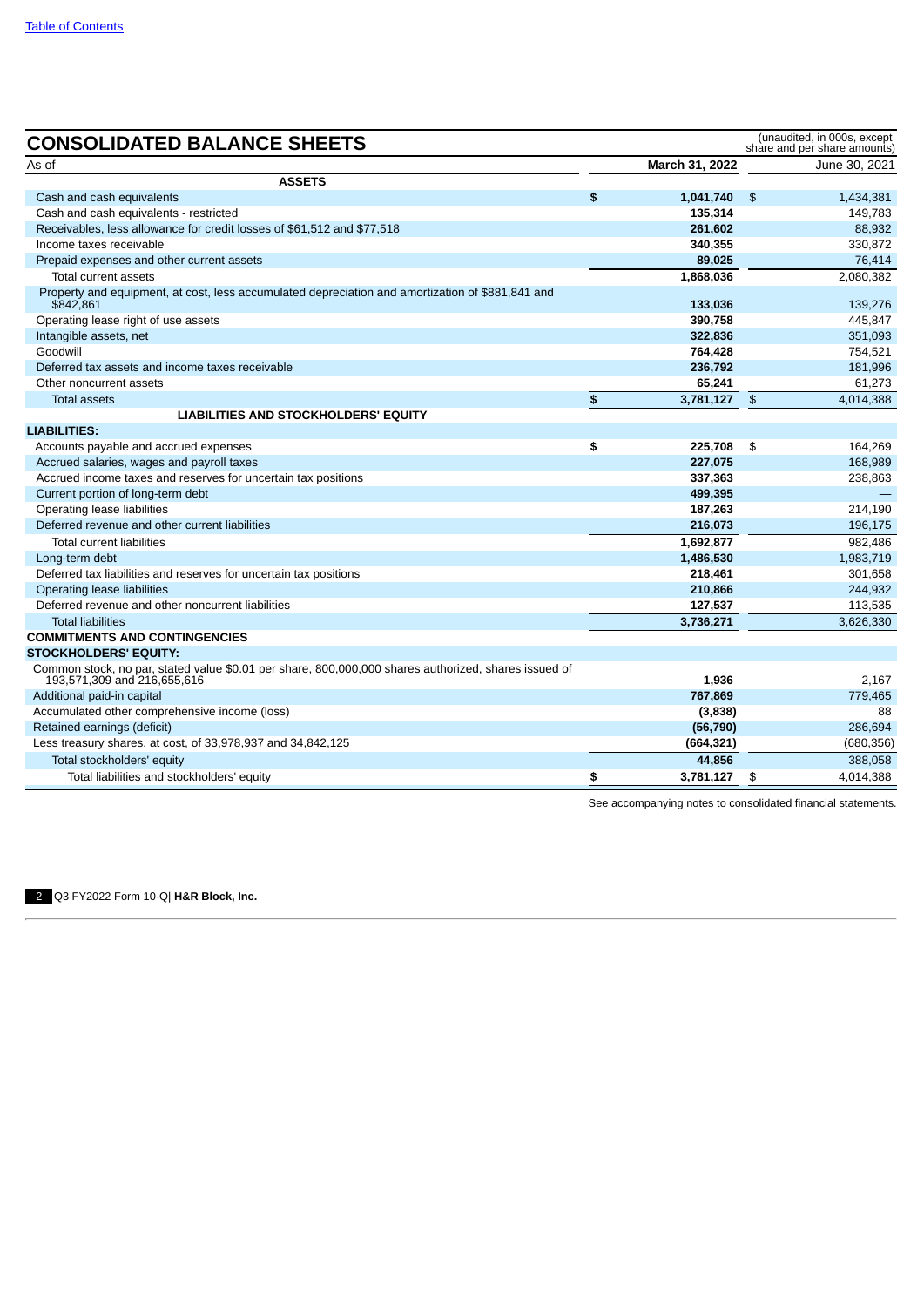| <b>CONSOLIDATED STATEMENTS OF CASH FLOWS</b>                                      |                  |               | (unaudited, in 000s) |
|-----------------------------------------------------------------------------------|------------------|---------------|----------------------|
| Nine months ended March 31.                                                       | 2022             |               | 2021                 |
| <b>CASH FLOWS FROM OPERATING ACTIVITIES:</b>                                      |                  |               |                      |
| Net income                                                                        | \$<br>330,971 \$ |               | 440,240              |
| Adjustments to reconcile net income to net cash provided by operating activities: |                  |               |                      |
| Depreciation and amortization                                                     | 107,462          |               | 117,037              |
| Provision                                                                         | 59,778           |               | 60,428               |
| Deferred taxes                                                                    | (85, 122)        |               | 5,763                |
| Stock-based compensation                                                          | 19,988           |               | 21,232               |
| Changes in assets and liabilities, net of acquisitions:                           |                  |               |                      |
| Receivables                                                                       | (233, 362)       |               | (336, 868)           |
| Prepaid expenses, other current and noncurrent assets                             | (16, 525)        |               | (37,054)             |
| Accounts payable, accrued expenses, salaries, wages and payroll taxes             | 122,112          |               | 257,034              |
| Deferred revenue, other current and noncurrent liabilities                        | 36,960           |               | 30,783               |
| Income tax receivables, accrued income taxes and income tax reserves              | 36,244           |               | (52, 516)            |
| Other, net                                                                        | (5, 378)         |               | (4, 723)             |
| Net cash provided by operating activities                                         | 373,128          |               | 501,356              |
| <b>CASH FLOWS FROM INVESTING ACTIVITIES:</b>                                      |                  |               |                      |
| Capital expenditures                                                              | (52, 718)        |               | (44, 220)            |
| Payments made for business acquisitions, net of cash acquired                     | (25, 465)        |               | (15, 495)            |
| Franchise Ioans funded                                                            | (18, 468)        |               | (26, 745)            |
| Payments from franchisees                                                         | 17,714           |               | 28,477               |
| Other, net                                                                        | 7,831            |               | 7,969                |
| Net cash used in investing activities                                             | (71, 106)        |               | (50, 014)            |
| <b>CASH FLOWS FROM FINANCING ACTIVITIES:</b>                                      |                  |               |                      |
| Repayments of line of credit borrowings                                           | (705,000)        |               | (3,275,000)          |
| Proceeds from line of credit borrowings                                           | 705,000          |               | 1,275,000            |
| Repayments of long-term debt                                                      |                  |               | (650,000)            |
| Proceeds from issuance of long-term debt                                          |                  |               | 647,965              |
| Dividends paid                                                                    | (143, 435)       |               | (147, 887)           |
| Repurchase of common stock, including shares surrendered                          | (555, 247)       |               | (188, 892)           |
| Proceeds from exercise of stock options                                           | 4,605            |               | 2,228                |
| Other, net                                                                        | (13, 389)        |               | (19,680)             |
| Net cash used in financing activities                                             | (707, 466)       |               | (2,356,266)          |
| Effects of exchange rate changes on cash                                          | (1,666)          |               | 10,370               |
| Net decrease in cash and cash equivalents, including restricted balances          | (407, 110)       |               | (1,894,554)          |
| Cash, cash equivalents and restricted cash, beginning of period                   | 1,584,164        |               | 2,769,947            |
| Cash, cash equivalents and restricted cash, end of period                         | \$<br>1,177,054  | $\frac{3}{2}$ | 875,393              |
| <b>SUPPLEMENTARY CASH FLOW DATA:</b>                                              |                  |               |                      |
| Income taxes paid, net of refunds received                                        | \$<br>76,894 \$  |               | 100,118              |
| Interest paid on borrowings                                                       | 58,009           |               | 77,398               |
| Accrued additions to property and equipment                                       | 1,336            |               | 977                  |
| New operating right of use assets and related lease liabilities                   | 126,726          |               | 94,260               |
| Accrued dividends payable to common shareholders                                  | 43,041           |               | 47,181               |

<span id="page-4-0"></span>See accompanying notes to consolidated financial statements.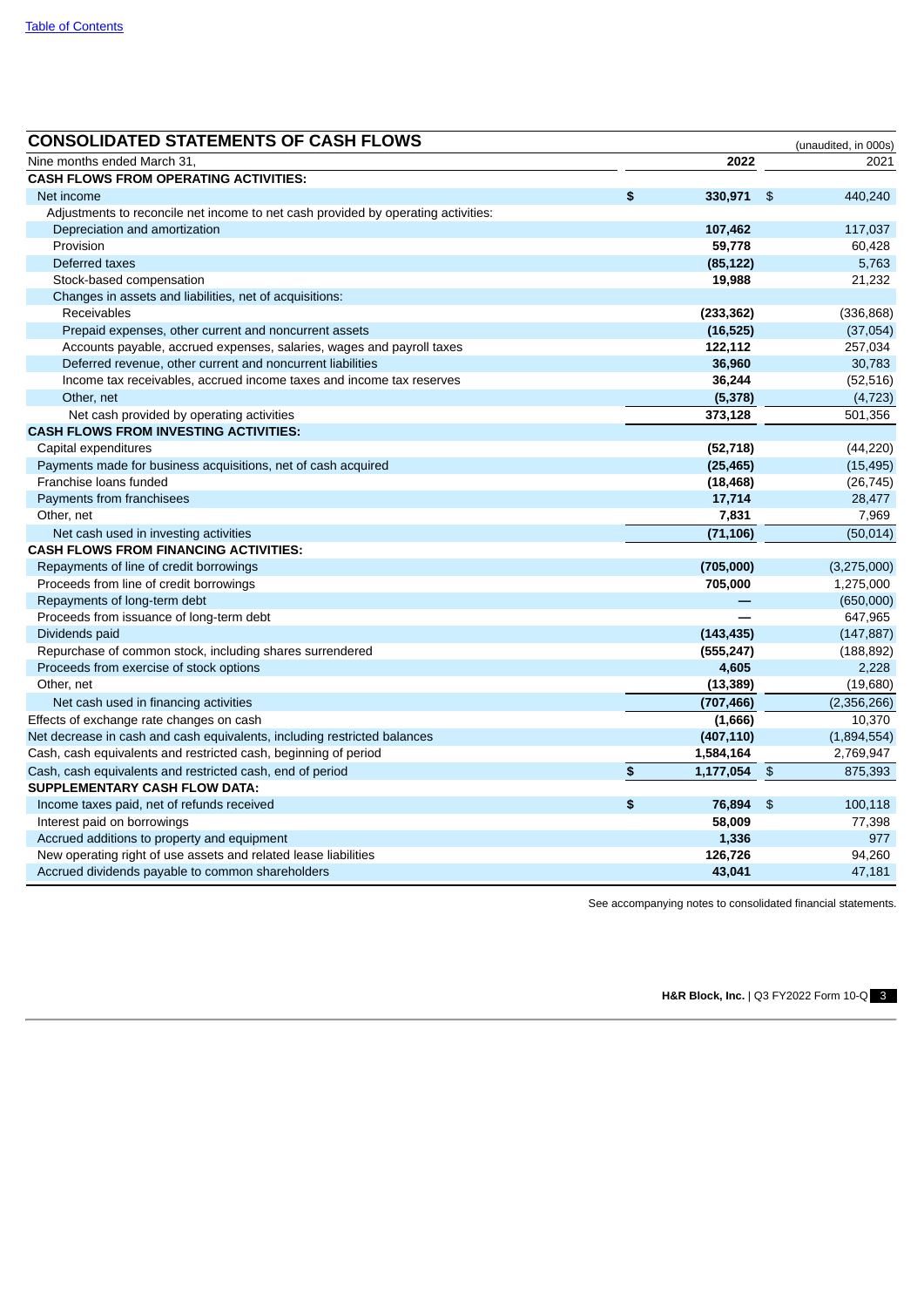# **CONSOLIDATED STATEMENTS OF STOCKHOLDERS' EQUITY**

(amounts in 000s, except per share amounts)

|                                               | <b>Common Stock</b> |             | Additional |                    |    | Accumulated<br>Other                   | Retained              | <b>Treasury Stock</b> |    |            | Total                   |
|-----------------------------------------------|---------------------|-------------|------------|--------------------|----|----------------------------------------|-----------------------|-----------------------|----|------------|-------------------------|
|                                               | <b>Shares</b>       | Amount      |            | Paid-in<br>Capital |    | Comprehensive<br>Income $(Loss)^{(1)}$ | Earnings<br>(Deficit) | <b>Shares</b>         |    | Amount     | Stockholders'<br>Equity |
| Balances as of July 1, 2021                   | 216,656             | \$<br>2,167 | \$         | 779,465 \$         |    | 88                                     | \$<br>286,694         | (34, 842)             | S  | (680, 356) | \$<br>388,058           |
| Net loss                                      |                     |             |            |                    |    |                                        | (151, 601)            |                       |    |            | (151, 601)              |
| Other comprehensive loss                      |                     |             |            |                    |    | (11, 177)                              |                       |                       |    |            | (11, 177)               |
| Stock-based compensation                      |                     |             |            | 5,627              |    |                                        |                       |                       |    |            | 5,627                   |
| Stock-based awards exercised or vested        |                     |             |            | (10, 328)          |    |                                        | (291)                 | 705                   |    | 13,765     | 3,146                   |
| Acquisition of treasury shares <sup>(2)</sup> |                     |             |            |                    |    |                                        |                       | (205)                 |    | (4, 817)   | (4, 817)                |
| Repurchase and retirement of common shares    | (6, 802)            | (68)        |            | (4,081)            |    |                                        | (161, 619)            |                       |    |            | (165, 768)              |
| Cash dividends declared - \$0.27 per share    |                     |             |            |                    |    |                                        | (47, 940)             |                       |    |            | (47, 940)               |
| Balances as of September 30, 2021             | 209,854             | \$<br>2,099 | \$         | 770,683            | \$ | (11,089)                               | \$<br>(74, 757)       | (34, 342)             | \$ | (671, 408) | \$<br>15,528            |
| <b>Net loss</b>                               |                     |             |            |                    |    |                                        | (190, 605)            |                       |    |            | (190, 605)              |
| Other comprehensive income                    |                     |             |            |                    |    | 1,656                                  |                       |                       |    |            | 1,656                   |
| Stock-based compensation                      |                     |             |            | 5,640              |    |                                        |                       |                       |    |            | 5,640                   |
| Stock-based awards exercised or vested        |                     |             |            | (1,709)            |    |                                        | (219)                 | 122                   |    | 2,400      | 472                     |
| Acquisition of treasury shares <sup>(2)</sup> |                     |             |            |                    |    |                                        |                       | (2)                   |    | (52)       | (52)                    |
| Repurchase and retirement of common shares    | (6,589)             | (66)        |            | (3,953)            |    | -                                      | (154, 778)            |                       |    |            | (158, 797)              |
| Cash dividends declared - \$0.27 per share    |                     |             |            |                    |    |                                        | (46, 497)             |                       |    |            | (46, 497)               |
| Balances as of December 31, 2021              | 203,265             | \$<br>2,033 | \$         | 770,661            | \$ | (9, 433)                               | \$<br>(466, 856)      | (34, 222)             | \$ | (669,060)  | \$<br>(372, 655)        |
| Net income                                    |                     |             |            |                    |    |                                        | 673,177               |                       |    |            | 673,177                 |
| Other comprehensive income                    |                     |             |            |                    |    | 5,595                                  |                       |                       |    |            | 5,595                   |
| Stock-based compensation                      |                     |             |            | 5,619              |    |                                        |                       |                       |    |            | 5,619                   |
| Stock-based awards exercised or vested        |                     |             |            | (2,595)            |    |                                        | (201)                 | 244                   |    | 4,771      | 1,975                   |
| Acquisition of treasury shares <sup>(2)</sup> |                     |             |            |                    |    |                                        |                       | (1)                   |    | (32)       | (32)                    |
| Repurchase and retirement of common shares    | (9,694)             | (97)        |            | (5, 816)           |    |                                        | (219, 868)            |                       |    |            | (225, 781)              |
| Cash dividends declared - \$0.27 per share    |                     |             |            |                    |    |                                        | (43, 042)             |                       |    |            | (43, 042)               |
| Balances as of March 31, 2022                 | 193,571             | \$<br>1,936 | \$         | 767,869            | S  | (3,838)                                | \$<br>(56, 790)       | (33,979)              | S  | (664, 321) | \$<br>44,856            |

The balance of our accumulated other comprehensive income (loss) consists of foreign currency translation adjustments. (1) (2)

Represents shares swapped or surrendered to us in connection with the vesting or exercise of stock-based awards.

See accompanying notes to consolidated financial statements.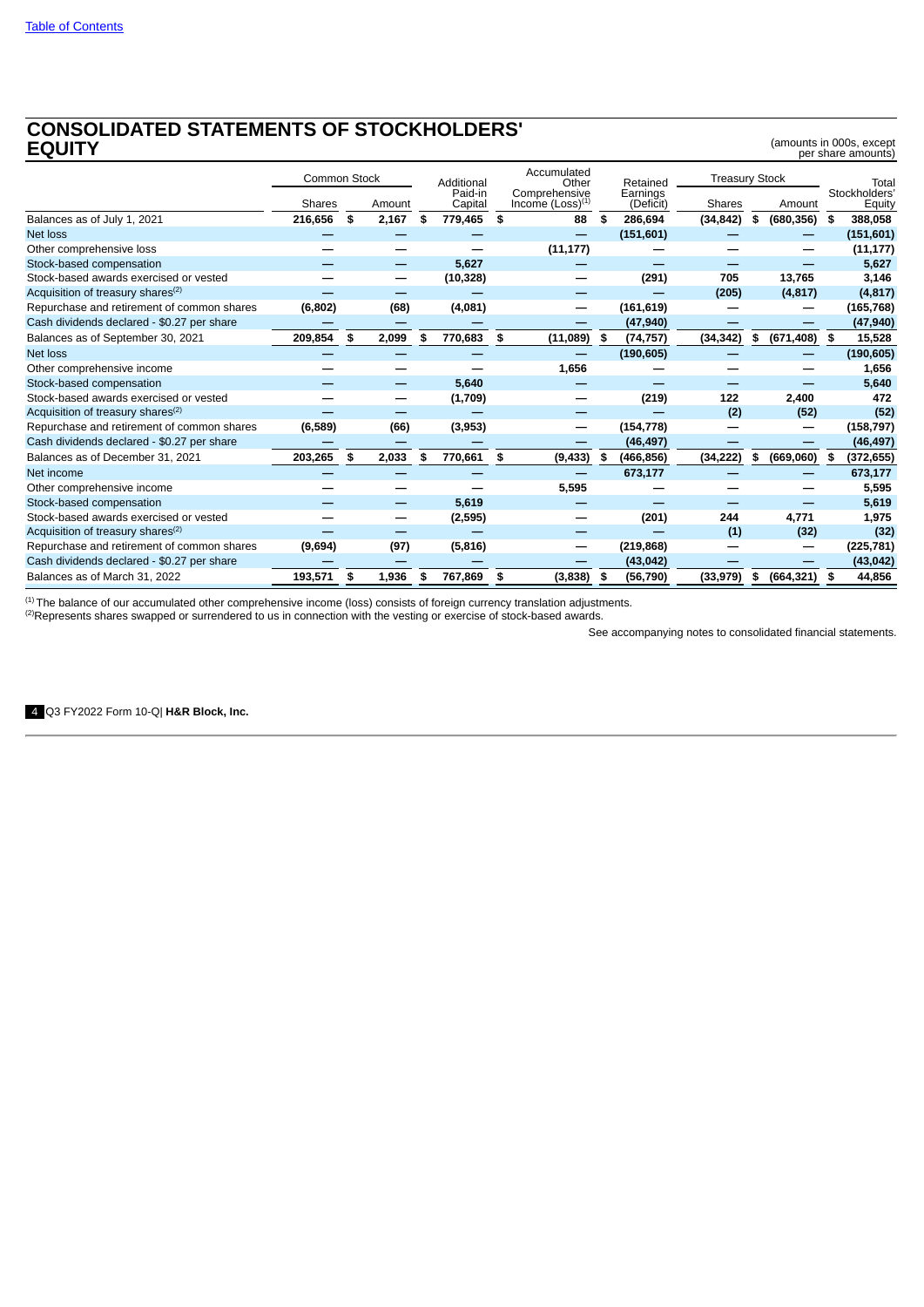|                                               |                     |             |                       | Accumulated            |                      |                       |                  |                        |
|-----------------------------------------------|---------------------|-------------|-----------------------|------------------------|----------------------|-----------------------|------------------|------------------------|
|                                               | <b>Common Stock</b> |             | Additional<br>Paid-in | Other<br>Comprehensive | Retained<br>Earnings | <b>Treasury Stock</b> |                  | Total<br>Stockholders' |
|                                               | Shares              | Amount      | Capital               | Income $(Loss)^{(1)}$  | (Deficit)            | Shares                | Amount           | Equity                 |
| Balances as of July 1, 2020                   | 228,207             | \$<br>2,282 | \$<br>772,943         | \$<br>$(39,781)$ \$    | (18, 455)            | (35, 478)             | \$<br>(692, 187) | \$<br>24,802           |
| <b>Net loss</b>                               |                     |             |                       |                        | (62, 256)            |                       |                  | (62, 256)              |
| Other comprehensive income                    |                     |             |                       | 8,816                  |                      |                       |                  | 8,816                  |
| Stock-based compensation                      |                     |             | 7.259                 |                        |                      |                       |                  | 7,259                  |
| Stock-based awards exercised or vested        |                     | –           | (2,613)               |                        | (636)                | 215                   | 4,176            | 927                    |
| Acquisition of treasury shares <sup>(2)</sup> |                     |             |                       |                        |                      | (42)                  | (596)            | (596)                  |
| Repurchase and retirement of common shares    | (5,957)             | (60)        | (3,514)               |                        | (84, 884)            |                       |                  | (88, 458)              |
| Cash dividends declared - \$0.26 per share    |                     |             |                       |                        | (50, 154)            |                       |                  | (50, 154)              |
| Balances as of September 30, 2020             | 222,250             | \$<br>2,222 | \$<br>774,075         | \$<br>(30, 965)        | \$<br>(216, 385)     | (35, 305)             | \$<br>(688, 607) | \$<br>(159, 660)       |
| <b>Net loss</b>                               |                     |             |                       |                        | (255, 751)           |                       |                  | (255, 751)             |
| Other comprehensive income                    |                     |             |                       | 21,982                 |                      |                       |                  | 21,982                 |
| Stock-based compensation                      |                     | —           | 5,181                 |                        |                      |                       |                  | 5,181                  |
| Stock-based awards exercised or vested        |                     |             | (134)                 |                        | (220)                | 8                     | 144              | (210)                  |
| Acquisition of treasury shares <sup>(2)</sup> |                     |             |                       |                        |                      | (3)                   | (44)             | (44)                   |
| Repurchase and retirement of common shares    | (3,531)             | (35)        | (2,083)               |                        | (59, 566)            |                       |                  | (61, 684)              |
| Cash dividends declared - \$0.26 per share    |                     |             |                       |                        | (47, 689)            |                       |                  | (47, 689)              |
| Balances as of December 31, 2020              | 218,719             | \$<br>2,187 | \$<br>777,039         | \$<br>(8,983)          | \$<br>(579, 611)     | (35, 300)             | \$<br>(688, 507) | \$<br>(497,875)        |
| Net income                                    |                     |             |                       |                        | 758,247              |                       |                  | 758,247                |
| Other comprehensive income                    |                     |             |                       | 3,955                  |                      |                       |                  | 3,955                  |
| Stock-based compensation                      |                     | —           | 6.943                 |                        |                      | –                     | —                | 6.943                  |
| Stock-based awards exercised or vested        |                     |             | (1,071)               |                        | (214)                | 111                   | 2,174            | 889                    |
| Acquisition of treasury shares <sup>(2)</sup> |                     |             |                       |                        |                      | (2)                   | (39)             | (39)                   |
| Repurchase and retirement of common shares    | (2,063)             | (20)        | (1,219)               | —                      | (36, 832)            |                       |                  | (38,071)               |
| Cash dividends declared - \$0.26 per share    |                     |             |                       |                        | (47, 181)            |                       |                  | (47, 181)              |
| Balances as of March 31, 2021                 | 216,656             | \$<br>2,167 | \$<br>781,692         | \$<br>(5,028)          | \$<br>94,409         | (35, 191)             | \$<br>(686, 372) | \$<br>186,868          |

The balance of our accumulated other comprehensive income (loss) consists of foreign currency translation adjustments. (1)

<span id="page-6-0"></span>Represents shares swapped or surrendered to us in connection with the vesting or exercise of stock-based awards. (2)

See accompanying notes to consolidated financial statements.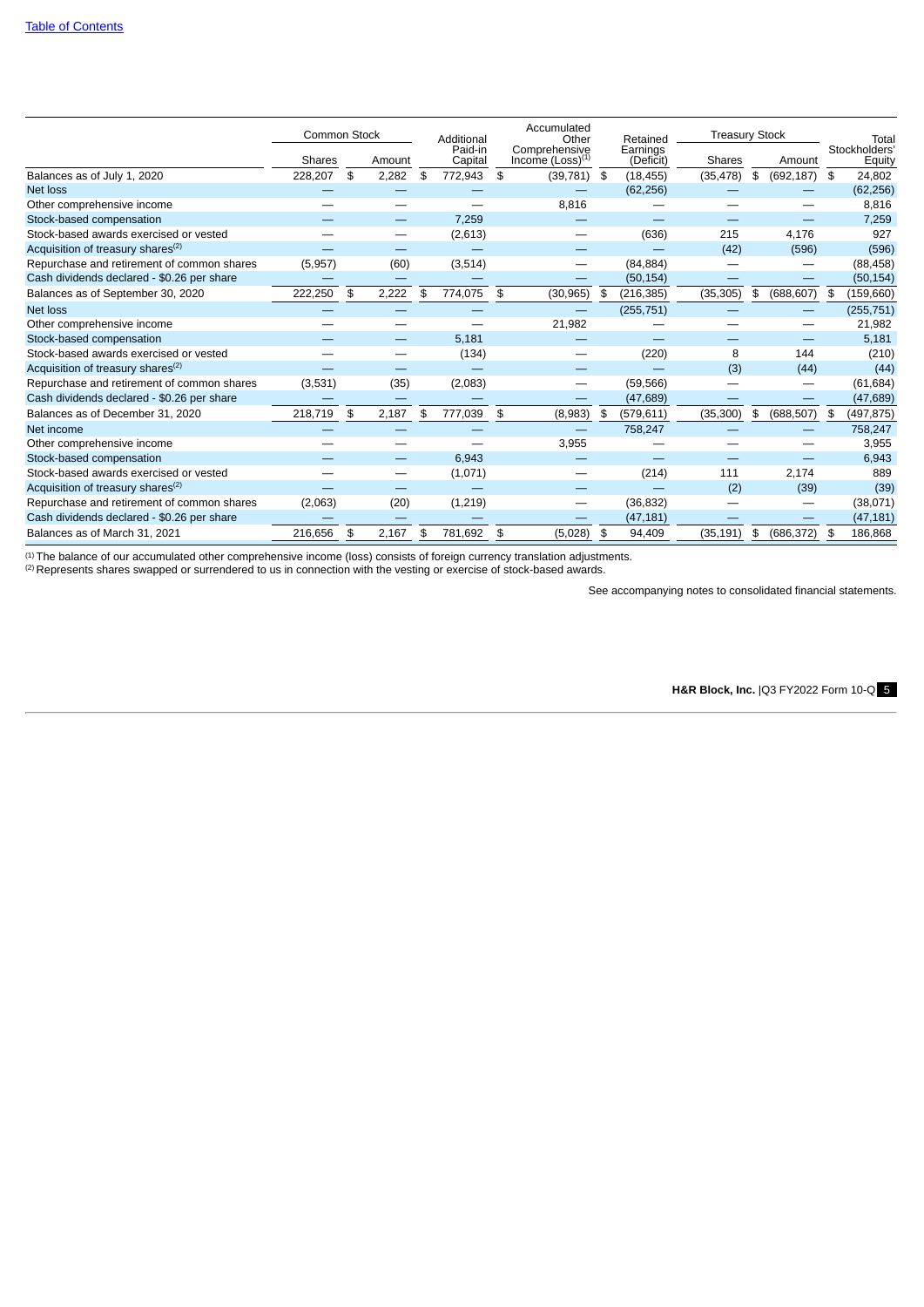## **NOTES TO CONSOLIDATED FINANCIAL STATEMENTS** (unaudited)

# **NOTE 1: SUMMARY OF SIGNIFICANT ACCOUNTING POLICIES**

**BASIS OF PRESENTATION** – The consolidated balance sheets as of March 31, 2022 and June 30, 2021, the consolidated statements of operations and comprehensive income for the three and nine months ended March 31, 2022 and 2021, the consolidated statements of cash flows for the nine months ended March 31, 2022 and 2021, and the consolidated statements of stockholders' equity for the three and nine months ended March 31, 2022 and 2021 have been prepared by the Company, without audit. In the opinion of management, all adjustments, which include only normal recurring adjustments, necessary to present fairly the financial position, results of operations, and cash flows as of March 31, 2022 and 2021 and for all periods presented, have been made.

"H&R Block," "the Company," "we," "our," and "us" are used interchangeably to refer to H&R Block, Inc., to H&R Block, Inc. and its subsidiaries, or to H&R Block, Inc.'s operating subsidiaries, as appropriate to the context.

On June 9, 2021, the Board of Directors approved a change of the Company's fiscal year end from April 30 to June 30. The Company's 2022 fiscal year began on July 1, 2021 and will end on June 30, 2022. As a result of this change, the Company filed a Transition Report on Form 10-Q that included the financial information for the transition period from May 1, 2021 to June 30, 2021 (Transition Period). Certain information and footnote disclosures normally included in financial statements prepared in accordance with accounting principles generally accepted in the United States (GAAP) have been condensed or omitted. These consolidated financial statements should be read in conjunction with the financial statements and notes thereto included in our April 30, 2021 Annual Report to Shareholders on Form 10-K and our June 30, 2021 Transition Report filed on Form 10-Q.

**MANAGEMENT ESTIMATES** – The preparation of financial statements in conformity with GAAP requires management to make estimates and assumptions that affect the reported amounts of assets and liabilities and disclosure of contingent assets and liabilities at the date of the financial statements and the reported amounts of revenues and expenses during the reporting periods. Significant estimates, assumptions and judgments are applied in the evaluation of contingent losses arising from our discontinued mortgage business, contingent losses associated with pending claims and litigation, reserves for uncertain tax positions, fair value of reporting units, and related matters. Estimates have been prepared based on the best information available as of each balance sheet date. As such, actual results could differ materially from those estimates.

**SEASONALITY OF BUSINESS** – Our operating revenues are seasonal in nature with peak revenues typically occurring in the months of February through April. Therefore, results for interim periods are not indicative of results to be expected for the full year.

On March 21, 2020, the federal tax filing deadline in the U.S. for individual 2019 tax returns was extended from April 15, 2020 to July 15, 2020, shifting a portion of revenues and expenses from that tax season into the nine months ended March 31, 2021. This extension impacted the typical seasonality of our business and the comparability of our financial results.

**DISCONTINUED OPERATIONS** – Our discontinued operations include the results of operations of Sand Canyon Corporation, previously known as Option One Mortgage Corporation (including its subsidiaries, collectively, SCC), which exited its mortgage business in fiscal year 2008. See [note](#page-15-0) 9 for additional information on litigation, claims, and other loss contingencies related to our discontinued operations.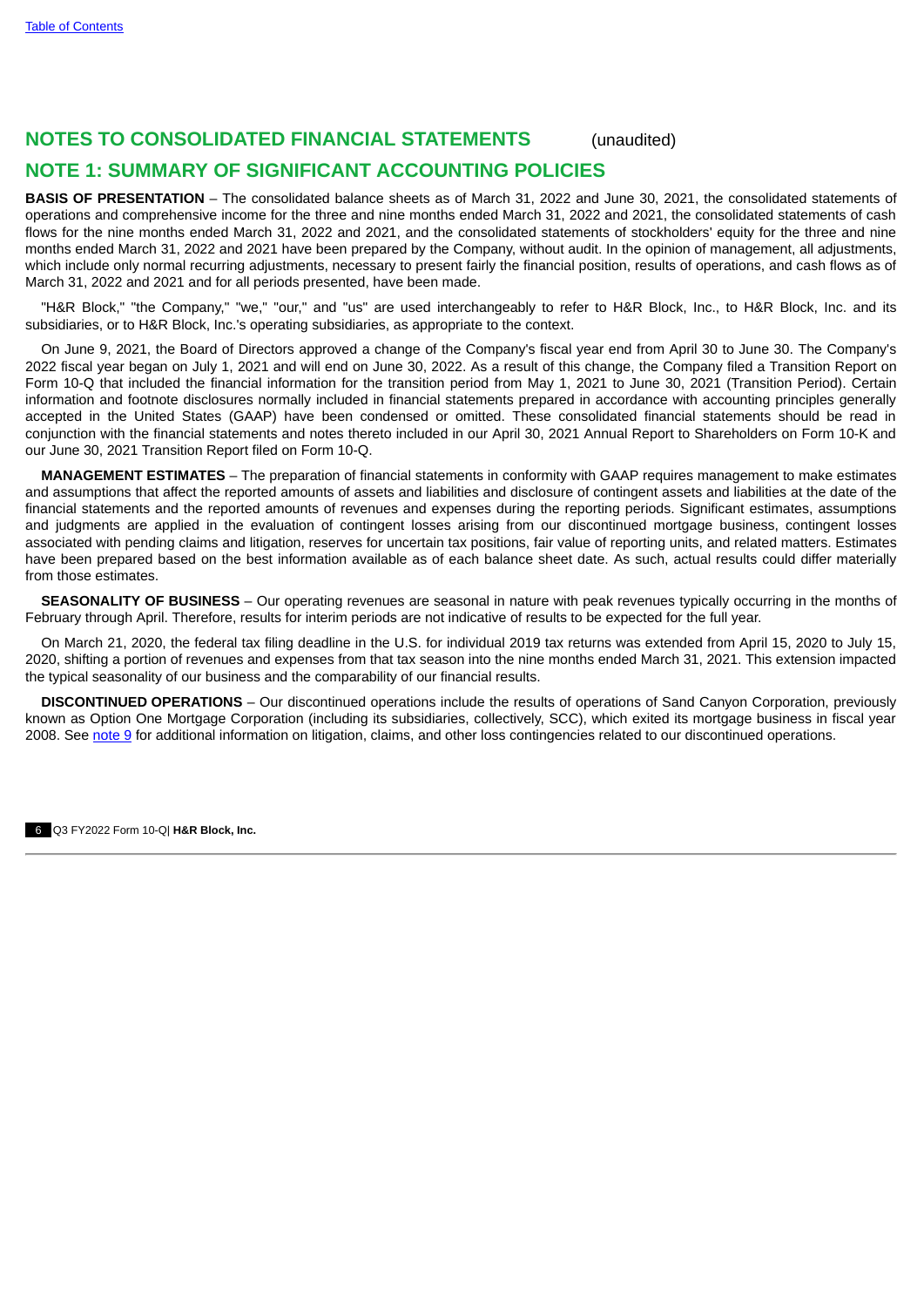# **NOTE 2: REVENUE RECOGNITION**

The majority of our revenues are from our U.S. tax services business. The following table disaggregates our U.S. tax services revenues by major service line, with revenues from our international tax services businesses and from Wave included as separate lines:

|                                                          |                              |                 |                             | (in 000s)       |
|----------------------------------------------------------|------------------------------|-----------------|-----------------------------|-----------------|
|                                                          | Three months ended March 31, |                 | Nine months ended March 31. |                 |
|                                                          | 2022                         | 2021            | 2022                        | 2021            |
| Revenues:                                                |                              |                 |                             |                 |
| U.S. assisted tax preparation                            | \$<br>1,392,142              | \$<br>1,290,892 | \$<br>1,456,594             | \$<br>1,532,079 |
| U.S. royalties                                           | 158,786                      | 150,117         | 169,548                     | 178,126         |
| U.S. DIY tax preparation                                 | 175,184                      | 181,294         | 188,455                     | 234,871         |
| International                                            | 65,232                       | 62,869          | 151,464                     | 148,282         |
| <b>Refund Transfers</b>                                  | 132,223                      | 134,799         | 134,665                     | 141,309         |
| Emerald Card®                                            | 50,660                       | 73,647          | 103,748                     | 96,045          |
| Peace of Mind® Extended Service Plan                     | 17,222                       | 17,668          | 59,373                      | 63,430          |
| Tax Identity Shield <sup>®</sup>                         | 9,078                        | 8,643           | 19,431                      | 22,446          |
| Interest and fee income on Emerald Advance <sup>SM</sup> | 30,535                       | 38,247          | 43,438                      | 52,812          |
| Wave                                                     | 20,111                       | 16,082          | 58,745                      | 44,656          |
| Other                                                    | 10,584                       | 9,306           | 27,736                      | 28,819          |
| Total revenues                                           | 2,061,757                    | \$<br>1,983,564 | \$<br>2,413,197             | 2,542,875       |

Changes in the balances of deferred revenue and wages for our Peace of Mind® Extended Service Plan (POM) are as follows:

|                                          |           |                  |         | (in 000s)      |
|------------------------------------------|-----------|------------------|---------|----------------|
| <b>POM</b>                               |           | Deferred Revenue |         | Deferred Wages |
| Nine months ended March 31,              | 2022      | 2021             | 2022    | 2021           |
| Balances as of July 1,                   | 172,759   | 167.827          | 17,867  | 18,707         |
| Amounts deferred                         | 80,801    | 87.175           | 9,006   | 8,712          |
| Amounts recognized on previous deferrals | (69, 075) | (73,683)         | (6,786) | (8,068)        |
| Balances as of March 31,                 | 184,485   | 181,319          | 20,087  | 19,351         |

As of March 31, 2022, deferred revenue related to POM was \$184.5 million. We expect that \$101.2 million will be recognized over the next twelve months, while the remaining balance will be recognized over the following five years.

As of March 31, 2022 and 2021, Tax Identity Shield® (TIS) deferred revenue was \$37.4 million and \$38.2 million, respectively. Deferred revenue related to TIS was \$28.3 million and \$28.8 million as of June 30, 2021 and June 30, 2020, respectively. All deferred revenue related to TIS will be recognized by April 2023.

# **NOTE 3: EARNINGS PER SHARE AND STOCKHOLDERS' EQUITY**

**EARNINGS PER SHARE** – Basic and diluted earnings (loss) per share is computed using the two-class method. The two-class method is an earnings allocation formula that determines net income per share for each class of common stock and participating security according to dividends declared and participation rights in undistributed earnings. Per share amounts are computed by dividing net income (loss) from continuing operations attributable to common shareholders by the weighted average shares outstanding during each period. Diluted earnings per share excludes the impact of shares of common stock issuable upon the lapse of certain restrictions or the exercise of options to purchase 0.3 million and 0.6 million shares for the three and nine months ended March 31, 2022, respectively, and 0.6 million and 0.9 million shares for the three and nine months ended March 31, 2021, respectively, as the effect would be antidilutive.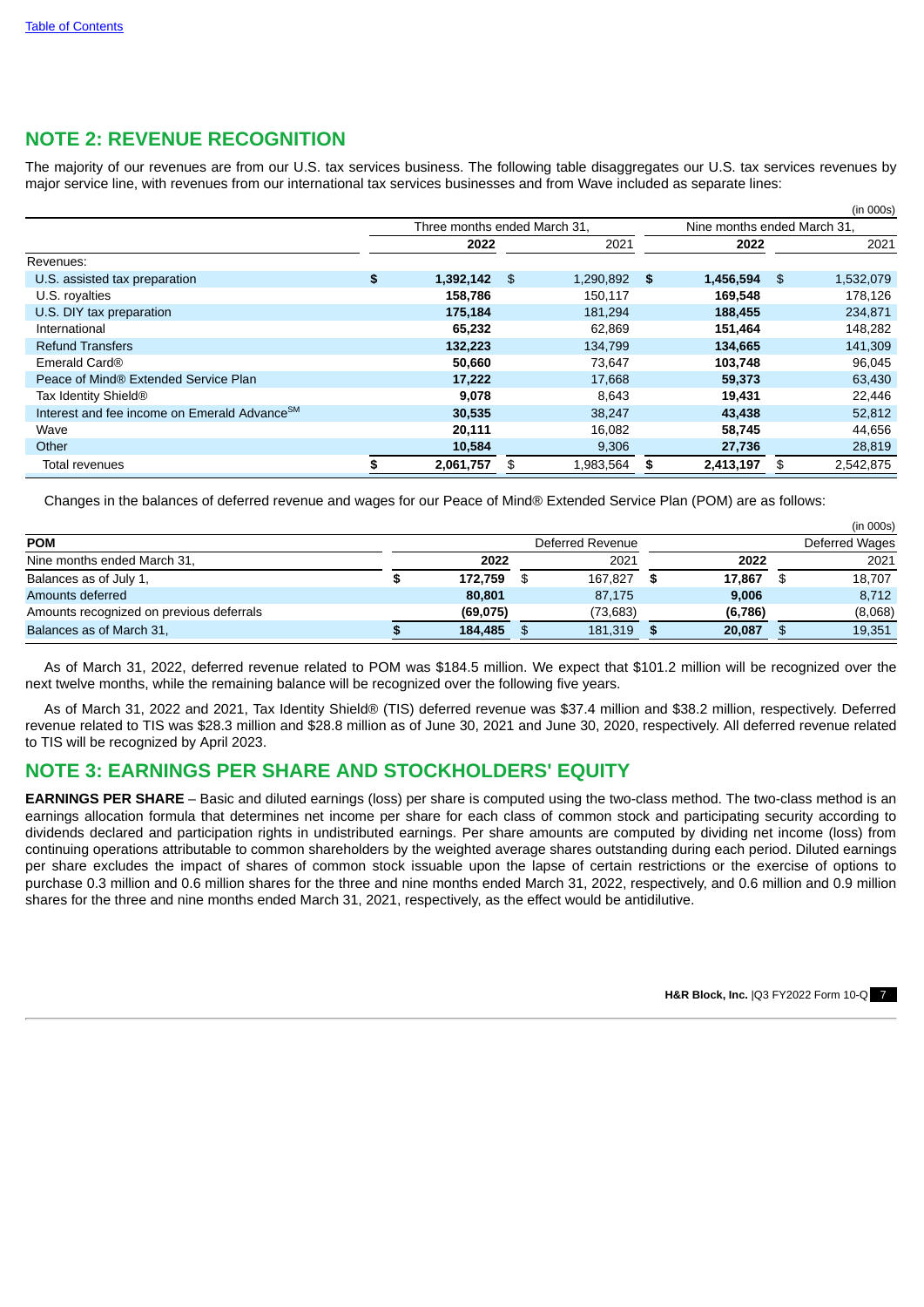The computations of basic and diluted earnings per share from continuing operations are as follows:

|                                                                                       |                              |               |                             |          |      | (in 000s, except per share amounts) |  |
|---------------------------------------------------------------------------------------|------------------------------|---------------|-----------------------------|----------|------|-------------------------------------|--|
|                                                                                       | Three months ended March 31. |               | Nine months ended March 31. |          |      |                                     |  |
|                                                                                       | 2022                         | 2021          |                             | 2022     |      | 2021                                |  |
| Net income from continuing operations attributable to<br>shareholders                 | \$<br>674.973                | \$<br>759.672 | - 5                         | 335,955  | \$   | 444,773                             |  |
| Amounts allocated to participating securities                                         | (3,061)                      | (3,374)       |                             | (1, 543) |      | (1,908)                             |  |
| Net income from continuing operations attributable to<br>common shareholders          | 671,912                      | \$<br>756,298 | S                           | 334,412  | - \$ | 442,865                             |  |
| Basic weighted average common shares                                                  | 162,777                      | 182.204       |                             | 171.481  |      | 186,162                             |  |
| Potential dilutive shares                                                             | 2,835                        | 2.701         |                             | 2,661    |      | 1,971                               |  |
| Dilutive weighted average common shares                                               | 165,612                      | 184,905       |                             | 174,142  |      | 188,133                             |  |
| Earnings per share from continuing operations attributable to<br>common shareholders: |                              |               |                             |          |      |                                     |  |
| <b>Basic</b>                                                                          | \$<br>$4.13$ \$              | $4.15$ \$     |                             | 1.95     | - \$ | 2.38                                |  |
| Diluted                                                                               | 4.06                         | 4.09          |                             | 1.92     |      | 2.35                                |  |
|                                                                                       |                              |               |                             |          |      |                                     |  |

The decrease in the weighted average shares outstanding is due to share repurchases completed in the current and prior fiscal years.

**STOCK-BASED COMPENSATION** – During the nine months ended March 31, 2022, we granted 1.6 million shares under our stockbased compensation plan. We granted awards of 0.7 million shares under our stock-based compensation plans during the nine months ended March 31, 2021. The increase in shares granted compared to the prior year is a result of the change in timing of grants due to the change in our fiscal year. Stock-based compensation expense of our continuing operations totaled \$6.8 million and \$20.0 million for the three and nine months ended March 31, 2022, respectively, and \$7.8 million and \$21.2 million for the three and nine months ended March 31, 2021, respectively. As of March 31, 2022, unrecognized compensation cost for stock options totaled \$0.5 million, and for nonvested shares and units totaled \$44.9 million.

# **NOTE 4: RECEIVABLES**

Receivables, net of their related allowance, consist of the following:

|                                                                           |   |                |   |           |     |               |    | (in 000s) |  |  |
|---------------------------------------------------------------------------|---|----------------|---|-----------|-----|---------------|----|-----------|--|--|
| As of                                                                     |   | March 31, 2022 |   |           |     | June 30, 2021 |    |           |  |  |
|                                                                           |   | Short-term     |   | Long-term |     | Short-term    |    | Long-term |  |  |
| Loans to franchisees                                                      | æ | 14,499         | S | 26,411    | \$  | 9,497         | \$ | 28,026    |  |  |
| Receivables for U.S. assisted and DIY tax preparation<br>and related fees |   | 120,483        |   | 3,215     |     | 41.900        |    | 3,793     |  |  |
| H&R Block Instant Refund™ receivables                                     |   | 38,213         |   | 1,547     |     | 2.357         |    | 159       |  |  |
| H&R Block Emerald Advance® lines of credit                                |   | 8,510          |   | 12,775    |     | 8.248         |    | 8,089     |  |  |
| Software receivables from retailers                                       |   | 9,126          |   |           |     | 2.910         |    |           |  |  |
| Royalties and other receivables from franchisees                          |   | 48.562         |   | 98        |     | 6.167         |    | 178       |  |  |
| Wave payment processing receivables                                       |   | 1,879          |   |           |     | 2.187         |    |           |  |  |
| Other                                                                     |   | 20,330         |   | 1,212     |     | 15,666        |    | 1,350     |  |  |
| Total                                                                     |   | 261.602        |   | 45,258    | \$. | 88,932        | \$ | 41,595    |  |  |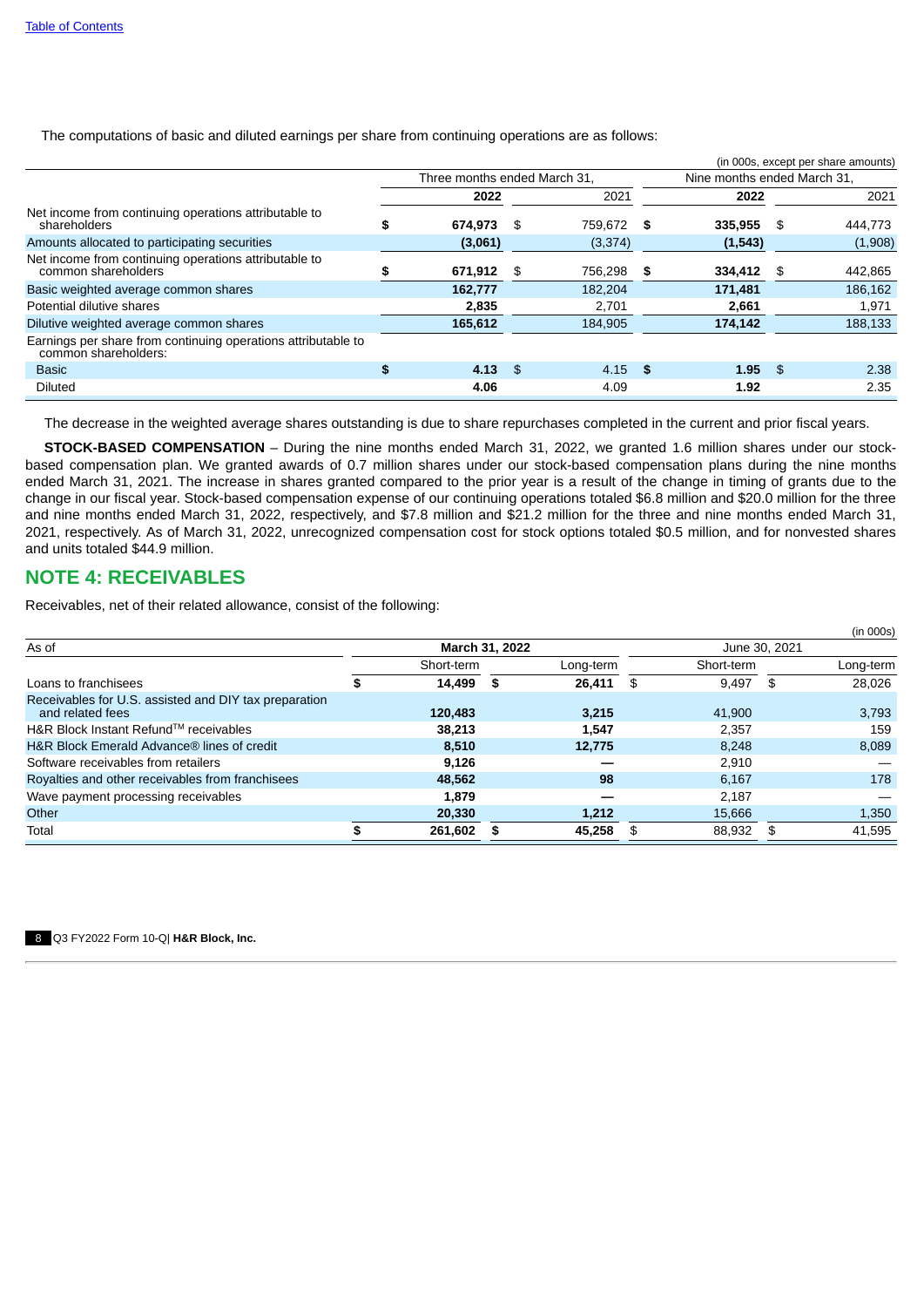Balances presented above as short-term are included in receivables, while the long-term portions are included in other noncurrent assets in the consolidated balance sheets.

**LOANS TO FRANCHISEES** – Franchisee loan balances consist of term loans made primarily to finance the purchase of franchises and revolving lines of credit primarily for the purpose of funding working capital needs. As of March 31, 2022 and June 30, 2021, loans with a principal balance more than 90 days past due, or on non-accrual status, are not material.

H&R BLOCK INSTANT REFUND™ PROGRAM – H&R Block Instant Refund™ amounts are generally received from the Canada Revenue Agency within 60 days of filing the client's return, with the remaining balance collectible from the client.

We review the credit quality of our Instant Refund receivables based on pools, which are segregated by the tax return year of origination, with older years being deemed more unlikely to be repaid. We establish an allowance for doubtful accounts at an amount that we believe represents the net realizable value. In December of each year we charge-off the receivables to an amount we believe represents the net realizable value.

Balances and amounts on non-accrual status and classified as impaired, or more than 60 days past due, by tax return year of origination, as of March 31, 2022 are as follows:

|                                 |         |     | (in 000s)   |
|---------------------------------|---------|-----|-------------|
| Tax return year of origination: | Balance |     | Non-Accrual |
| 2021                            | 40,565  | - 5 | –           |
| 2020 and prior                  | 266     |     | 266         |
|                                 | 40,831  |     | 266         |
| Allowance                       | (1,071) |     |             |
| Net balance                     | 39,760  |     |             |

**H&R BLOCK EMERALD ADVANCE**® **LINES OF CREDIT** – We review the credit quality of our purchased participation interests in Emerald Advance<sup>SM</sup> (EA) receivables based on pools, which are segregated by the fiscal year of origination, with older years being deemed more unlikely to be repaid. We establish an allowance for doubtful accounts at an amount that we believe represents the net realizable value. In December of each year we charge-off the receivables to an amount we believe represents the net realizable value.

Balances and amounts on non-accrual status and classified as impaired, or more than 60 days past due, by fiscal year of origination, as of March 31, 2022 are as follows:

| (in UUUS)   |
|-------------|
| Non-Accrual |
| 32,795      |
| 777         |
| 12,246      |
| 45,818      |
|             |
|             |
|             |

**H&R Block, Inc.** |Q3 FY2022 Form 10-Q 9

 $(1)$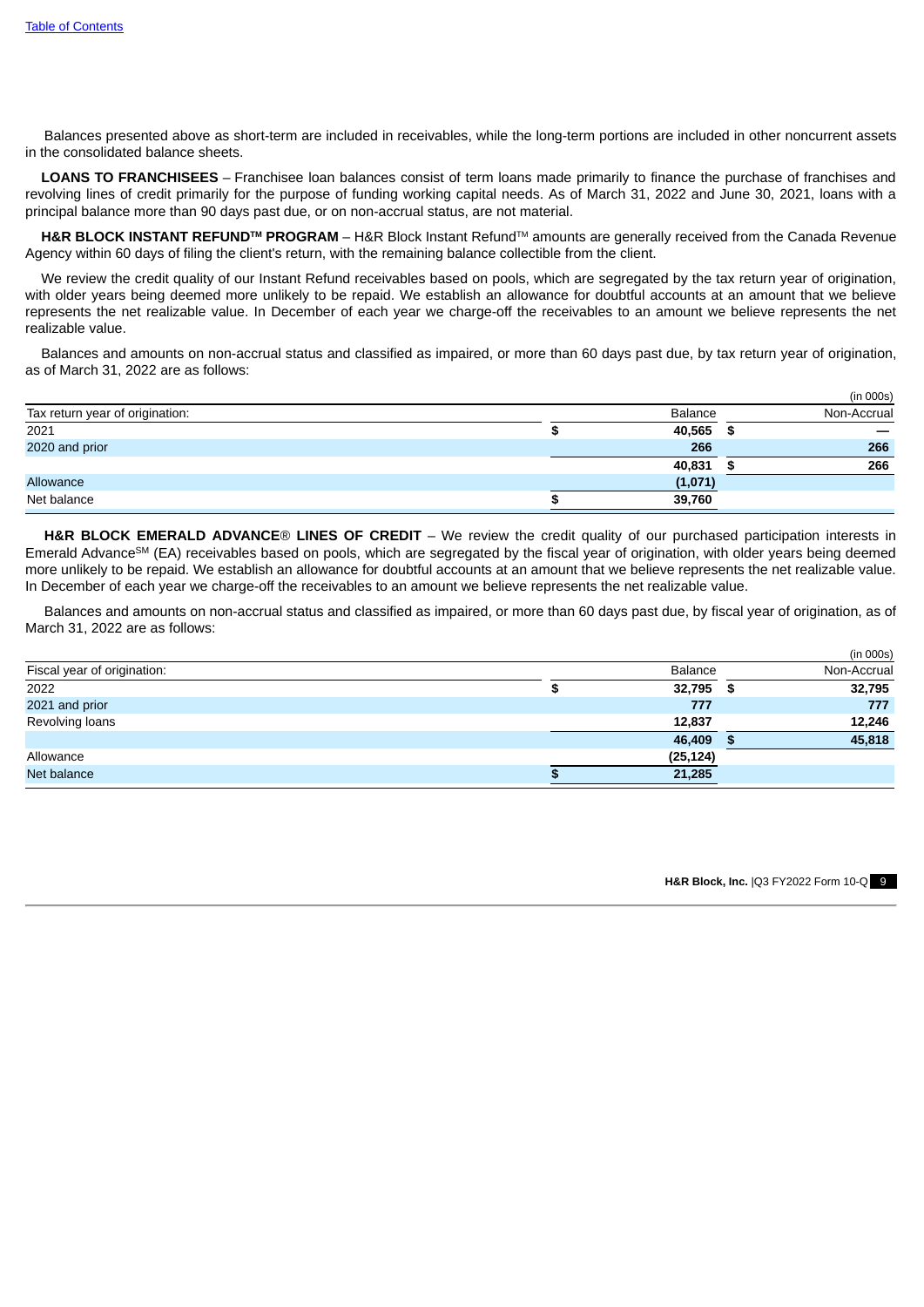**ALLOWANCE FOR CREDIT LOSSES** – Activity in the allowance for credit losses for our EA and all other short-term and long-term receivables for the nine months ended March 31, 2022 and 2021 is as follows:

|                                   |             |      |           | (in 000s)    |
|-----------------------------------|-------------|------|-----------|--------------|
|                                   | EAs         |      | All Other | Total        |
| Balances as of July 1, 2021       | 27,704 \$   |      | 60,272 \$ | 87.976       |
| <b>Provision</b>                  | 13,797      |      | 45,981    | 59,778       |
| Charge-offs, recoveries and other | (16, 377)   |      | (60, 343) | (76, 720)    |
| Balances as of March 31, 2022     | $25,124$ \$ |      | 45,910 \$ | 71,034       |
| Balances as of July 1, 2020       | 32.034      | - \$ | 52,166    | \$<br>84.200 |
| <b>Provision</b>                  | 13,411      |      | 47,017    | 60,428       |
| Charge-offs, recoveries and other | (18,650)    |      | (54,092)  | (72, 742)    |
| Balances as of March 31, 2021     | 26,795 \$   |      | 45,091    | 71,886       |

## <span id="page-11-0"></span>**NOTE 5: GOODWILL AND INTANGIBLE ASSETS**

Changes in the carrying amount of goodwill for the nine months ended March 31, 2022 are as follows:

|                                             |          |   |                                  | (in 000s)  |
|---------------------------------------------|----------|---|----------------------------------|------------|
|                                             | Goodwill |   | Accumulated Impairment<br>Losses | <b>Net</b> |
| Balances as of July 1, 2021                 | 892,818  | S | $(138, 297)$ \$                  | 754,521    |
| <b>Acquisitions</b>                         | 12,667   |   |                                  | 12,667     |
| Disposals and foreign currency changes, net | (2,760)  |   |                                  | (2,760)    |
| <b>Impairments</b>                          |          |   |                                  |            |
| Balances as of March 31, 2022               | 902.725  |   | $(138, 297)$ \$                  | 764,428    |

In conjunction with our annual impairment test, we tested goodwill for impairment during the quarter and did not identify any impairment.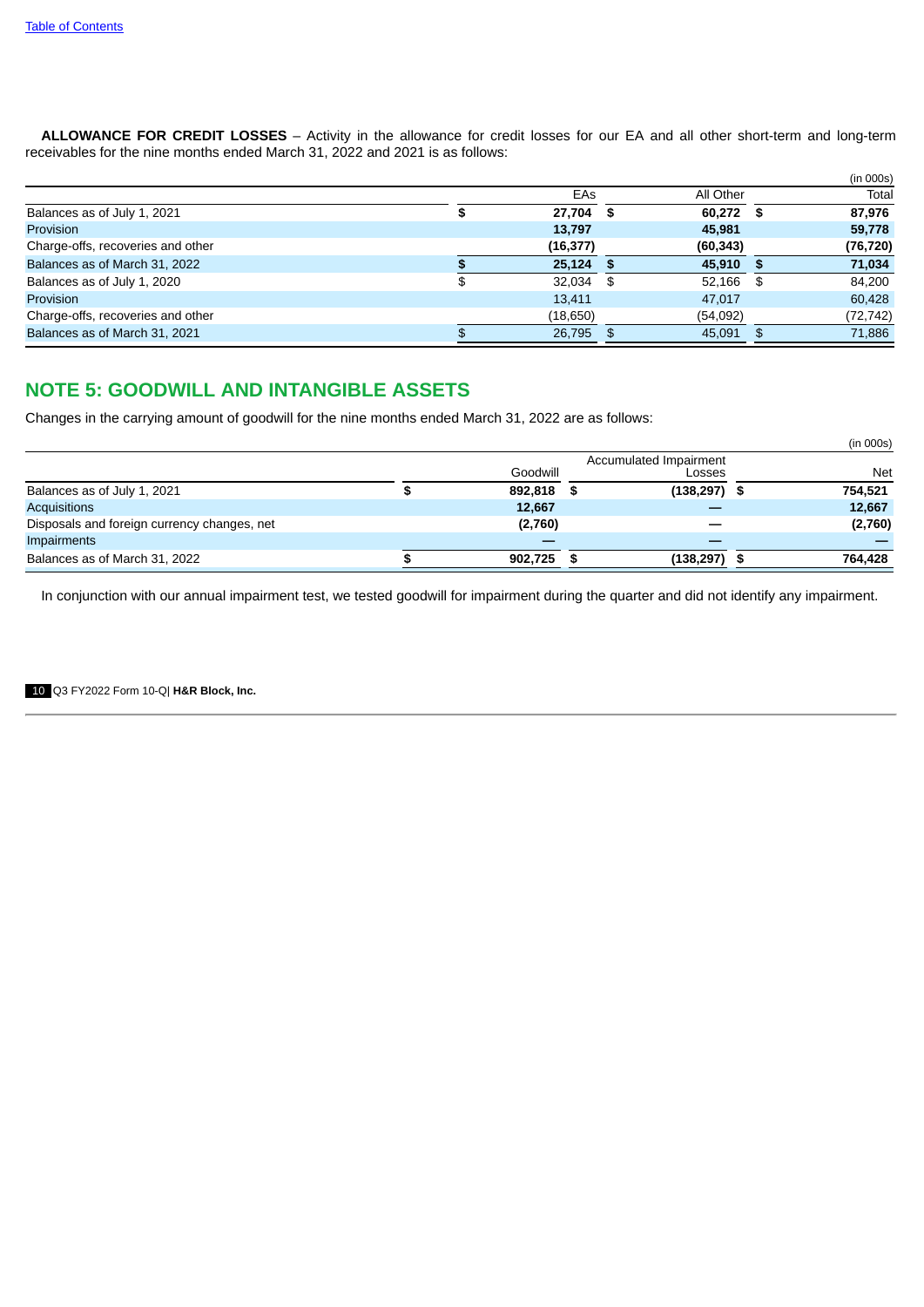Components of intangible assets are as follows:

|                               |                             |                |                             |            | (in 000s)  |
|-------------------------------|-----------------------------|----------------|-----------------------------|------------|------------|
|                               | Gross<br>Carrying<br>Amount |                | Accumulated<br>Amortization |            | <b>Net</b> |
| As of March 31, 2022:         |                             |                |                             |            |            |
| Reacquired franchise rights   | \$<br>378,257               | \$             | $(193,589)$ \$              |            | 184,668    |
| Customer relationships        | 328,161                     |                | (272, 947)                  |            | 55,214     |
| Internally-developed software | 169,708                     |                | (134,990)                   |            | 34,718     |
| Noncompete agreements         | 41,710                      |                | (37, 231)                   |            | 4,479      |
| Franchise agreements          | 19,201                      |                | (17,068)                    |            | 2,133      |
| Purchased technology          | 122,700                     |                | (85, 281)                   |            | 37,419     |
| Trade name                    | 5,800                       |                | (1, 595)                    |            | 4,205      |
|                               | \$<br>1,065,537             | \$             | (742,701) \$                |            | 322,836    |
| As of June 30, 2021:          |                             |                |                             |            |            |
| Reacquired franchise rights   | \$<br>370,405               | \$             | $(182, 366)$ \$             |            | 188,039    |
| <b>Customer relationships</b> | 316,547                     |                | (255, 294)                  |            | 61,253     |
| Internally-developed software | 160,315                     |                | (119, 460)                  |            | 40,855     |
| Noncompete agreements         | 41,228                      |                | (35, 802)                   |            | 5,426      |
| Franchise agreements          | 19,201                      |                | (16, 108)                   |            | 3,093      |
| Purchased technology          | 122,700                     |                | (74, 913)                   |            | 47,787     |
| Trade name                    | 5,800                       |                | (1,160)                     |            | 4,640      |
|                               | \$<br>1,036,196             | $\mathfrak{F}$ | (685, 103)                  | $\sqrt{3}$ | 351,093    |

We made payments to acquire businesses totaling \$25.5 million and \$15.5 million during the nine months ended March 31, 2022 and 2021, respectively. The amounts and weighted-average lives of intangible assets acquired during the nine months ended March 31, 2022, including amounts capitalized related to internally-developed software, are as follows:

|                               |        | (dollars in 000s)                |
|-------------------------------|--------|----------------------------------|
|                               | Amount | Weighted-Average Life (in years) |
| Internally-developed software | 9.427  |                                  |
| <b>Customer relationships</b> | 13,029 |                                  |
| Reacquired franchise rights   | 8,130  |                                  |
| Noncompete agreements         | 496    |                                  |
| Total                         | 31,082 |                                  |
|                               |        |                                  |

Amortization of intangible assets for the three and nine months ended March 31, 2022 was \$19.5 million and \$58.7 million, respectively, compared to \$20.7 million and \$62.1 million for the three and nine months ended March 31, 2021, respectively. Estimated amortization of intangible assets for fiscal years ending June 30, 2022, 2023, 2024, 2025 and 2026 is \$77.3 million, \$64.2 million, \$44.6 million, \$23.9 million and \$16.3 million, respectively.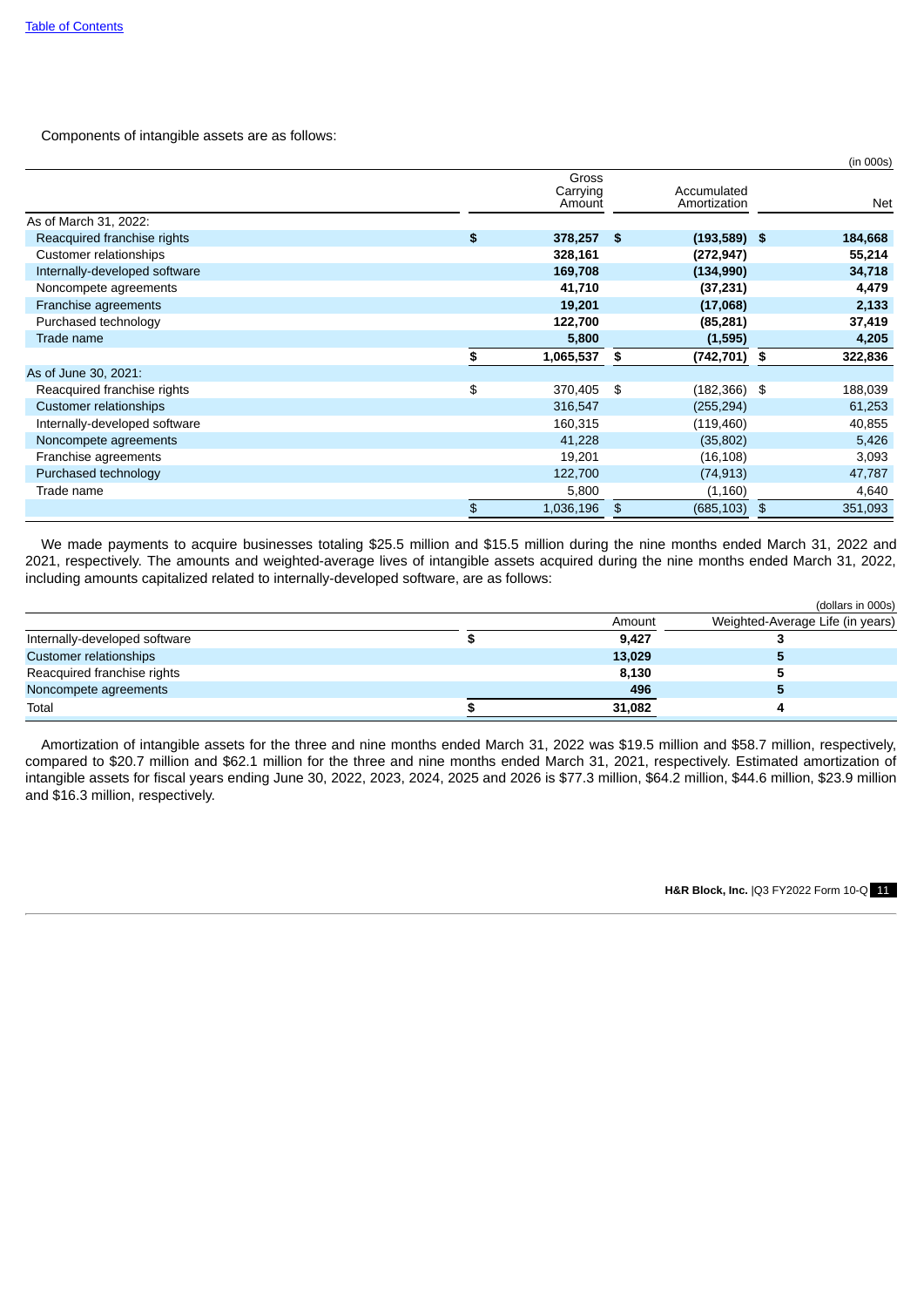# **NOTE 6: LONG-TERM DEBT**

The components of long-term debt are as follows:

|                                         |                   |      | (in 000s)     |
|-----------------------------------------|-------------------|------|---------------|
| As of                                   | March 31, 2022    |      | June 30, 2021 |
| Senior Notes, 5.500%, due November 2022 | $500,000$ \$<br>æ |      | 500,000       |
| Senior Notes, 5.250%, due October 2025  | 350,000           |      | 350,000       |
| Senior Notes, 2.500%, due July 2028     | 500,000           |      | 500,000       |
| Senior Notes, 3.875%, due August 2030   | 650,000           |      | 650,000       |
| Debt issuance costs and discounts       | (14, 075)         |      | (16, 281)     |
| Total long-term debt                    | 1,985,925         |      | 1,983,719     |
| Less: Current portion                   | (499, 395)        |      |               |
| Long-term portion                       | 1,486,530         | - \$ | 1,983,719     |
| Estimated fair value of long-term debt  | 1,964,000<br>S    | - \$ | 2,123,000     |
|                                         |                   |      |               |

**UNSECURED COMMITTED LINE OF CREDIT** – Our unsecured committed line of credit (CLOC) provides for an unsecured senior revolving credit facility in the aggregate principal amount of \$1.5 billion, which includes a \$175.0 million sublimit for swingline loans and a \$50.0 million sublimit for standby letters of credit. We may request increases in the aggregate principal amount of the revolving credit facility of up to \$500.0 million, subject to obtaining commitments from lenders and meeting certain other conditions. The CLOC will mature on June 11, 2026, unless extended pursuant to the terms of the CLOC, at which time all outstanding amounts thereunder will be due and payable. Our CLOC includes an annual facility fee, which will vary depending on our then current credit ratings.

The CLOC is subject to various conditions, triggers, events or occurrences that could result in earlier termination and contains customary representations, warranties, covenants and events of default, including, without limitation: (1) a covenant requiring the Company to maintain a debt-to-EBITDA ratio, as defined by the CLOC agreement, calculated on a consolidated basis of no greater than (a) 3.50 to 1.00 as of the last day of each fiscal quarter ending on March 31, June 30, and September 30 of each year and (b) 4.50 to 1.00 as of the last day of each fiscal quarter ending on December 31 of each year; (2) a covenant requiring us to maintain an interest coverage ratio (EBITDA-to-interest expense) calculated on a consolidated basis of not less than 2.50 to 1.00 as of the last date of any fiscal quarter; and (3) covenants restricting our ability to incur certain additional debt, incur liens, merge or consolidate with other companies, sell or dispose of assets (including equity interests), liquidate or dissolve, engage in certain transactions with affiliates or enter into certain restrictive agreements. The CLOC includes provisions for an equity cure which could potentially allow us to independently cure certain defaults. Proceeds under the CLOC may be used for working capital needs or for other general corporate purposes. We were in compliance with these requirements as of March 31, 2022.

We had no outstanding balance under our CLOC and amounts available to borrow were limited by the debt-to-EBITDA covenant to approximately \$427.5 million as of March 31, 2022.

**SUBSEQUENT EVENT** – On April 1, 2022, we sent a notice of redemption to the trustee to fully redeem our outstanding \$500 million 5.500% Senior Notes originally due in November 2022 (2022 Senior Notes). The redemption price is equal to 100% of the outstanding principal amount of the 2022 Senior Notes, plus accrued and unpaid interest up to, but not including, the redemption date. The 2022 Senior Notes were redeemed on May 2, 2022.

## <span id="page-13-0"></span>**NOTE 7: INCOME TAXES**

We file a consolidated federal income tax return in the U.S. with the Internal Revenue Service (IRS) and file tax returns in various state, local, and foreign jurisdictions. Tax returns are typically examined and either settled upon completion of the examination or through the appeals process. On July 14, 2021 we filed a U.S. federal income tax form 1139 carryback claim to utilize net operating losses against income earned in tax years 2015 and 2016. Filing this carryback claim has opened our 2015 and 2016 tax years to examination. Consequently, our U.S. federal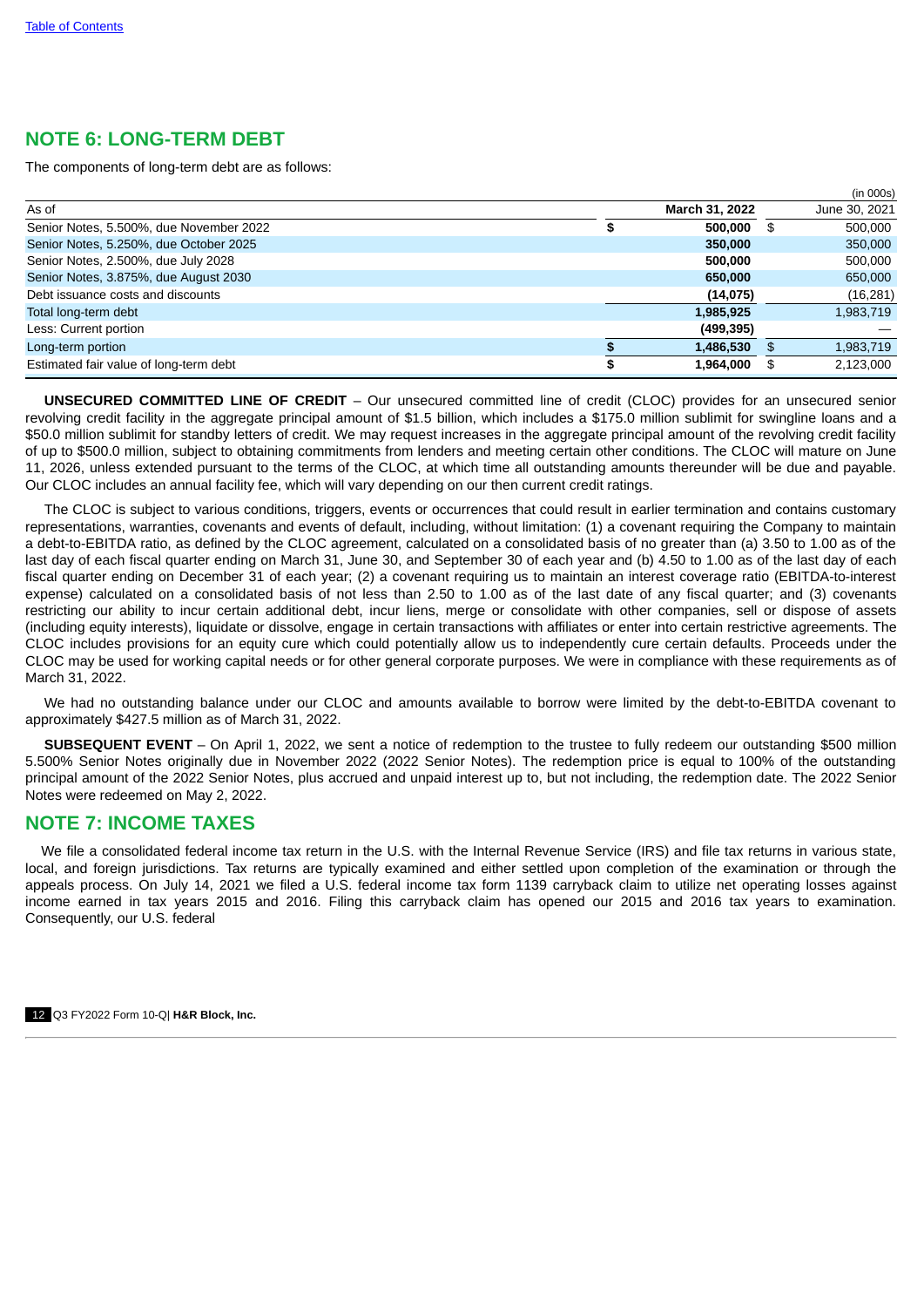income tax returns for 2015, 2016, 2018 and later years remain open for examination. Our U.S. federal income tax returns for 2017, 2014 and all years prior to 2014 are closed. With respect to state and local jurisdictions and countries outside of the U.S., we are typically subject to examination for three to six years after the income tax returns have been filed. Although the outcome of tax audits is always uncertain, we believe that adequate amounts of tax, interest, and penalties have been provided for in the accompanying consolidated financial statements for any adjustments that might be incurred due to federal, state, local or foreign audits.

We had gross unrecognized tax benefits of \$225.9 million as of March 31, 2022 and \$264.3 million as of June 30, 2021. The gross unrecognized tax benefits decreased \$38.4 million during the nine months ended March 31, 2022. The decrease is related to federal and state statute of limitation periods expiring in the current year. We believe it is reasonably possible that the balance of unrecognized tax benefits could decrease by approximately \$33.3 million within the next twelve months. The anticipated decrease is due to the expiration of statutes of limitations and anticipated closure of various state matters currently under examination. For such matters where a change in the balance of unrecognized tax benefits is not yet deemed reasonably possible, no estimate has been included.

Our effective tax rate for continuing operations, including the effects of discrete tax items, was 8.1% and 10.3% for the nine months ended March 31, 2022 and 2021, respectively. Discrete items decreased the effective tax rate by 14.4% and 2.3% for the nine months ended March 31, 2022 and 2021, respectively. A discrete income tax benefit of \$52.6 million and \$11.4 million were recorded in the nine months ended March 31, 2022 and 2021, respectively. The discrete tax benefit recorded in the current period primarily resulted from federal and state statute of limitations expirations. The discrete tax benefit recorded in the prior period primarily resulted from settlements with taxing authorities and statute of limitations expirations. The impact discrete tax items have on our tax rate through the third quarter are slightly exaggerated versus the impact discrete tax items have on the full fiscal year tax rate.

## **NOTE 8: COMMITMENTS AND CONTINGENCIES**

Assisted tax returns are covered by our 100% accuracy guarantee, whereby we will reimburse a client for penalties and interest attributable to an H&R Block error on a return. DIY tax returns are covered by our 100% accuracy guarantee, whereby we will reimburse a client up to a maximum of \$10,000 if our software makes an arithmetic error that results in payment of penalties and/or interest to the IRS that a client would otherwise not have been required to pay. Our liability related to estimated losses under the 100% accuracy guarantee was \$13.8 million and \$12.6 million as of March 31, 2022 and June 30, 2021, respectively. The short-term and long-term portions of this liability are included in deferred revenue and other liabilities in the consolidated balance sheets.

Liabilities related to acquisitions for (1) estimated contingent consideration based on expected financial performance of the acquired business and economic conditions at the time of acquisition and (2) estimated accrued compensation related to continued employment of key employees were \$13.9 million and \$17.3 million as of March 31, 2022 and June 30, 2021, respectively, with amounts recorded in deferred revenue and other liabilities. Should actual results differ from our estimates, future payments made will differ from the above estimate and any differences will be recorded in results from continuing operations.

We have contractual commitments to fund certain franchises with approved revolving lines of credit. Our total obligation under these lines of credit was \$25.5 million at March 31, 2022, and net of amounts drawn and outstanding, our remaining commitment to fund totaled \$16.1 million.

In March 2020, the U.S. government enacted the Coronavirus Aid, Relief, and Economic Security Act (CARES Act) to provide economic and other relief as a result of the COVID-19 pandemic. The CARES Act includes, among other items, provisions relating to refundable employee retention payroll tax credits. During the first quarter, we applied for employee retention credits related to calendar year 2020. Due to the complex nature of the employee retention credit computations, any benefits we may receive are uncertain and may significantly differ from our current estimates. We plan to record any benefit related to these credits upon both the receipt of the benefit and the resolution of the uncertainties, which could include the completion of any potential audit or examination, or the expiration of the related statute of limitations.

Emerald Advance<sup>SM</sup> lines of credit (EAs) are originated by MetaBank®, N.A. (Meta). We purchase a 90% participation interest, at par, in all EAs originated by Meta in accordance with our participation agreement. At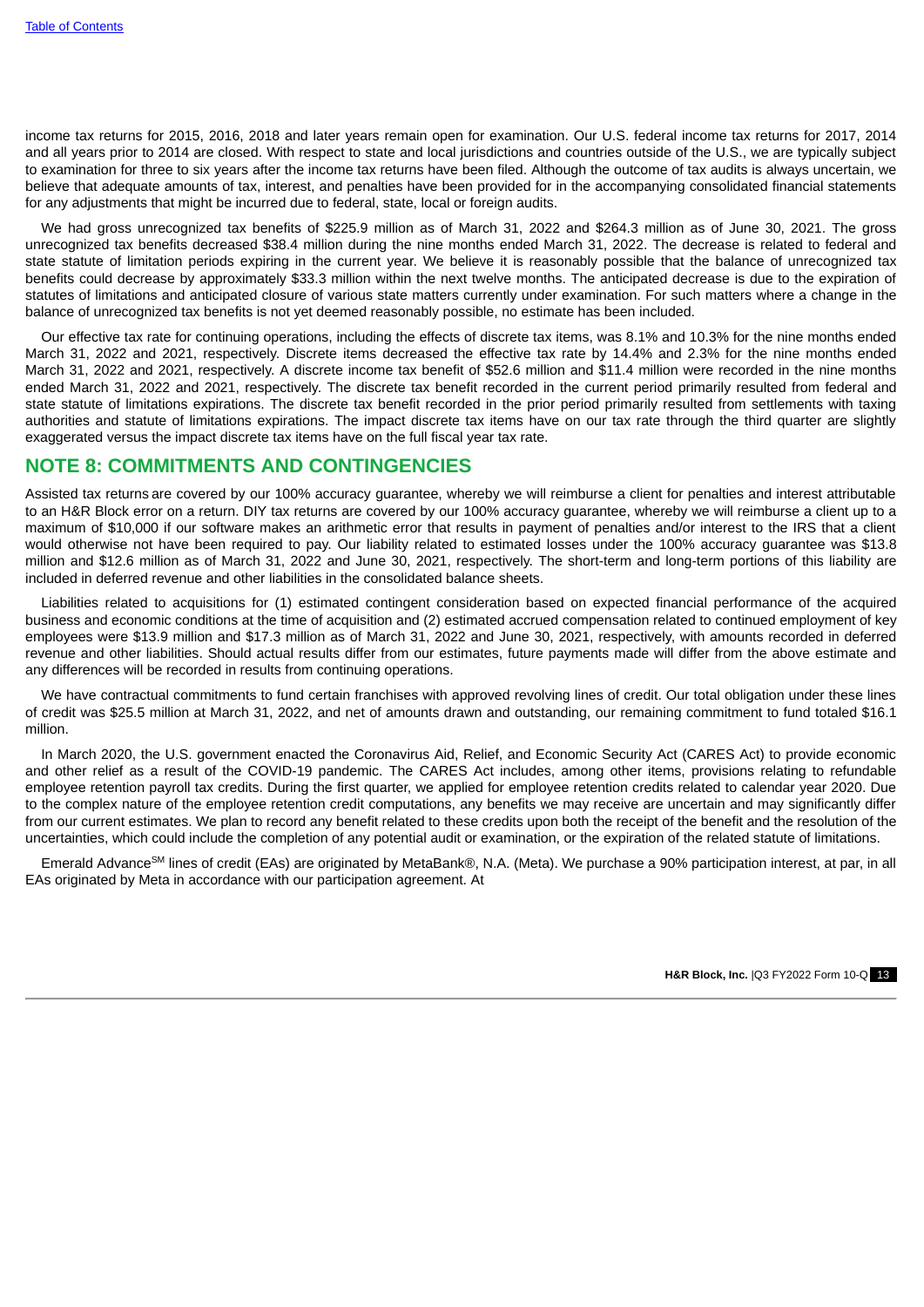March 31, 2022, the principal balance of purchased participation interests for the current year totaled \$256.5 million.

Refund Advance loans are originated by Meta and offered to certain assisted U.S. tax preparation clients, based on client eligibility as determined by Meta. We pay fees primarily based on loan size and customer type. We have provided a guarantee up to \$18.0 million related to certain loans to clients prior to the IRS accepting electronic filing. At March 31, 2022, we accrued an estimated liability of \$0.6 million related to this guarantee, compared to \$2.4 million at March 31, 2021.

## <span id="page-15-0"></span>**NOTE 9: LITIGATION AND OTHER RELATED CONTINGENCIES**

We are a defendant in numerous litigation matters, arising both in the ordinary course of business and otherwise, including as described below. The matters described below are not all of the lawsuits to which we are subject. In some of the matters, very large or indeterminate amounts, including punitive damages, are sought. U.S. jurisdictions permit considerable variation in the assertion of monetary damages or other relief. Jurisdictions may permit claimants not to specify the monetary damages sought or may permit claimants to state only that the amount sought is sufficient to invoke the jurisdiction of the court. In addition, jurisdictions may permit plaintiffs to allege monetary damages in amounts well exceeding reasonably possible verdicts in the jurisdiction for similar matters. We believe that the monetary relief which may be specified in a lawsuit or a claim bears little relevance to its merits or disposition value due to this variability in pleadings and our experience in litigating or resolving through settlement of numerous claims over an extended period of time.

The outcome of a litigation matter and the amount or range of potential loss at particular points in time may be difficult to ascertain. Among other things, uncertainties can include how fact finders will evaluate documentary evidence and the credibility and effectiveness of witness testimony, and how trial and appellate courts will apply the law. Disposition valuations are also subject to the uncertainty of how opposing parties and their counsel will themselves view the relevant evidence and applicable law.

In addition to litigation matters, we are also subject to claims and other loss contingencies arising out of our business activities, including as described below.

We accrue liabilities for litigation, claims, including indemnification and contribution claims, and other related loss contingencies and any related settlements (each referred to, individually, as a "matter" and, collectively, as "matters") when it is probable that a loss has been incurred and the amount of the loss can be reasonably estimated. If a range of loss is estimated, and some amount within that range appears to be a better estimate than any other amount within that range, then that amount is accrued. If no amount within the range can be identified as a better estimate than any other amount, we accrue the minimum amount in the range.

For such matters where a loss is believed to be reasonably possible, but not probable, or the loss cannot be reasonably estimated, no accrual has been made. It is possible that such matters could require us to pay damages or make other expenditures or accrue liabilities in amounts that could not be reasonably estimated as of March 31, 2022. While the potential future liabilities could be material in the particular quarterly or annual periods in which they are recorded, based on information currently known, we do not believe any such liabilities are likely to have a material adverse effect on our business and our consolidated financial position, results of operations, and cash flows. As of March 31, 2022 and June 30, 2021 our total accrued liabilities were \$1.7 million and \$1.6 million, respectively.

Our estimate of the aggregate range of reasonably possible losses includes (1) matters where a liability has been accrued and there is a reasonably possible loss in excess of the amount accrued for that liability, and (2) matters where a liability has not been accrued but we believe a loss is reasonably possible. This aggregate range only represents those losses as to which we are currently able to estimate a reasonably possible loss or range of loss. It does not represent our maximum loss exposure.

Matters for which we are not currently able to estimate the reasonably possible loss or range of loss are not included in this range. We are often unable to estimate the possible loss or range of loss until developments in such matters have provided sufficient information to support an assessment of the reasonably possible loss or range of loss, such as precise information about the amount of damages or other remedies being asserted, the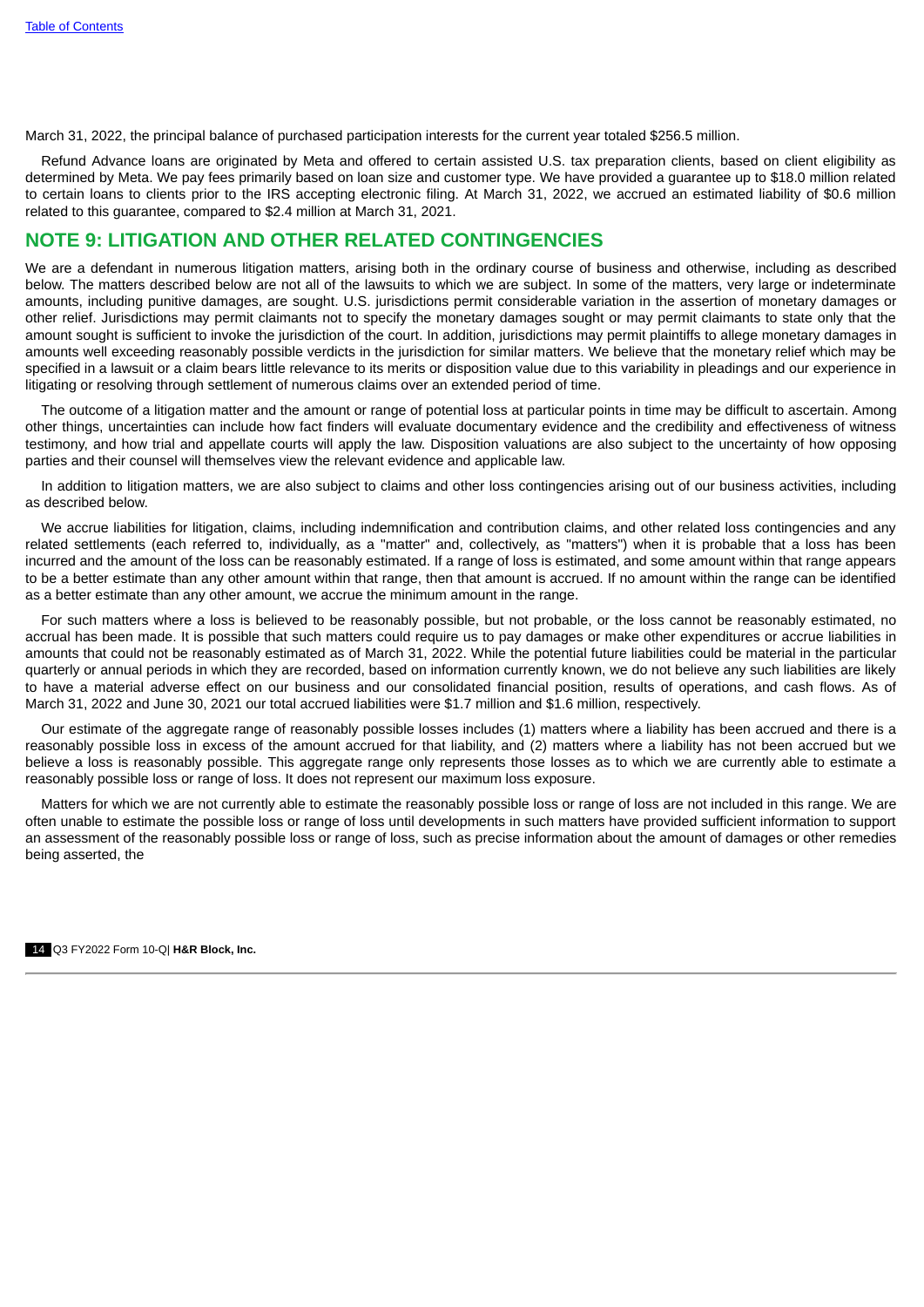defenses to the claims being asserted, discovery from other parties and investigation of factual allegations, rulings by courts on motions or appeals, analysis by experts, or the status or terms of any settlement negotiations.

The estimated range of reasonably possible loss is based upon currently available information and is subject to significant judgment and a variety of assumptions, as well as known and unknown uncertainties. The matters underlying the estimated range will change from time to time, and actual results may vary significantly from the current estimate. As of March 31, 2022, we believe the estimate of the aggregate range of reasonably possible losses in excess of amounts accrued, where the range of loss can be estimated, is not material.

At the end of each reporting period, we review relevant information with respect to litigation and other loss contingencies and update our accruals, disclosures, and estimates of reasonably possible loss or range of loss based on such reviews. Costs incurred with defending matters are expensed as incurred. Any receivable for insurance recoveries is recorded separately from the corresponding liability, and only if recovery is determined to be probable and reasonably estimable.

We believe we have meritorious defenses to the claims asserted in the various matters described in this note, and we intend to defend them vigorously. The amounts claimed in the matters are substantial, however, and there can be no assurances as to their outcomes. In the event of unfavorable outcomes, it could require modifications to our operations; in addition, the amounts that may be required to be paid to discharge or settle the matters could be substantial and could have a material adverse impact on our business and our consolidated financial position, results of operations, and cash flows.

### **LITIGATION, CLAIMS OR OTHER LOSS CONTINGENCIES PERTAINING TO CONTINUING OPERATIONS** –

**Free File Litigation.** On May 6, 2019, the Los Angeles City Attorney filed a lawsuit on behalf of the People of the State of California in the Superior Court of California, County of Los Angeles (Case No. 19STCV15742). The case is styled *The People of the State of California v. HRB Digital LLC, et al*. The complaint alleges that H&R Block, Inc. and HRB Digital LLC engaged in unfair, fraudulent and deceptive business practices and acts in connection with the IRS Free File Program in violation of the California Unfair Competition Law, California Business and Professions Code §§17200 *et seq.* The complaint seeks injunctive relief, restitution of monies paid to H&R Block by persons in the State of California who were eligible to file under the IRS Free File Program for the time period starting four years prior to the date of the filing of the complaint, pre-judgment interest, civil penalties and costs. The City Attorney subsequently dismissed H&R Block, Inc. from the case and amended its complaint to add HRB Tax Group, Inc. We filed a motion to stay the case based on the primary jurisdiction doctrine, which was denied. A trial date is set for November 8, 2022. We have not concluded that a loss related to this matter is probable, nor have we accrued a liability related to this matter.

On September 26, 2019, a putative class action complaint was filed against H&R Block, Inc., HRB Tax Group, Inc., HRB Digital LLC and Free File, Inc. in the United States District Court for the Western District of Missouri (Case No. 4:19-cv-00788-GAF) styled *Swanson v. H&R Block, Inc., et al.* The plaintiff sought to represent both a nationwide class and a California subclass of all persons eligible for the IRS Free File Program who paid to use an H&R Block product to file an online tax return for the 2002 through 2018 tax filing years. The plaintiff generally alleged unlawful, unfair, fraudulent and deceptive business practices and acts in connection with the IRS Free File Program in violation of the California Consumers Legal Remedies Act, California Civil Code §§1750, et seq., California False Advertising Law, California Business and Professions Code §§17500, et seq., California Unfair Competition Law, California Business and Professions Code §§17200, et seq., in addition to breach of contract and fraud. The plaintiff sought injunctive relief, disgorgement, compensatory damages, statutory damages, punitive damages, interest, attorneys' fees and costs. The court granted a motion to dismiss filed by defendant Free File, Inc. for lack of personal jurisdiction. The court subsequently granted our motion to compel arbitration and stayed the case pending the outcome of individual arbitration. The plaintiff filed a claim in arbitration, which was dismissed on February 7, 2022. The plaintiff's lawsuit was dismissed on March 2, 2022. We have not concluded that a loss related to this matter is probable, nor have we accrued a liability related to this matter.

We have also received and are responding to certain governmental inquiries relating to the IRS Free File Program.

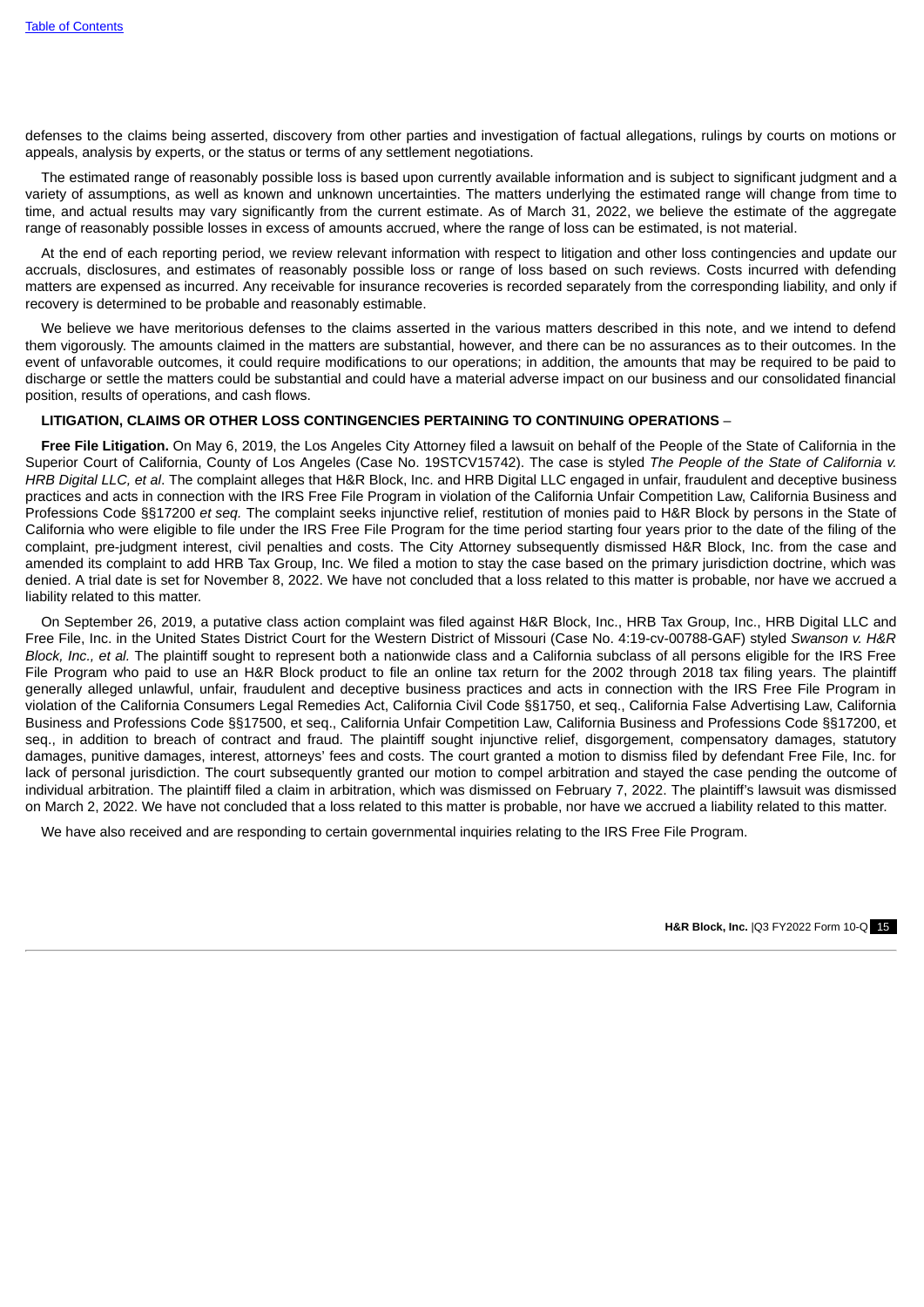**LITIGATION, CLAIMS, INCLUDING INDEMNIFICATION AND CONTRIBUTION CLAIMS, OR OTHER LOSS CONTINGENCIES PERTAINING TO DISCONTINUED MORTGAGE OPERATIONS** – Although SCC ceased its mortgage loan origination activities in December 2007 and sold its loan servicing business in April 2008, SCC or the Company has been, remains, and may in the future be, subject to litigation, claims, including indemnification and contribution claims, and other loss contingencies pertaining to SCC's mortgage business activities that occurred prior to such termination and sale. These lawsuits, claims, and other loss contingencies include actions by regulators, third parties seeking indemnification or contribution, including depositors, underwriters, and securitization trustees, individual plaintiffs, and cases in which plaintiffs seek to represent a class of others alleged to be similarly situated. Among other things, these lawsuits, claims, and contingencies allege or may allege discriminatory or unfair and deceptive loan origination and servicing (including debt collection, foreclosure, and eviction) practices, other common law torts, rights to indemnification or contribution, breach of contract, violations of securities laws, and violations of a variety of federal statutes, including the Truth in Lending Act (TILA), Equal Credit Opportunity Act, Fair Housing Act, Real Estate Settlement Procedures Act (RESPA), Home Ownership & Equity Protection Act (HOEPA), as well as similar state statutes. It is difficult to predict either the likelihood of new matters being initiated or the outcome of existing matters. In many of these matters it is not possible to estimate a reasonably possible loss or range of loss due to, among other things, the inherent uncertainties involved in these matters, some of which are beyond the Company's control, and the indeterminate damages sought in some of these matters.

Mortgage loans originated by SCC were sold either as whole loans to single third-party buyers, who generally securitized such loans, or in the form of residential mortgage-backed securities (RMBSs). In connection with the sale of loans and/or RMBSs, SCC made certain representations and warranties. Claims under these representations and warranties together with any settlement arrangements related to these losses are collectively referred to as "representation and warranty claims." The statute of limitations for a contractual claim to enforce a representation and warranty obligation is generally six years or such shorter limitations period that may apply under the law of a state where the economic injury occurred. On June 11, 2015, the New York Court of Appeals, New York's highest court, held in *ACE Securities Corp. v. DB Structured Products, Inc.*, that the six-year statute of limitations under New York law starts to run at the time the representations and warranties are made, not the date when the repurchase demand was denied. This decision applies to claims and lawsuits brought against SCC where New York law governs. New York law governs many, though not all, of the RMBS transactions into which SCC entered. However, this decision would not affect representation and warranty claims and lawsuits SCC has received or may receive, for example, where the statute of limitations has been tolled by agreement or a suit was timely filed.

In response to the statute of limitations rulings in the *ACE* case and similar rulings in other state and federal courts, parties seeking to pursue representation and warranty claims or lawsuits have sought, and may in the future seek, to distinguish certain aspects of the *ACE* decision, pursue alternate legal theories of recovery, or assert claims against other contractual parties such as securitization trustees. For example, a 2016 ruling by a New York intermediate appellate court, followed by the federal district court in the second Homeward case described below, allowed a counterparty to pursue litigation on additional loans in the same trust even though only some of the loans complied with the condition precedent of timely pre-suit notice and opportunity to cure or repurchase. Additionally, plaintiffs in litigation to which SCC is not party have alleged breaches of an independent contractual duty to provide notice of material breaches of representations and warranties and pursued separate claims to which, they argue, the statute of limitations ruling in the *ACE* case does not apply. The impact on SCC from alternative legal theories seeking to avoid or distinguish the *ACE* decision, or judicial limitations on the *ACE* decision, is unclear. SCC has not accrued liabilities for claims not subject to a tolling arrangement or not relating back to timely filed litigation.

On May 31, 2012, a lawsuit was filed by Homeward Residential, Inc. (Homeward) in the Supreme Court of the State of New York, County of New York, against SCC styled *Homeward Residential, Inc. v. Sand Canyon Corporation* (Index No. 651885/2012). SCC removed the case to the United States District Court for the Southern District of New York on June 28, 2012 (Case No. 12-cv-5067). The plaintiff, in its capacity as the master servicer for Option One Mortgage Loan Trust 2006-2 and for the benefit of the trustee and the certificate holders of such trust, asserted claims for breach of contract, anticipatory breach, indemnity, and declaratory judgment in connection with alleged losses incurred as a result of the breach of representations and warranties relating to SCC and to loans sold to the trust. The trust was originally collateralized with approximately 7,500 loans. The plaintiff sought specific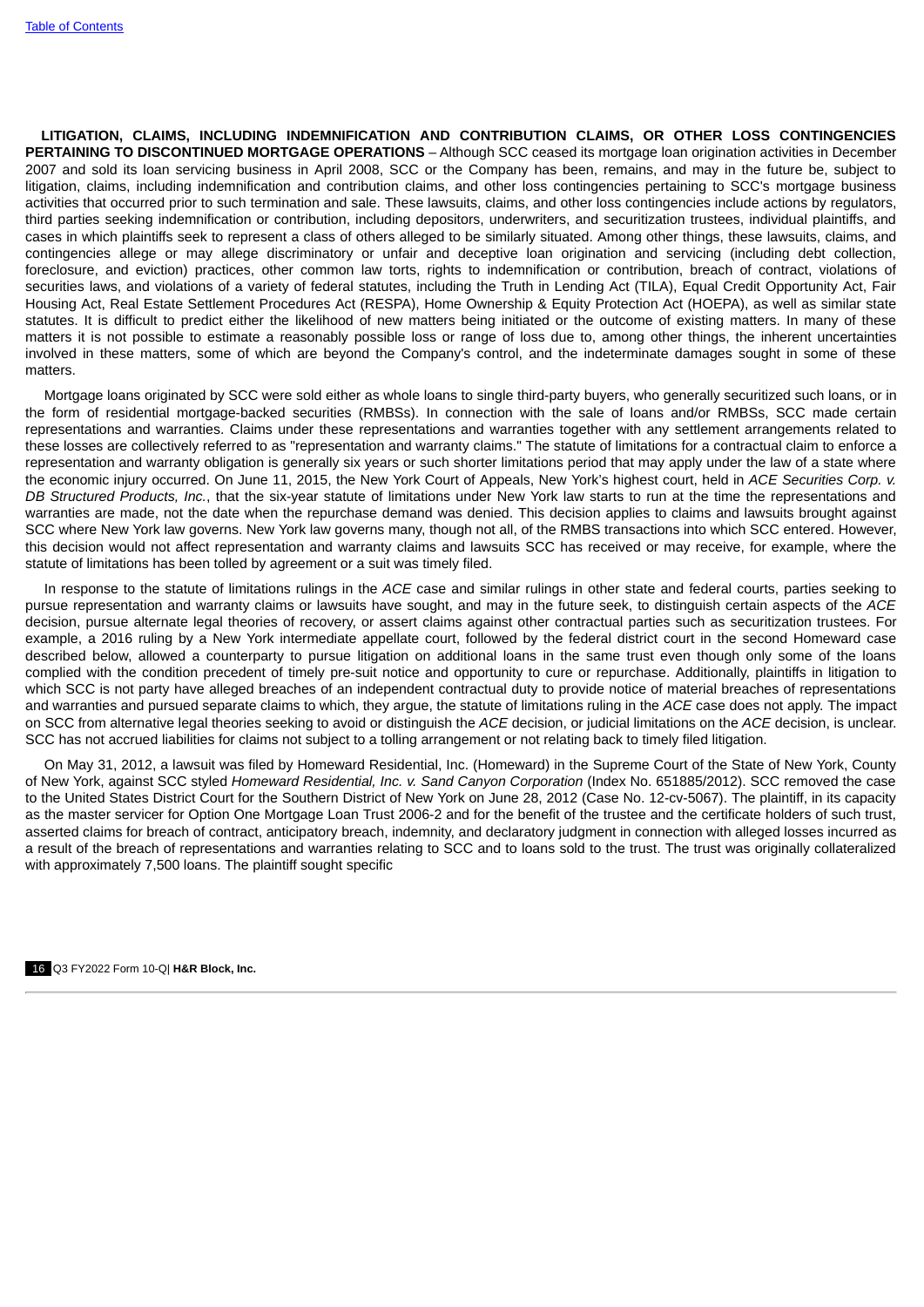performance of alleged repurchase obligations or damages to compensate the trust and its certificate holders for alleged actual and anticipated losses, as well as a repurchase of all loans due to alleged misrepresentations by SCC as to itself and as to the loans' compliance with its underwriting standards and the value of underlying real estate. In response to a motion filed by SCC, the court dismissed the plaintiff's claims for breach of the duty to cure or repurchase, anticipatory breach, indemnity, and declaratory judgment. The case proceeded on the remaining claims. Representatives of a holder of certificates in the trust filed a motion to intervene to add H&R Block, Inc. to the lawsuit and assert claims against H&R Block, Inc. based on alter ego, corporate veil-piercing, and agency law. On February 12, 2018, the court denied the motion to intervene. Discovery in the case closed on September 30, 2019, with motions for summary judgment filed on December 6, 2019. On November 9, 2020, the court granted SCC's motion for summary judgment and dismissed Homeward's claims in their entirety as untimely under the applicable statute of limitations. Homeward filed an appeal to the Second Circuit Court of Appeals, which was denied on February 10, 2022. Homeward subsequently filed a petition for panel rehearing with the Second Circuit, which was denied on March 15, 2022. We have not concluded that a loss related to this matter is probable, nor have we accrued a liability related to this matter.

On September 28, 2012, a second lawsuit was filed by Homeward in the United States District Court for the Southern District of New York against SCC styled *Homeward Residential, Inc. v. Sand Canyon Corporation* (Case No. 12-cv-7319). The plaintiff, in its capacity as the master servicer for Option One Mortgage Loan Trust 2006-3 and for the benefit of the trustee and the certificate holders of such trust, asserted claims for breach of contract and indemnity in connection with losses allegedly incurred as a result of the breach of representations and warranties relating to 96 loans sold to the trust. The trust was originally collateralized with approximately 7,500 loans. The plaintiff sought specific performance of alleged repurchase obligations or damages to compensate the trust and its certificate holders for alleged actual and anticipated losses. In response to a motion filed by SCC, the court dismissed the plaintiff's claims for breach of the duty to cure or repurchase and for indemnification of its costs associated with the litigation. On September 30, 2016, the court granted a motion allowing the plaintiff to file a second amended complaint to include breach of contract claims with respect to 649 additional loans in the trust and to allow such claims with respect to other loans in the trust proven to be in material breach of SCC's representations and warranties. SCC filed a motion for reconsideration, followed by a motion for leave to appeal the ruling, both of which were denied. On October 6, 2016, the plaintiff filed its second amended complaint. In response to a motion filed by SCC, the court dismissed the plaintiff's claim for breach of one of the representations. The case proceeded on the remaining claims. Representatives of a holder of certificates in the trust filed a motion to intervene to add H&R Block, Inc. to the lawsuit and assert claims against H&R Block, Inc. based on alter ego, corporate veil-piercing, and agency law. On February 12, 2018, the court denied the motion to intervene. The settlement payments that were made in fiscal year 2018 for representation and warranty claims related to some of the loans in this case. Discovery in the case closed on September 30, 2019, with motions for summary judgment filed on December 6, 2019. On November 9, 2020, the court granted SCC's motion for summary judgment and dismissed Homeward's claims in their entirety as untimely under the applicable statute of limitations. Homeward filed an appeal to the Second Circuit Court of Appeals, which was denied on February 10, 2022. Homeward subsequently filed a petition for panel rehearing with the Second Circuit, which was denied on March 15, 2022. We have not concluded that a loss related to this matter is probable, nor have we accrued a liability related to this matter.

Parties, including underwriters, depositors, and securitization trustees, are, or have been, involved in multiple lawsuits, threatened lawsuits, and settlements related to securitization transactions in which SCC participated. A variety of claims are alleged in these matters, including violations of federal and state securities laws and common law fraud, based on alleged materially inaccurate or misleading disclosures, that originators, depositors, securitization trustees, or servicers breached their representations and warranties or otherwise failed to fulfill their obligations, or that securitization trustees violated statutory requirements by failing to properly protect the certificate holders' interests. SCC has received notices of claims for indemnification or potential indemnification obligations relating to such matters, including lawsuits or settlements to which underwriters, depositors, or securitization trustees are party. Additional lawsuits against the parties to the securitization transactions may be filed in the future, and SCC may receive additional notices of claims for indemnification, contribution or similar obligations with respect to existing or new lawsuits or settlements of such lawsuits or other claims. Certain of the notices received included, and future notices may include, a reservation of rights to assert claims for contribution, which are referred to herein as "contribution claims." Contribution claims may become operative if indemnification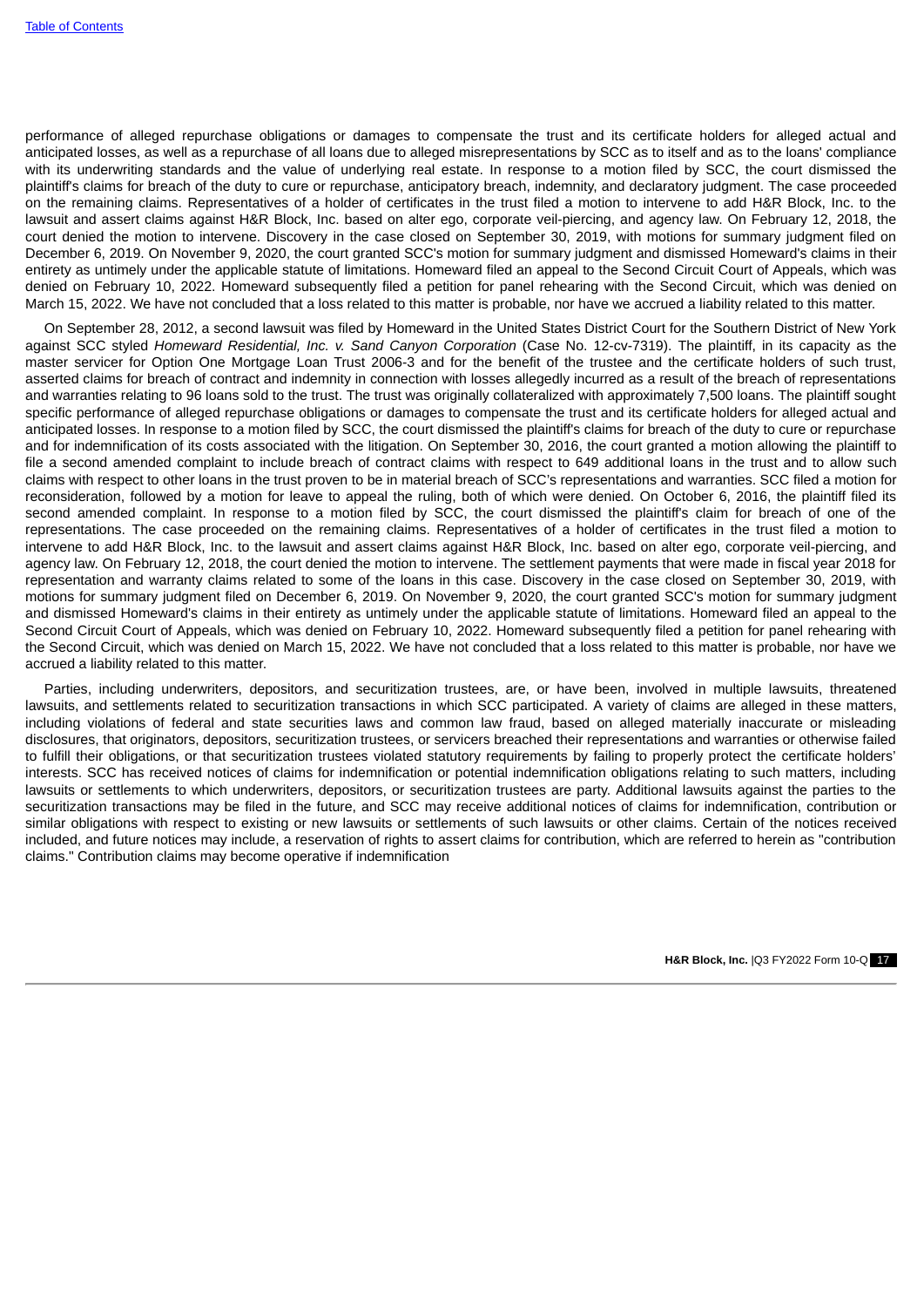is unavailable or insufficient to cover all of the losses and expenses involved. We have not concluded that a loss related to any of these indemnification or contribution claims is probable, nor have we accrued a liability related to any of these claims.

If the amount that SCC is ultimately required to pay with respect to claims and litigation related to its past sales and securitizations of mortgage loans, together with payment of SCC's related administration and legal expense, exceeds SCC's net assets, the creditors of SCC, other potential claimants, or a bankruptcy trustee if SCC were to file or be forced into bankruptcy, may attempt to assert claims against us for payment of SCC's obligations. Claimants may also attempt to assert claims against or seek payment directly from the Company even if SCC's assets exceed its liabilities. SCC's principal assets, as of March 31, 2022, total approximately \$265 million and consist of an intercompany note receivable. We believe our legal position is strong on any potential corporate veil-piercing arguments; however, if this position is challenged and not upheld, it could have a material adverse effect on our business and our consolidated financial position, results of operations, and cash flows.

**OTHER** – We are from time to time a party to litigation, claims and other loss contingencies not discussed herein arising out of our business operations. These matters may include actions by state attorneys general, other state regulators, federal regulators, individual plaintiffs, and cases in which plaintiffs seek to represent others who may be similarly situated.

While we cannot provide assurance that we will ultimately prevail in each instance, we believe the amount, if any, we are required to pay to discharge or settle these other matters will not have a material adverse impact on our business and our consolidated financial position, results of operations, and cash flows.

# <span id="page-19-0"></span>**ITEM 2. MANAGEMENT'S DISCUSSION AND ANALYSIS OF FINANCIAL CONDITION AND RESULTS OF OPERATIONS**

#### **RECENT DEVELOPMENTS**

On December 20, 2021, we entered into a First Amendment to our August 2020 Program Management Agreement (PMA) with MetaBank®, N.A. (Meta), which among other things, extends the PMA through June 30, 2025, and adds Spruce<sup>™</sup> accounts to the program.

In January 2022, we launched the Spruce<sup>™</sup> mobile banking platform as a part of the Financial Products imperative of our previouslyannounced Block Horizons 2025 strategic plan. The Spruce<sup>™</sup> solution, built by H&R Block with banking products powered by Meta, includes a spending account with a debit card, along with a connected savings account that allows for budgeting for specific goals.

On April 1, 2022, we sent a notice of redemption to the trustee to fully redeem our outstanding \$500 million 5.500% Senior Notes originally due in November 2022 (2022 Senior Notes). The redemption price is equal to 100% of the outstanding principal amount of the 2022 Senior Notes, plus accrued and unpaid interest up to, but not including, the redemption date. The 2022 Senior Notes were redeemed on May 2, 2022.

### **FINANCIAL OVERVIEW**

On March 21, 2020, the federal tax filing deadline in the U.S. for individual 2019 tax returns was extended from April 15, 2020 to July 15, 2020, shifting a portion of revenues and expenses from that tax season into the nine months ended March 31, 2021. This extension impacted the typical seasonality of our business and the comparability of our financial results.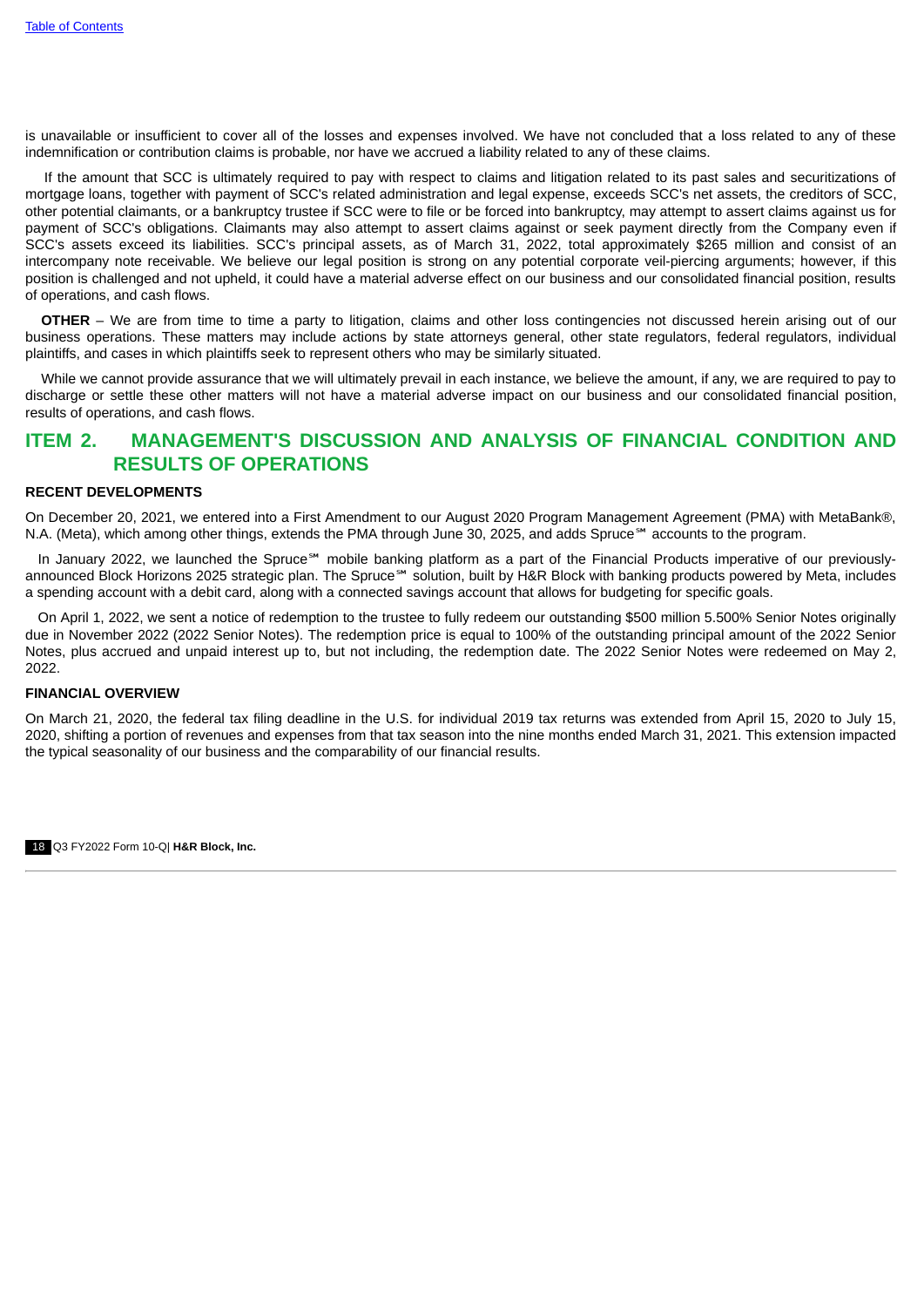#### **RESULTS OF OPERATIONS**

Our subsidiaries provide assisted and DIY tax preparation solutions through multiple channels (including in-person, online and mobile applications, virtual, and desktop software) and distribute H&R Block-branded products and services, including those of our bank partner, to the general public primarily in the U.S., Canada and Australia. Tax returns are either prepared by H&R Block tax professionals (in companyowned or franchise offices, virtually or via an internet review) or prepared and filed by our clients through our DIY tax solutions. We also offer small business financial solutions through our company-owned and franchise offices and online through Wave. We report a single segment that includes all of our continuing operations.

| % Change   |
|------------|
|            |
|            |
| $(10.3)\%$ |
| $(14.0)\%$ |
| $(11.4)\%$ |
| $(25.8)\%$ |
| $(18.4)\%$ |
| $(19.9)\%$ |
| $(14.9)\%$ |
|            |
| 6.0%       |
| 9.1%       |
| (5.3)%     |
|            |

Represents a partial 2019 individual tax filing season, which was extended until July 15, 2020. (1)

An assisted tax return is defined as a current or prior year individual or business tax return that has been accepted by the client. A DIY online return is defined as a current year individual or business tax return that has been accepted by the client. A DIY desktop return is defined as a current year individual or business tax return that has been electronically submitted to the IRS. (2)

Net average charge is calculated as total tax preparation fees divided by tax returns prepared. (3)

Net average charge related to H&R Block Franchise operations represents tax preparation fees collected by H&R Block franchisees divided by returns prepared in franchise offices. H&R Block will recognize a portion of franchise revenues as franchise royalties based on the terms of franchise agreements. (4)

We provide Net Average Charge as a key operating metric because we consider it an important supplemental measure useful to analysts, investors, and other interested parties as it provides insights into pricing and tax return mix relative to our customer base, which are significant drivers of revenue. Our definition of Net Average Charge may not be comparable to similarly titled measures of other companies.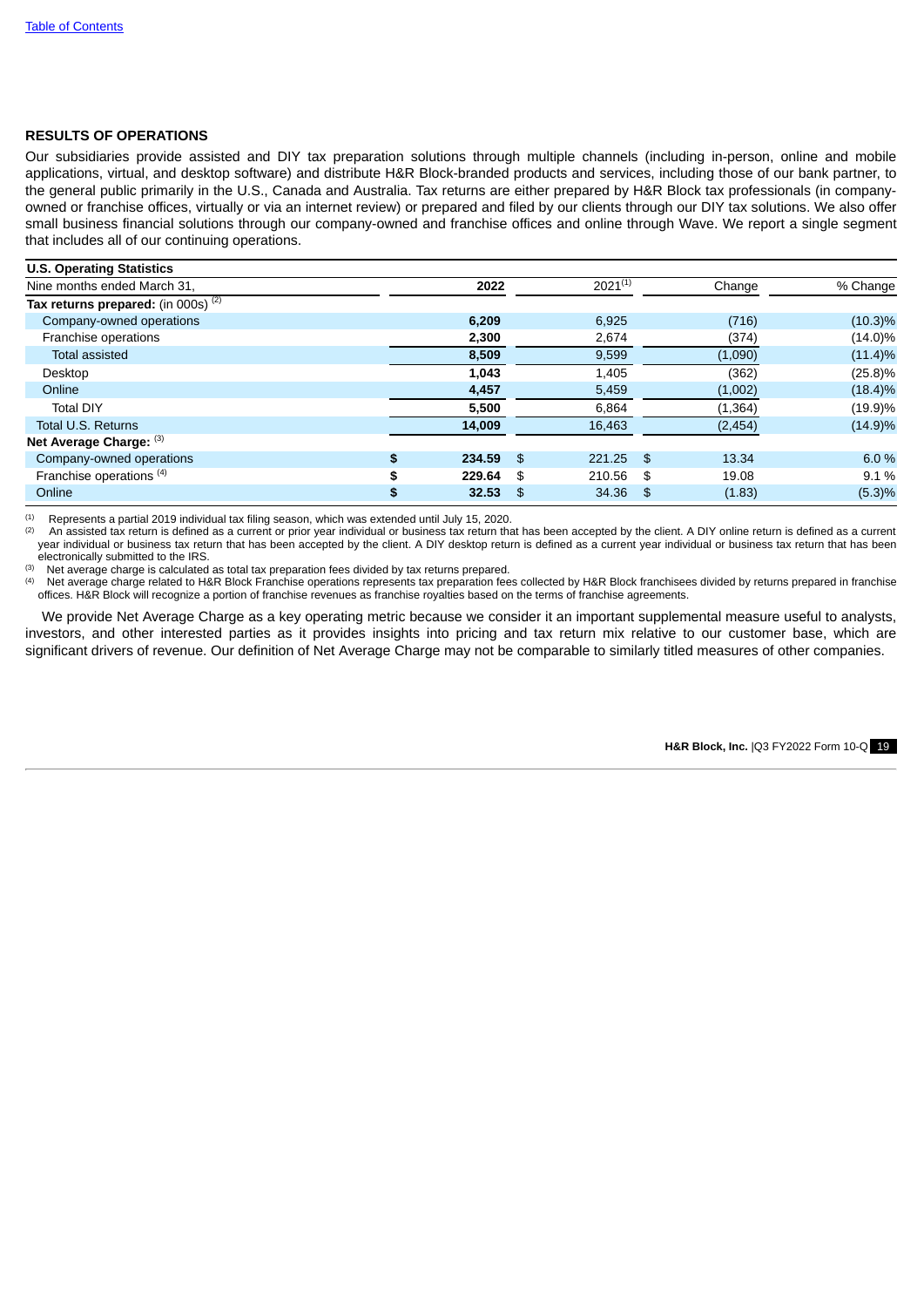#### **RESULTS OF OPERATIONS**

| <b>Consolidated - Financial Results</b>      |                         |           |                  |           |                  |            | (in 000s, except per share amounts) |
|----------------------------------------------|-------------------------|-----------|------------------|-----------|------------------|------------|-------------------------------------|
| Three months ended March 31                  |                         | 2022      |                  | 2021      |                  | \$ Change  | % Change                            |
| Revenues:                                    |                         |           |                  |           |                  |            |                                     |
| U.S. assisted tax preparation                | \$                      | 1,392,142 | $\frac{1}{2}$    | 1,290,892 | $\frac{3}{2}$    | 101,250    | 7.8 %                               |
| U.S. royalties                               |                         | 158,786   |                  | 150,117   |                  | 8,669      | 5.8%                                |
| U.S. DIY tax preparation                     |                         | 175,184   |                  | 181,294   |                  | (6, 110)   | (3.4)%                              |
| International                                |                         | 65,232    |                  | 62,869    |                  | 2,363      | 3.8%                                |
| <b>Refund Transfers</b>                      |                         | 132,223   |                  | 134,799   |                  | (2,576)    | (1.9)%                              |
| Emerald Card®                                |                         | 50,660    |                  | 73,647    |                  | (22, 987)  | $(31.2)\%$                          |
| Peace of Mind® Extended Service Plan         |                         | 17,222    |                  | 17,668    |                  | (446)      | (2.5)%                              |
| Tax Identity Shield®                         |                         | 9,078     |                  | 8,643     |                  | 435        | 5.0%                                |
| Interest and fee income on Emerald AdvanceSM |                         | 30,535    |                  | 38,247    |                  | (7, 712)   | $(20.2)\%$                          |
| Wave                                         |                         | 20,111    |                  | 16,082    |                  | 4,029      | 25.1%                               |
| Other                                        |                         | 10,584    |                  | 9,306     |                  | 1,278      | 13.7%                               |
| <b>Total revenues</b>                        |                         | 2,061,757 |                  | 1,983,564 |                  | 78,193     | 3.9%                                |
| Compensation and benefits:                   |                         |           |                  |           |                  |            |                                     |
| Field wages                                  |                         | 435,345   |                  | 409,741   |                  | (25, 604)  | (6.2)%                              |
| Other wages                                  |                         | 78,584    |                  | 78,181    |                  | (403)      | (0.5)%                              |
| Benefits and other compensation              |                         | 91,051    |                  | 92,825    |                  | 1,774      | 1.9%                                |
|                                              |                         | 604,980   |                  | 580,747   |                  | (24, 233)  | (4.2)%                              |
| Occupancy                                    |                         | 111,405   |                  | 113,759   |                  | 2,354      | 2.1%                                |
| Marketing and advertising                    |                         | 196,582   |                  | 183,109   |                  | (13, 473)  | (7.4)%                              |
| Depreciation and amortization                |                         | 36,116    |                  | 39,100    |                  | 2,984      | 7.6%                                |
| <b>Bad debt</b>                              |                         | 45,051    |                  | 46,066    |                  | 1,015      | 2.2%                                |
| Other                                        |                         | 182,258   |                  | 169,546   |                  | (12, 712)  | (7.5)%                              |
| Total operating expenses                     |                         | 1,176,392 |                  | 1,132,327 |                  | (44,065)   | (3.9)%                              |
| Other income (expense), net                  |                         | 238       |                  | 449       |                  | (211)      | $(47.0)\%$                          |
| Interest expense on borrowings               |                         | (23, 746) |                  | (22, 471) |                  | (1, 275)   | (5.7)%                              |
| Pretax income                                |                         | 861,857   |                  | 829,215   |                  | 32,642     | 3.9%                                |
| Income taxes                                 |                         | 186,884   |                  | 69,543    |                  | (117, 341) | $(168.7)\%$                         |
| Net income from continuing operations        |                         | 674,973   |                  | 759,672   |                  | (84, 699)  | $(11.1)\%$                          |
| Net loss from discontinued operations        |                         | (1,796)   |                  | (1, 425)  |                  | (371)      | $(26.0)\%$                          |
| Net income                                   | \$                      | 673,177   | \$               | 758,247   | \$               | (85,070)   | $(11.2)\%$                          |
| <b>DILUTED EARNINGS PER SHARE:</b>           |                         |           |                  |           |                  |            |                                     |
| Continuing operations                        | \$                      | 4.06      | \$               | 4.09      | \$               | (0.03)     | (0.7)%                              |
| Discontinued operations                      |                         | (0.01)    |                  | (0.01)    |                  |            | $-$ %                               |
| Consolidated                                 | \$                      | 4.05      | \$               | 4.08      | \$               | (0.03)     | (0.7)%                              |
| Adjusted diluted EPS <sup>(1)</sup>          | $\overline{\mathbf{3}}$ | 4.11      | $$\mathfrak{s}$$ | 4.11      | $$\mathfrak{S}$$ |            | $-$ %                               |
| EBITDA <sup>(1)</sup>                        | \$                      | 921,719   | \$               | 890,786   | \$               | 30,933     | 3.5%                                |
|                                              |                         |           |                  |           |                  |            |                                     |

<sup>(1)</sup> All non-GAAP measures are results from continuing operations. See "Non-GAAP Financial [Information"](#page-27-0) at the end of this item for a reconciliation of non-GAAP measures.

## **Three months ended March 31, 2022 compared to March 31, 2021**

Revenues increased \$78.2 million, or 3.9%, from the prior year. Revenues for U.S. assisted tax preparation increased \$101.3 million, or 7.8%, largely due to a higher net average charge in the current year combined with higher tax return volumes. U.S. royalties revenues increased \$8.7 million, or 5.8%, due to an increase in tax preparation fees. U.S. DIY tax preparation revenues decreased \$6.1 million, or 3.4%, due to lower tax return volumes. Emerald Card® revenues decreased \$23.0 million, or 31.2%, due to lower card activity in the current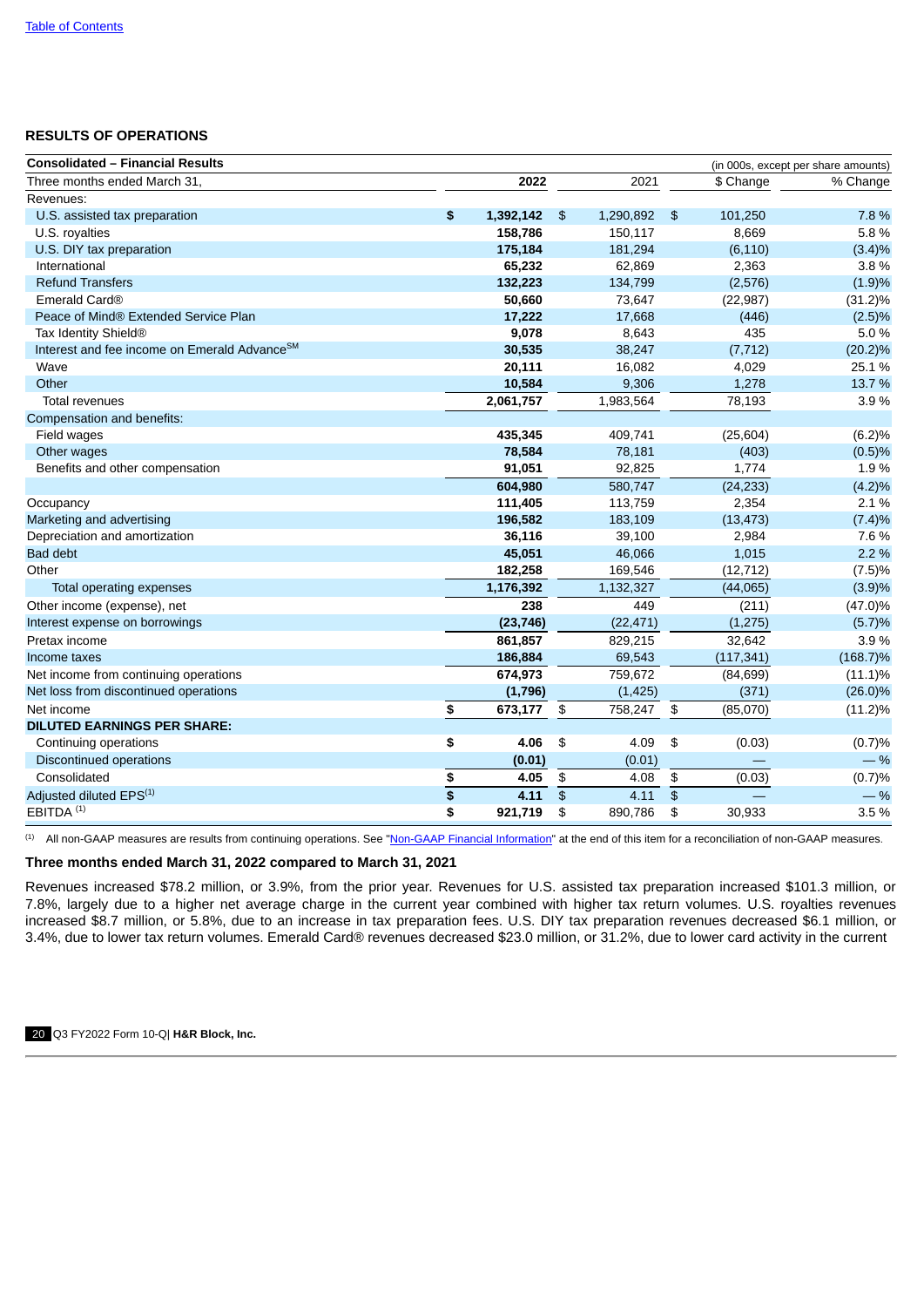quarter as some stimulus payments were loaded on to Emerald Cards in the prior year. Interest and fees on Emerald Advances decreased \$7.7 million, or 20.2%, due to a decline in Emerald Advances<sup>sM</sup> in the current year. Wave revenues increased \$4.0 million, or 25.1%, due to higher small business payments processing volumes.

Total operating expenses increased \$44.1 million, or 3.9%, from the prior year. Field wages increased \$25.6 million, or 6.2%, due to higher hourly wage rates. Marketing expense increased \$13.5 million, or 7.4%, due to higher online advertising and agency fees. Depreciation and amortization expense decreased \$3.0 million, or 7.6%, due to lower amortization on acquired intangibles and depreciation on equipment.

Other expenses increased \$12.7 million, or 7.5%. The components of other expenses are as follows:

|                                    |   |         |               |                 | (in 000s)   |
|------------------------------------|---|---------|---------------|-----------------|-------------|
| Three months ended March 31,       |   | 2022    | 2021          | \$ Change       | % Change    |
| Consulting and outsourced services | S | 46,402  | \$<br>48,845  | \$<br>2,443     | 5.0%        |
| Bank partner fees                  |   | 23,686  | 22,981        | (705)           | $(3.1)\%$   |
| Client claims and refunds          |   | 10,730  | 10,057        | (673)           | (6.7)%      |
| Employee and travel expenses       |   | 9,515   | 5,523         | (3,992)         | $(72.3)\%$  |
| Technology-related expenses        |   | 26,373  | 23,425        | (2,948)         | $(12.6)\%$  |
| Credit card/bank charges           |   | 30,770  | 27,906        | (2,864)         | $(10.3)\%$  |
| Insurance                          |   | 4,099   | 3,135         | (964)           | $(30.7)\%$  |
| Legal fees and settlements         |   | 7,125   | 3,311         | (3,814)         | $(115.2)\%$ |
| Supplies                           |   | 14.243  | 14.551        | 308             | $2.1\%$     |
| Other                              |   | 9,315   | 9,812         | 497             | 5.1 %       |
|                                    |   | 182,258 | \$<br>169.546 | \$<br>(12, 712) | (7.5)%      |

Employee and travel expenses increased \$4.0 million, or 72.3%, due to less travel in the prior year as a result of COVID-19 restrictions. Technology-related expenses increased \$2.9 million, or 12.6%, due to increased investments in information technology. Credit card and bank charges increased \$2.9 million, or 10.3%, due to higher Wave small business payment processing fees. Legal fees and settlements increased \$3.8 million, or 115.2%, due to higher fees attributable to certain pending litigation matters.

We recorded an income tax expense of \$186.9 million in the current year compared to \$69.5 million in the prior year. The effective tax rate for the three months ended March 31, 2022, and 2021 was 21.7% and 8.4%, respectively. The lower rate in prior year is a result of tax benefits recorded related to our net operating loss carrybacks to 35% tax years.

The U.S. federal tax filing deadline for 2021 individual income tax returns was April 18, 2022, the deadline for 2020 tax returns was May 17, 2021 and the deadline for 2019 tax returns was July 15, 2020. Therefore, the year-over-year periods are not directly comparable. Our business is highly seasonal and results for the three months ended March 31 may not be indicative of results for the entire tax season.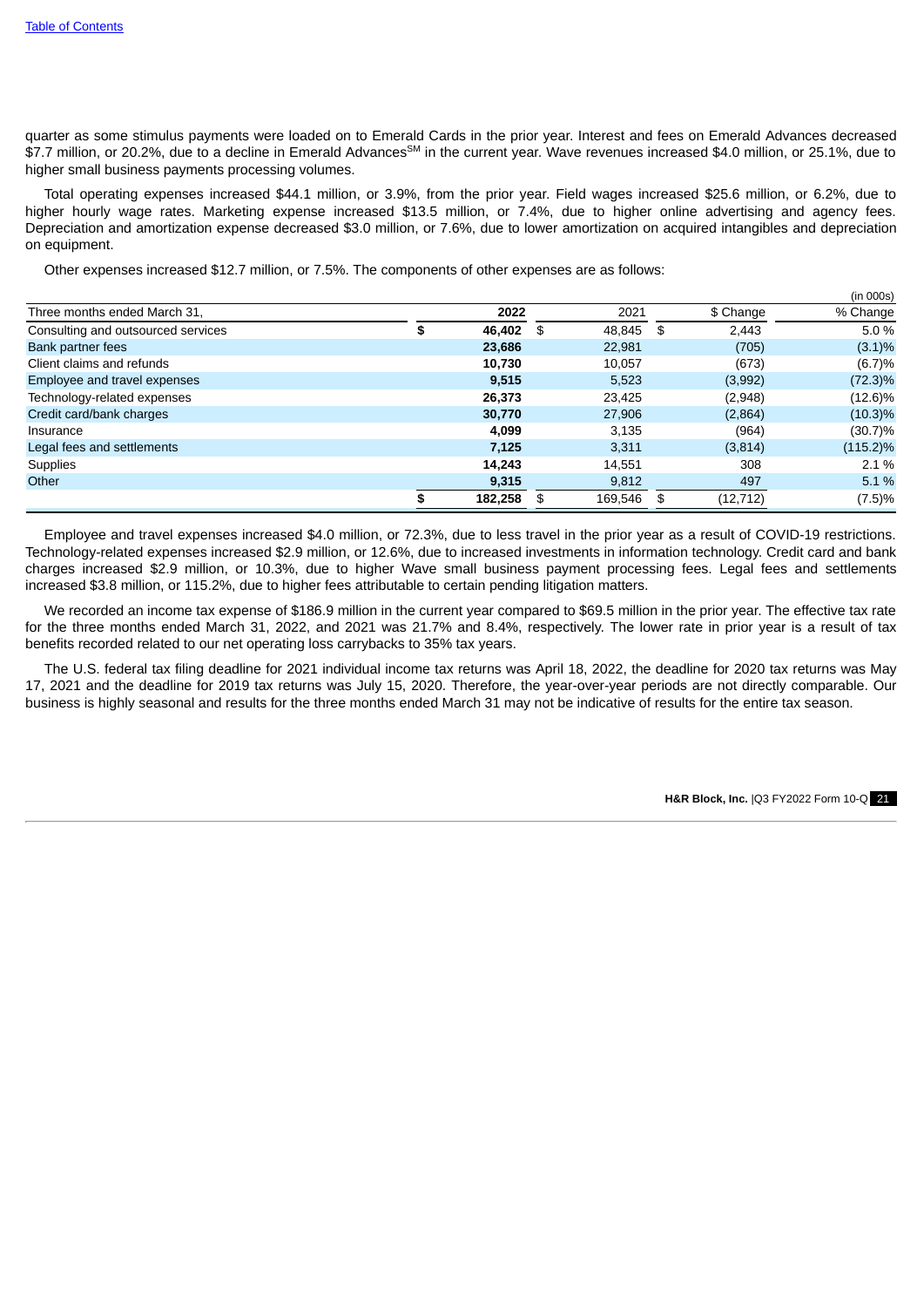| <b>Consolidated - Financial Results</b>      |                         |           |                |           |                |            | (in 000s, except per share amounts) |
|----------------------------------------------|-------------------------|-----------|----------------|-----------|----------------|------------|-------------------------------------|
| Nine months ended March 31,                  |                         | 2022      |                | 2021      |                | \$ Change  | % Change                            |
| Revenues:                                    |                         |           |                |           |                |            |                                     |
| U.S. assisted tax preparation                | \$                      | 1,456,594 | \$             | 1,532,079 | \$             | (75, 485)  | (4.9)%                              |
| U.S. royalties                               |                         | 169,548   |                | 178,126   |                | (8,578)    | (4.8)%                              |
| U.S. DIY tax preparation                     |                         | 188,455   |                | 234,871   |                | (46, 416)  | $(19.8)\%$                          |
| International                                |                         | 151,464   |                | 148,282   |                | 3,182      | 2.1%                                |
| <b>Refund Transfers</b>                      |                         | 134,665   |                | 141,309   |                | (6, 644)   | (4.7)%                              |
| Emerald Card®                                |                         | 103,748   |                | 96,045    |                | 7,703      | 8.0%                                |
| Peace of Mind® Extended Service Plan         |                         | 59,373    |                | 63,430    |                | (4,057)    | (6.4)%                              |
| Tax Identity Shield®                         |                         | 19,431    |                | 22,446    |                | (3,015)    | $(13.4)\%$                          |
| Interest and fee income on Emerald AdvanceSM |                         | 43,438    |                | 52,812    |                | (9, 374)   | (17.7)%                             |
| Wave                                         |                         | 58,745    |                | 44,656    |                | 14,089     | 31.6 %                              |
| Other                                        |                         | 27,736    |                | 28,819    |                | (1,083)    | (3.8)%                              |
| <b>Total revenues</b>                        |                         | 2,413,197 |                | 2,542,875 |                | (129, 678) | (5.1)%                              |
| Compensation and benefits:                   |                         |           |                |           |                |            |                                     |
| Field wages                                  |                         | 561,482   |                | 568,593   |                | 7,111      | 1.3 %                               |
| Other wages                                  |                         | 200,715   |                | 204,817   |                | 4,102      | 2.0 %                               |
| Benefits and other compensation              |                         | 146,708   |                | 154,280   |                | 7,572      | 4.9%                                |
|                                              |                         | 908,905   |                | 927,690   |                | 18,785     | 2.0 %                               |
| Occupancy                                    |                         | 306,523   |                | 309,638   |                | 3,115      | 1.0%                                |
| Marketing and advertising                    |                         | 223,796   |                | 214,091   |                | (9,705)    | (4.5)%                              |
| Depreciation and amortization                |                         | 107,462   |                | 117,036   |                | 9,574      | 8.2%                                |
| <b>Bad debt</b>                              |                         | 59,760    |                | 63,156    |                | 3,396      | 5.4 %                               |
| Other                                        |                         | 373,458   |                | 340,328   |                | (33, 130)  | (9.7)%                              |
| Total operating expenses                     |                         | 1,979,904 |                | 1,971,939 |                | (7, 965)   | (0.4)%                              |
| Other income (expense), net                  |                         | 1,989     |                | 3,491     |                | (1,502)    | $(43.0)\%$                          |
| Interest expense on borrowings               |                         | (69, 661) |                | (78, 657) |                | 8,996      | 11.4 %                              |
| Pretax income                                |                         | 365,621   |                | 495,770   |                | (130, 149) | $(26.3)\%$                          |
| Income taxes                                 |                         | 29,666    |                | 50,997    |                | 21,331     | 41.8%                               |
| Net income from continuing operations        |                         | 335,955   |                | 444,773   |                | (108, 818) | $(24.5)\%$                          |
| Net loss from discontinued operations        |                         | (4,984)   |                | (4, 533)  |                | (451)      | (9.9)%                              |
| Net income                                   | \$                      | 330,971   | \$             | 440,240   | \$             | (109, 269) | $(24.8)\%$                          |
| <b>DILUTED EARNINGS PER SHARE:</b>           |                         |           |                |           |                |            |                                     |
| Continuing operations                        | \$                      | 1.92      | \$             | 2.35      | \$             | (0.43)     | $(18.3)\%$                          |
| Discontinued operations                      |                         | (0.03)    |                | (0.02)    |                | (0.01)     | $(50.0)\%$                          |
| Consolidated                                 | \$                      | 1.89      | \$             | 2.33      | \$             | (0.44)     | $(18.9)\%$                          |
| Adjusted diluted EPS <sup>(1)</sup>          | $\overline{\mathbf{3}}$ | 2.11      | $\mathfrak{D}$ | 2.56      | $\mathfrak{D}$ | (0.45)     | $(17.6)\%$                          |
| EBITDA $(1)$                                 | \$                      | 542,744   | \$             | 691,463   | \$             | (148, 719) | $(21.5)\%$                          |

<sup>(1)</sup> All non-GAAP measures are results from continuing operations. See ["Non-GAAP](#page-27-0) Financial Information" at the end of this item for a reconciliation of non-GAAP measures.

### **Nine months ended March 31, 2022 compared to March 31, 2021**

Revenues decreased \$129.7 million, or 5.1%, from the prior year. The decrease in revenue is due to lower tax return volumes in the current year as the 2019 tax season was extended to July 15, 2020 in the prior year period, whereas the 2020 tax season deadline of May 17, 2021 did not extend into the nine month period ended March 31, 2022. This resulted in a decrease in U.S. tax preparation, royalty and Refund Transfer revenues.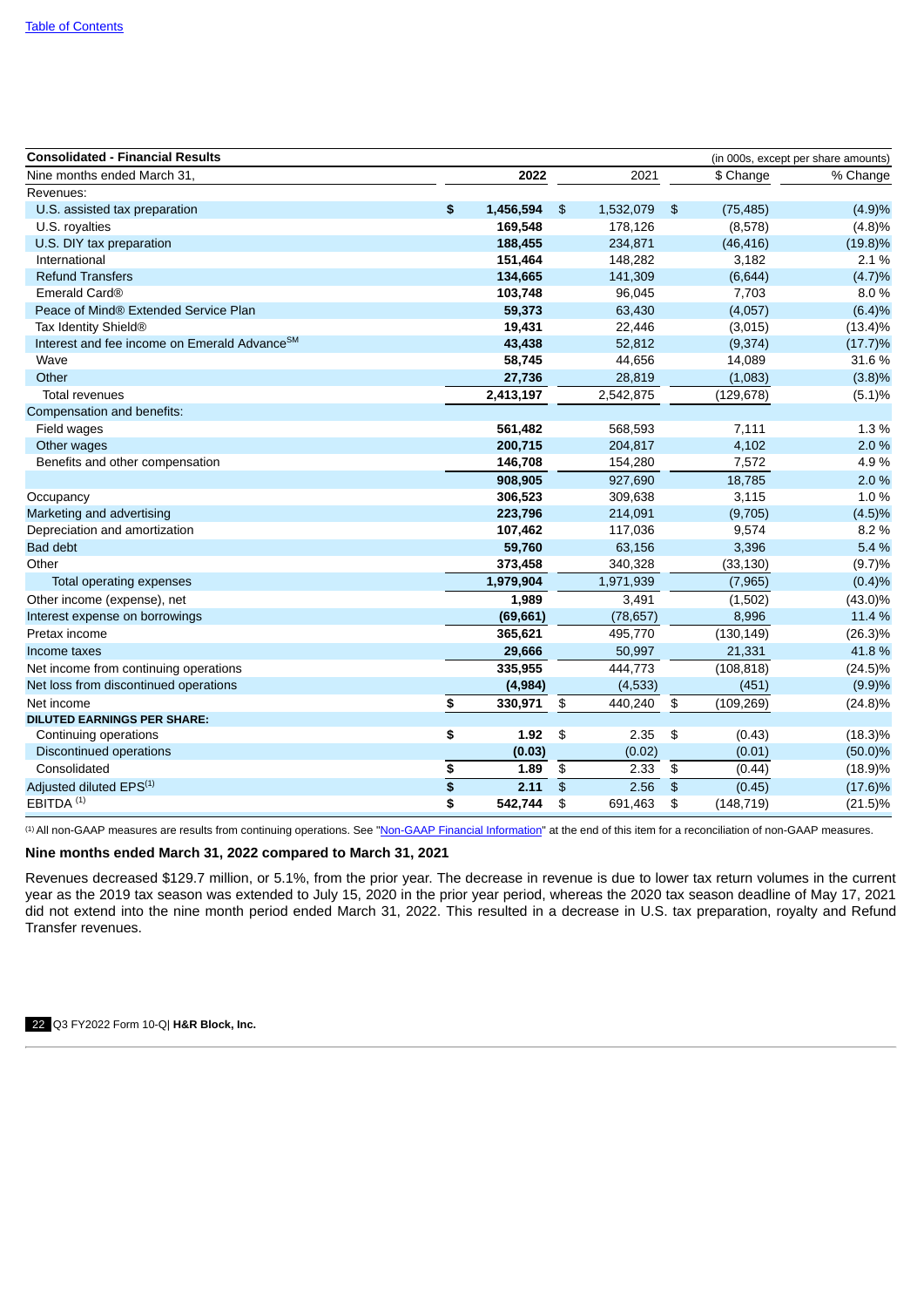Emerald Card® revenues increased \$7.7 million, or 8.0%, due to higher card activity which is a result of the IRS loading Child Tax Credits monthly to Emerald Cards® in July through December 2021. Interest and fees on Emerald Advances decreased \$9.4 million, or 17.7%, due to a decline in Emerald Advances. Wave revenues increased \$14.1 million, or 31.6%, due to higher small business payments processing volumes.

Total operating expenses increased \$8.0 million, or 0.4%, from the prior year period. Field wages decreased \$7.1 million, or 1.3%, due to lower tax preparation volumes in the current year as a result of the tax season extension in the prior year. Benefits and other compensation decreased \$7.6 million, or 4.9%, due to lower payroll taxes as a result of lower wages. Marketing and advertising expense increased \$9.7 million, or 4.5%, due to higher online advertising and agency fees in the current year. Depreciation and amortization expense decreased \$9.6 million, or 8.2%, due primarily to lower amortization of acquired intangibles.

Other expenses increased \$33.1 million, or 9.7%. The components of other expenses are as follows:

|   |         |              |                 | (in 000s)  |
|---|---------|--------------|-----------------|------------|
|   | 2022    | 2021         | \$ Change       | % Change   |
| S |         | \$<br>91,888 | \$<br>(7,982)   | (8.7)%     |
|   | 26,344  | 21,916       | (4, 428)        | $(20.2)\%$ |
|   | 22,945  | 20,930       | (2,015)         | (9.6)%     |
|   | 23,222  | 17,504       | (5,718)         | $(32.7)\%$ |
|   | 69,998  | 61,596       | (8,402)         | $(13.6)\%$ |
|   | 63,441  | 53,788       | (9,653)         | (17.9)%    |
|   | 11.780  | 9,359        | (2,421)         | $(25.9)\%$ |
|   | 14.227  | 15,653       | 1,426           | $9.1\%$    |
|   | 22,161  | 26,463       | 4,302           | 16.3 %     |
|   | 19,470  | 21,231       | 1,761           | 8.3 %      |
|   | 373,458 | 340,328      | \$<br>(33, 130) | (9.7)%     |
|   |         | 99,870       |                 |            |

Consulting and outsourced services expense increased \$8.0 million, or 8.7%, due to higher call center expenses and data processing fees related to higher activity on Emerald Cards®. Technology-related expenses increased \$8.4 million, or 13.6%, due to increased investments in information technology. Credit card and bank charges increased \$9.7 million, or 17.9%, due to higher Wave small business payment processing fees and fees related to Emerald Cards®.

Interest expense on borrowings decreased \$9.0 million, or 11.4%, primarily due to higher CLOC borrowings in the prior year.

We recorded an income tax expense of \$29.7 million in the current year compared to \$51.0 million in the prior year, the decrease is primarily related to lower pretax income in the current year. The effective tax rate for the nine months ended March 31, 2022, and 2021 was 8.1% and 10.3%, respectively. See Item 1, [note](#page-13-0) 7 to the consolidated financial statements for additional discussion.

#### **FINANCIAL CONDITION**

These comments should be read in conjunction with the consolidated balance sheets and consolidated statements of cash flows included in Part 1, [Item](#page-3-0) 1

## **CAPITAL RESOURCES AND LIQUIDITY** –

**OVERVIEW** – Our primary sources of capital and liquidity include cash from operations (including changes in working capital), draws on our CLOC, and issuances of debt. We use our sources of liquidity primarily to fund working capital, service and repay debt, pay dividends, repurchase shares of our common stock, and acquire businesses.

Our operations are highly seasonal and substantially all of our revenues and cash flow are generated during the period from February through April in a typical year. Therefore, we normally require the use of cash to fund losses and working capital needs, periodically resulting in a working capital deficit, during the months of May through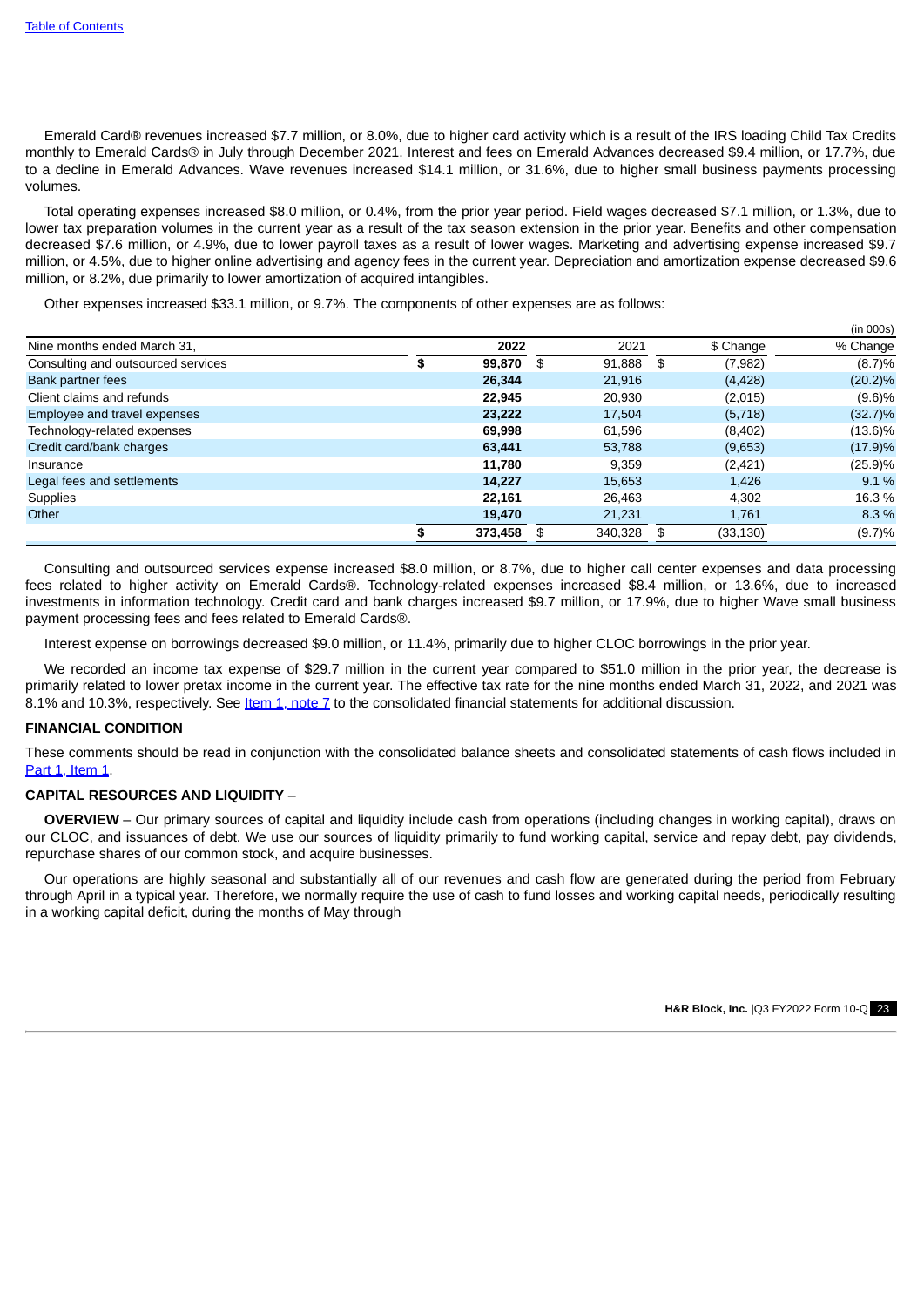January. We typically have relied on available cash balances from the prior tax season and borrowings to meet liquidity needs.

Given the likely availability of a number of liquidity options discussed herein, we believe that, in the absence of any unexpected developments, our existing sources of capital as of March 31, 2022 are sufficient to meet our operating, investing and financing needs.

**DISCUSSION OF CONSOLIDATED STATEMENTS OF CASH FLOWS** – The following table summarizes our statements of cash flows for the nine months ended March 31, 2022 and 2021. See [Item](#page-3-0) 1 for the complete consolidated statements of cash flows for these periods.

|                                                            |            |      | (in 000s)   |
|------------------------------------------------------------|------------|------|-------------|
| Nine months ended March 31,                                | 2022       |      | 2021        |
| Net cash provided by (used in):                            |            |      |             |
| Operating activities                                       | 373,128    | - \$ | 501,356     |
| Investing activities                                       | (71, 106)  |      | (50, 014)   |
| <b>Financing activities</b>                                | (707, 466) |      | (2,356,266) |
| Effects of exchange rates on cash                          | (1,666)    |      | 10,370      |
| Net decrease in cash, cash equivalents and restricted cash | (407, 110) |      | (1,894,554) |

**Operating Activities.** Cash provided by operations totaled \$373.1 million for the nine months ended March 31, 2022 compared to \$501.4 million in the prior year period. The change is primarily due to higher bonus and payroll tax payments and a decrease in net income in the current year, partially offset by the timing of receivables collections in the current year.

**Investing Activities.** Cash used in investing activities totaled \$71.1 million for the nine months ended March 31, 2022 compared to \$50.0 million in the prior year period. The change is primarily due to an increase in capital expenditures and payments to acquire businesses in the current year.

**Financing Activities.** Cash used in financing activities totaled \$707.5 million for the nine months ended March 31, 2022 compared to \$2.4 billion in the prior year period. The change is primarily due to the repayment of the \$2.0 billion draw on our CLOC in the prior year, partially offset by higher share repurchases in the current year.

## **CASH REQUIREMENTS** –

**Dividends and Share Repurchases.** Returning capital to shareholders in the form of dividends and the repurchase of outstanding shares is, and has historically been, a significant component of our capital allocation plan.

We have consistently paid quarterly dividends. Dividends paid totaled \$143.4 million and \$147.9 million for the nine months ended March 31, 2022 and 2021, respectively. Although we have historically paid dividends and plan to continue to do so, there can be no assurances that circumstances will not change in the future that could affect our ability or decisions to pay dividends.

During the nine months ended March 31, 2022, we repurchased \$550.3 million of our common stock at an average price of \$23.84 per share. In the prior year period, we repurchased \$188.2 million of our common stock at an average price of \$16.29 per share. Our current share repurchase program has remaining authorization of \$13.8 million which is effective through June 2022.

Share repurchases may be effectuated through open market transactions, some of which may be effectuated under SEC Rule 10b5-1. The Company may cancel, suspend, or extend the period for the purchase of shares at any time. Any repurchases will be funded primarily through available cash and cash from operations. Although we may continue to repurchase shares, there is no assurance that we will purchase up to the full Board authorization.

**Capital Investment.** Capital expenditures totaled \$52.7 million and \$44.2 million for the nine months ended March 31, 2022 and 2021, respectively. Our capital expenditures relate primarily to recurring improvements to retail offices, as well as investments in computers, software and related assets. In addition to our capital expenditures, we also made payments to acquire businesses. We acquired franchisee and competitor businesses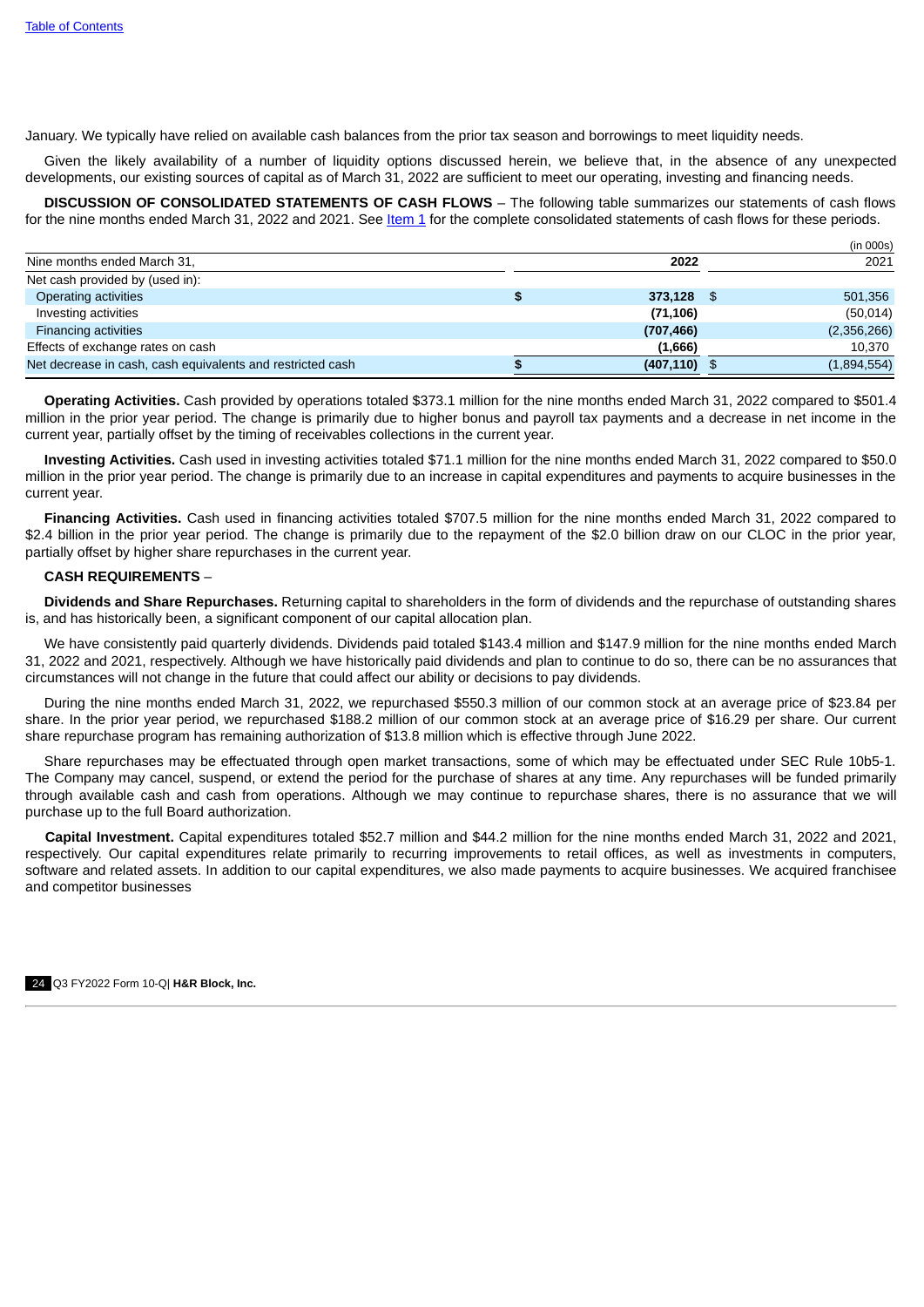totaling \$25.5 million and \$15.5 million during the nine months ended March 31, 2022 and 2021, respectively. See Item 1, [note](#page-11-0) 5 for additional information on our acquisitions.

**FINANCING RESOURCES** – The CLOC has capacity up to \$1.5 billion and is scheduled to expire in June 2026. Proceeds under the CLOC may be used for working capital needs or for other general corporate purposes. We had no outstanding balance under our CLOC and amounts available to borrow were limited by the debt-to-EBITDA covenant to approximately \$427.5 million as of March 31, 2022.

On April 1, 2022, we sent a notice of redemption to the trustee to fully redeem our outstanding 2022 Senior Notes originally due in November 2022. The redemption price is equal to 100% of the outstanding principal amount of the 2022 Senior Notes, plus accrued and unpaid interest up to, but not including, the redemption date. The 2022 Senior Notes were redeemed on May 2, 2022.

The following table provides ratings for debt issued by Block Financial LLC (Block Financial) as of March 31, 2022 and June 30, 2021:

| As of          |            | <b>March 31, 2022</b> |               | June 30, 2021 |            |               |  |  |
|----------------|------------|-----------------------|---------------|---------------|------------|---------------|--|--|
|                | Short-term | Long-term             | Outlook       | Short-term    | Long-term  | Outlook       |  |  |
| Moody's        | $P-3$      | Baa3                  | <b>Stable</b> | P-3           | Baa3       | Stable        |  |  |
| <b>S&amp;P</b> | A-2        | <b>BBB</b>            | <b>Stable</b> | A-2           | <b>BBB</b> | <b>Stable</b> |  |  |

Other than described above, there have been no material changes in our borrowings from those reported in our April 30, 2021 Annual Report to Shareholders on Form 10-K or our June 30, 2021 Transition Report filed on Form 10-Q.

**CASH AND OTHER ASSETS** – As of March 31, 2022, we held cash and cash equivalents, excluding restricted amounts, of \$1.0 billion, including \$131.8 million held by our foreign subsidiaries.

**Foreign Operations.** Seasonal borrowing needs of our Canadian operations are typically funded by our U.S. operations. To mitigate foreign currency risk, we sometimes enter into foreign exchange forward contracts. There were no forward contracts outstanding as of March 31, 2022.

We do not currently intend to repatriate non-borrowed funds held by our foreign subsidiaries in a manner that would trigger a material tax liability.

The impact of changes in foreign exchange rates during the period on our international cash balances resulted in an decrease of \$1.7 million during the nine months ended March 31, 2022 and in an increase of \$10.4 million during the nine months ended March 31, 2021.

**CONTRACTUAL OBLIGATIONS AND COMMERCIAL COMMITMENTS** – Except as described in Recent [Developments](#page-19-0) related to our amended PMA agreement with Meta, there have been no material changes in our contractual obligations and commercial commitments from those reported in our April 30, 2021 Annual Report to Shareholders on Form 10-K or our June 30, 2021 Transition Report filed on Form 10-Q.

**SUMMARIZED GUARANTOR FINANCIAL STATEMENTS** – Block Financial is a 100% owned subsidiary of H&R Block, Inc. Block Financial is the Issuer and H&R Block, Inc. is the full and unconditional Guarantor of our Senior Notes, CLOC and other indebtedness issued from time to time.

The following table presents summarized financial information for H&R Block, Inc. (Guarantor) and Block Financial (Issuer) on a combined basis after intercompany eliminations and excludes investments in and equity earnings in non-guarantor subsidiaries.

| SUMMARIZED BALANCE SHEET - GUARANTOR AND ISSUER | (in 000s)             |               |  |
|-------------------------------------------------|-----------------------|---------------|--|
| As of                                           | <b>March 31, 2022</b> | June 30, 2021 |  |
| Current assets                                  | 60.543                | 50,737        |  |
| Noncurrent assets                               | 2,182,280             | 2,155,650     |  |
| Current liabilities                             | 583.051               | 81.388        |  |
| Noncurrent liabilities                          | 1,496,156             | 1,994,582     |  |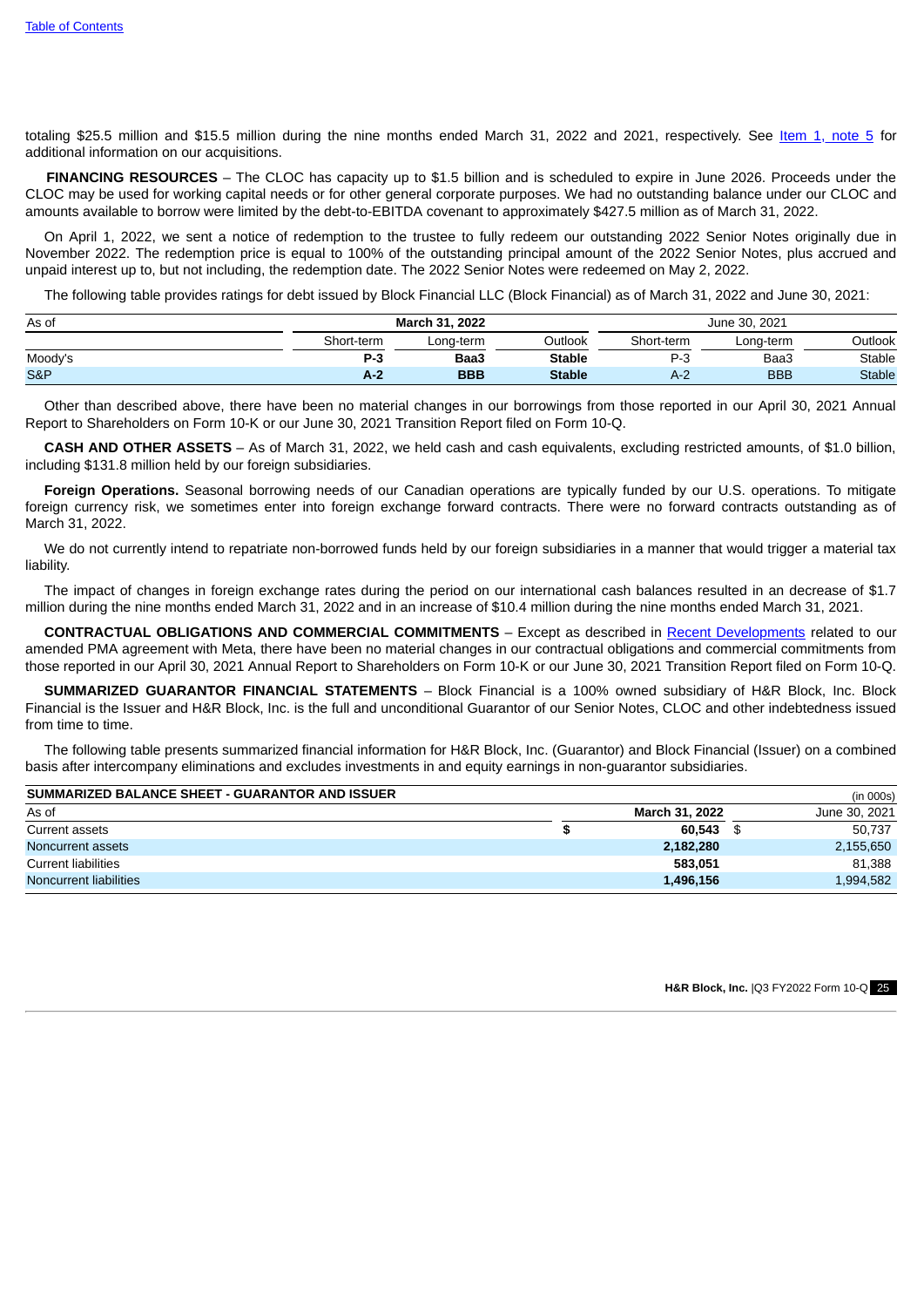#### **SUMMARIZED STATEMENTS OF OPERATIONS - GUARANTOR AND ISSUER** (in 000s)

|                                                       |          | , ,                                                       |
|-------------------------------------------------------|----------|-----------------------------------------------------------|
|                                                       | 31, 2022 | Nine months ended March Two months ended June 30.<br>2021 |
| Total revenues                                        | 169.944  | 22,978                                                    |
| Income from continuing operations before income taxes | 39,127   | 2,504                                                     |
| Net income from continuing operations                 | 34.745   | 2,953                                                     |
| Net income                                            | 29,760   | 1,444                                                     |

The table above reflects \$2.1 billion of non-current intercompany receivables due to the Issuer from non-guarantor subsidiaries as of March 31, 2022 and June 30, 2021.

#### **REGULATORY ENVIRONMENT**

As previously disclosed, in 2017 the Consumer Financial Protection Bureau (CFPB) published its final rule regulating certain consumer credit products (Payday Rule), which the CFPB later limited by removing the mandatory underwriting provisions. Certain limited provisions of the Payday Rule became effective in 2018, but most provisions were scheduled to go into effect in 2019. Litigation in a federal district court in Texas had stayed that effective date, but on August 31, 2021 the judge in that litigation ruled in favor of the CFPB. The plaintiffs appealed, and, on October 14, 2021, the United States Court of Appeals for the Fifth Circuit extended the compliance deadline until after the appeal is resolved.

We are unsure whether, when, or in what form the Payday Rule will go into effect. Though we do not currently expect the Payday Rule to have a material adverse impact on Emerald Advance<sup>sM</sup>, our business, or our consolidated financial position, results of operations, and cash flows, we will continue to monitor and analyze the potential impact of any further developments on the Company.

There have been no other material changes in our regulatory environment from what was reported in our April 30, 2021 Annual Report to Shareholders on Form 10-K or our June 30, 2021 Transition Report filed on Form 10-Q.

#### <span id="page-27-0"></span>**NON-GAAP FINANCIAL INFORMATION**

Non-GAAP financial measures should not be considered as a substitute for, or superior to, measures of financial performance prepared in accordance with GAAP. Because these measures are not measures of financial performance under GAAP and are susceptible to varying calculations, they may not be comparable to similarly titled measures for other companies.

We consider our non-GAAP financial measures to be performance measures and a useful metric for management and investors to evaluate and compare the ongoing operating performance of our business. We make adjustments for certain non-GAAP financial measures related to amortization of intangibles from acquisitions and goodwill impairments. We may consider whether other significant items that arise in the future should be excluded from our non-GAAP financial measures.

We measure the performance of our business using a variety of metrics, including earnings before interest, taxes, depreciation and amortization (EBITDA) from continuing operations, adjusted EBITDA from continuing operations, EBITDA margin from continuing operations, adjusted EBITDA margin from continuing operations, adjusted diluted earnings per share from continuing operations and free cash flow. We also use EBITDA from continuing operations and pretax income of continuing operations, each subject to permitted adjustments, as performance metrics in incentive compensation calculations for our employees.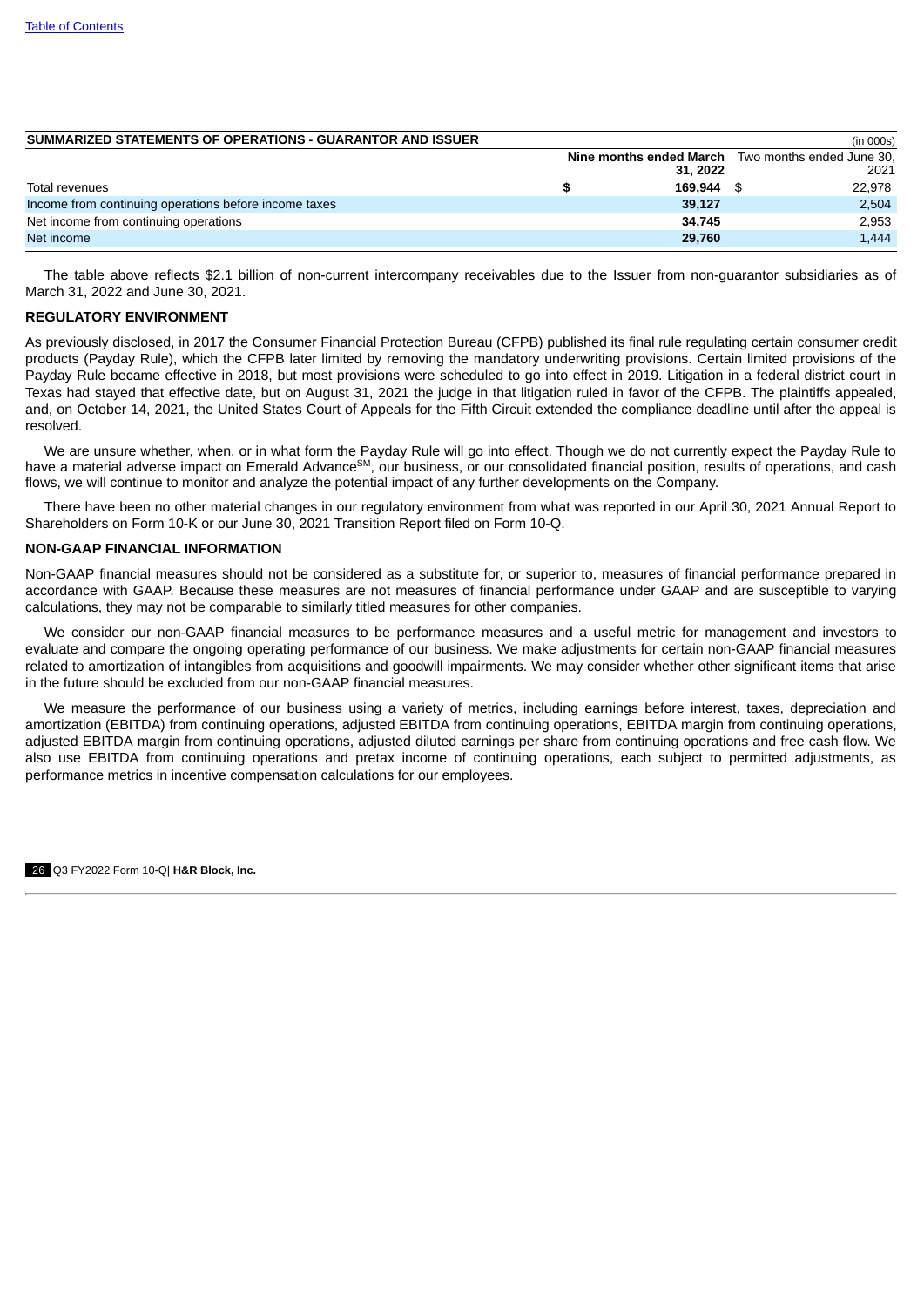The following is a reconciliation of net income to EBITDA from continuing operations, which is a non-GAAP financial measure:

|                                                     |                              |         |      |         |   |                             |    | (in 000s) |  |
|-----------------------------------------------------|------------------------------|---------|------|---------|---|-----------------------------|----|-----------|--|
|                                                     | Three months ended March 31, |         |      |         |   | Nine months ended March 31. |    |           |  |
|                                                     |                              | 2022    |      | 2021    |   | 2022                        |    | 2021      |  |
| Net income - as reported                            | \$                           | 673,177 | - \$ | 758,247 | S | 330.971                     | \$ | 440,240   |  |
| Discontinued operations, net                        |                              | 1,796   |      | 1,425   |   | 4,984                       |    | 4,533     |  |
| Net income from continuing operations - as reported |                              | 674,973 |      | 759,672 |   | 335,955                     |    | 444,773   |  |
| Add back:                                           |                              |         |      |         |   |                             |    |           |  |
| Income taxes                                        |                              | 186,884 |      | 69.543  |   | 29,666                      |    | 50,997    |  |
| Interest expense                                    |                              | 23,746  |      | 22.471  |   | 69,661                      |    | 78,657    |  |
| Depreciation and amortization                       |                              | 36,116  |      | 39,100  |   | 107,462                     |    | 117,036   |  |
|                                                     |                              | 246,746 |      | 131,114 |   | 206,789                     |    | 246,690   |  |
| EBITDA from continuing operations                   |                              | 921,719 | - \$ | 890,786 |   | 542,744                     |    | 691,463   |  |

The following is a reconciliation of our results from continuing operations to our adjusted results from continuing operations, which is a non-GAAP financial measure:

|                                                                        |                              |            |      |          |      |                             |      | (in 000s, except per share amounts) |
|------------------------------------------------------------------------|------------------------------|------------|------|----------|------|-----------------------------|------|-------------------------------------|
|                                                                        | Three months ended March 31, |            |      |          |      | Nine months ended March 31, |      |                                     |
|                                                                        |                              | 2022       |      | 2021     |      | 2022                        |      | 2021                                |
| Net income from continuing operations - as reported                    | æ                            | 674,973 \$ |      | 759,672  | - 5  | 335,955                     | \$   | 444,773                             |
| Adjustments:                                                           |                              |            |      |          |      |                             |      |                                     |
| Amortization of intangibles related to acquisitions (pretax)           |                              | 13.979     |      | 16.229   |      | 43.141                      |      | 50,398                              |
| Tax effect of adjustments (1)                                          |                              | (4, 545)   |      | (11,699) |      | (10, 102)                   |      | (11, 467)                           |
| Adjusted net income from continuing operations                         |                              | 684,407    | - \$ | 764,202  |      | 368,994                     | £.   | 483,704                             |
| Diluted earnings per share from continuing operations - as<br>reported | S                            | $4.06$ \$  |      | 4.09     | - \$ | 1.92                        | - SS | 2.35                                |
| Adjustments, net of tax                                                |                              | 0.05       |      | 0.02     |      | 0.19                        |      | 0.21                                |
| Adjusted diluted earnings per share from continuing<br>operations      |                              | 4.11       | - \$ | 4.11     | S    | 2.11                        | -S   | 2.56                                |

 $^{(1)}$ Tax effect of adjustments is the difference between the tax provision calculated on a GAAP basis and on an adjusted non-GAAP basis.

### **FORWARD-LOOKING INFORMATION**

This report and other documents filed with the SEC may contain forward-looking statements. In addition, our senior management may make forward-looking statements orally to analysts, investors, the media and others. Forward-looking statements can be identified by the fact that they do not relate strictly to historical or current facts. They often include words or variation of words such as "expects," "anticipates," "intends," "plans," "believes," "commits," "seeks," "estimates," "projects," "forecasts," "targets," "would," "will," "should," "goal," "could," "may" or other similar expressions. Forward-looking statements provide management's current expectations or predictions of future conditions, events or results. All statements that address operating performance, events or developments that we expect or anticipate will occur in the future are forward-looking statements. They may include estimates of revenues, client trajectory, income, effective tax rate, earnings per share, cost savings, capital expenditures, dividends, share repurchases, liquidity, capital structure, market share, industry volumes or other financial items, descriptions of management's plans or objectives for future operations, services or products, or descriptions of assumptions underlying any of the above. They may also include the expected impact of the coronavirus (COVID–19) pandemic, including, without limitation, the impact on economic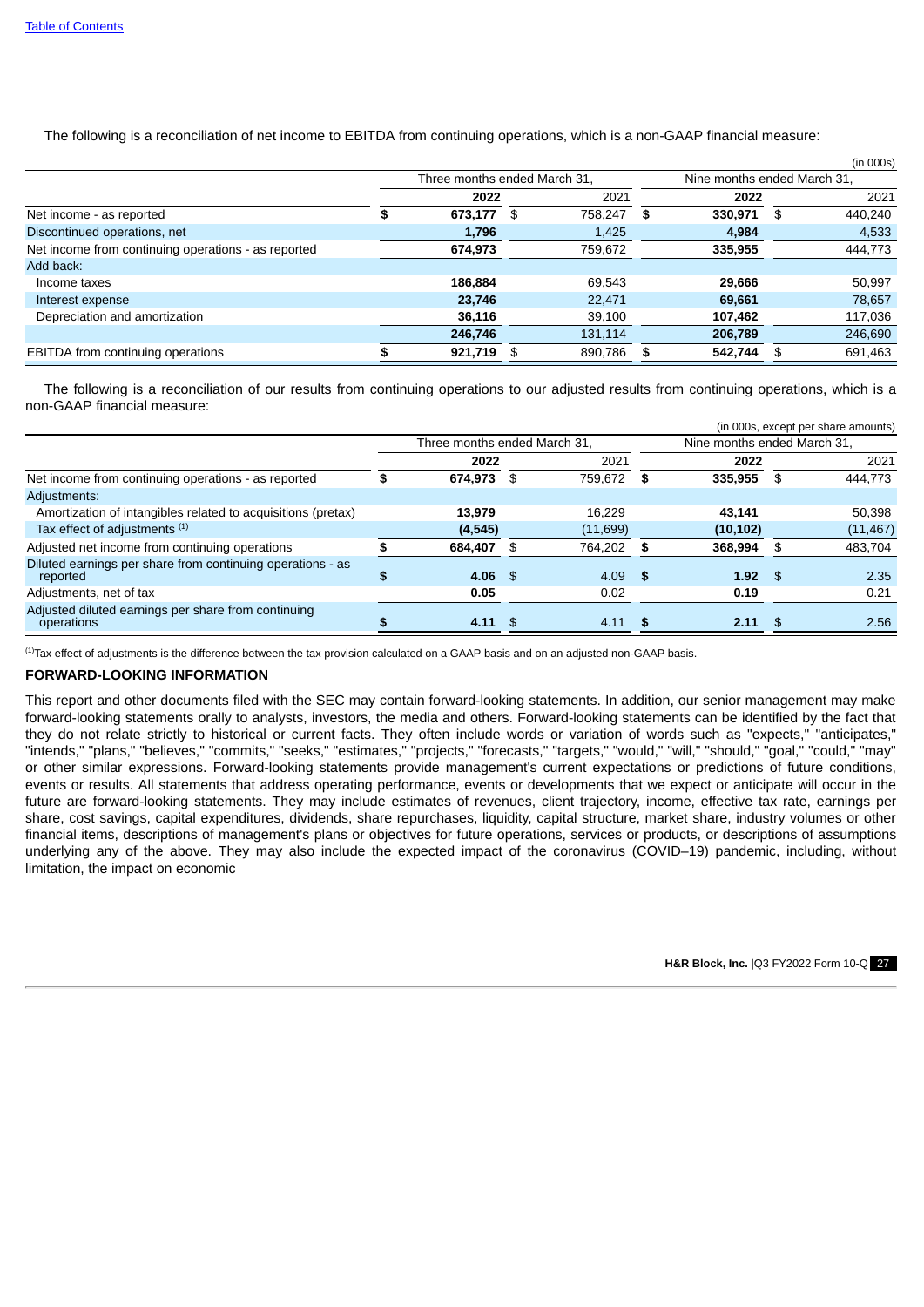and financial markets, the Company's capital resources and financial condition, future expenditures, potential regulatory actions, such as extensions of tax filing deadlines or other related relief, changes in consumer behaviors and modifications to the Company's operations relating thereto.

All forward-looking statements speak only as of the date they are made and reflect the Company's good faith beliefs, assumptions and expectations, but they are not guarantees of future performance or events. Furthermore, the Company disclaims any obligation to publicly update or revise any forward-looking statement to reflect changes in underlying assumptions, factors, or expectations, new information, data or methods, future events or other changes, except as required by law.

By their nature, forward-looking statements are subject to risks and uncertainties that could cause actual results to differ materially from those suggested by the forward-looking statements. Factors that might cause such differences include, but are not limited to, a variety of economic, competitive, operational and regulatory factors, many of which are beyond the Company's control. In addition, factors that may cause the Company's actual effective tax rate to differ from estimates include the Company's actual results from operations compared to current estimates, future discrete items, changes in interpretations and assumptions the Company has made, future actions of the Company, and increases in applicable tax rates in jurisdictions where the Company operates. Investors should understand that it is not possible to predict or identify all such factors and, consequently, should not consider any such list to be a complete set of all potential risks or uncertainties.

Details about risks, uncertainties and assumptions that could affect various aspects of our business are included throughout our Annual Report on Form 10-K for the fiscal year ended April 30, 2021 and are also described from time to time in other filings with the SEC. Investors should carefully consider all of these risks, and should pay particular attention to Item 1A, "Risk Factors," and Item 7 under "Critical Accounting Policies" of our Annual Report on Form 10-K for the fiscal year ended April 30, 2021.

## <span id="page-29-0"></span>**ITEM 3. QUANTITATIVE AND QUALITATIVE DISCLOSURES ABOUT MARKET RISK**

There have been no material changes in our market risks from those reported in our April 30, 2021 Annual Report to Shareholders on Form 10-K or our June 30, 2021 Transition Report filed on Form 10-Q.

## <span id="page-29-1"></span>**ITEM 4. CONTROLS AND PROCEDURES**

**EVALUATION OF DISCLOSURE CONTROLS AND PROCEDURES** – As of the end of the period covered by this Form 10-Q, management, under the supervision and with the participation of our Chief Executive Officer and Chief Financial Officer, evaluated the effectiveness of the design and operation of our disclosure controls and procedures (as defined in Exchange Act Rules 13a-15(e) and 15d-15(e)). Based on this evaluation, our Chief Executive Officer and Chief Financial Officer have concluded that our disclosure controls and procedures were effective as of the end of the period covered by this Quarterly Report on Form 10-Q.

**CHANGES IN INTERNAL CONTROL OVER FINANCIAL REPORTING** – There were no changes during the three months ended March 31, 2022 that materially affected, or are reasonably likely to materially affect, our internal control over financial reporting.

## <span id="page-29-2"></span>**PART II OTHER INFORMATION**

## <span id="page-29-3"></span>**ITEM 1. LEGAL PROCEEDINGS**

For a description of our material pending legal proceedings, see discussion in Part I, Item 1, [note](#page-15-0) 9 to the consolidated financial statements.

## <span id="page-29-4"></span>**ITEM 1A. RISK FACTORS**

<span id="page-29-5"></span>There have been no material changes in our risk factors from those reported in our April 30, 2021 Annual Report to Shareholders on Form 10-K or our June 30, 2021 Transition Report filed on Form 10-Q.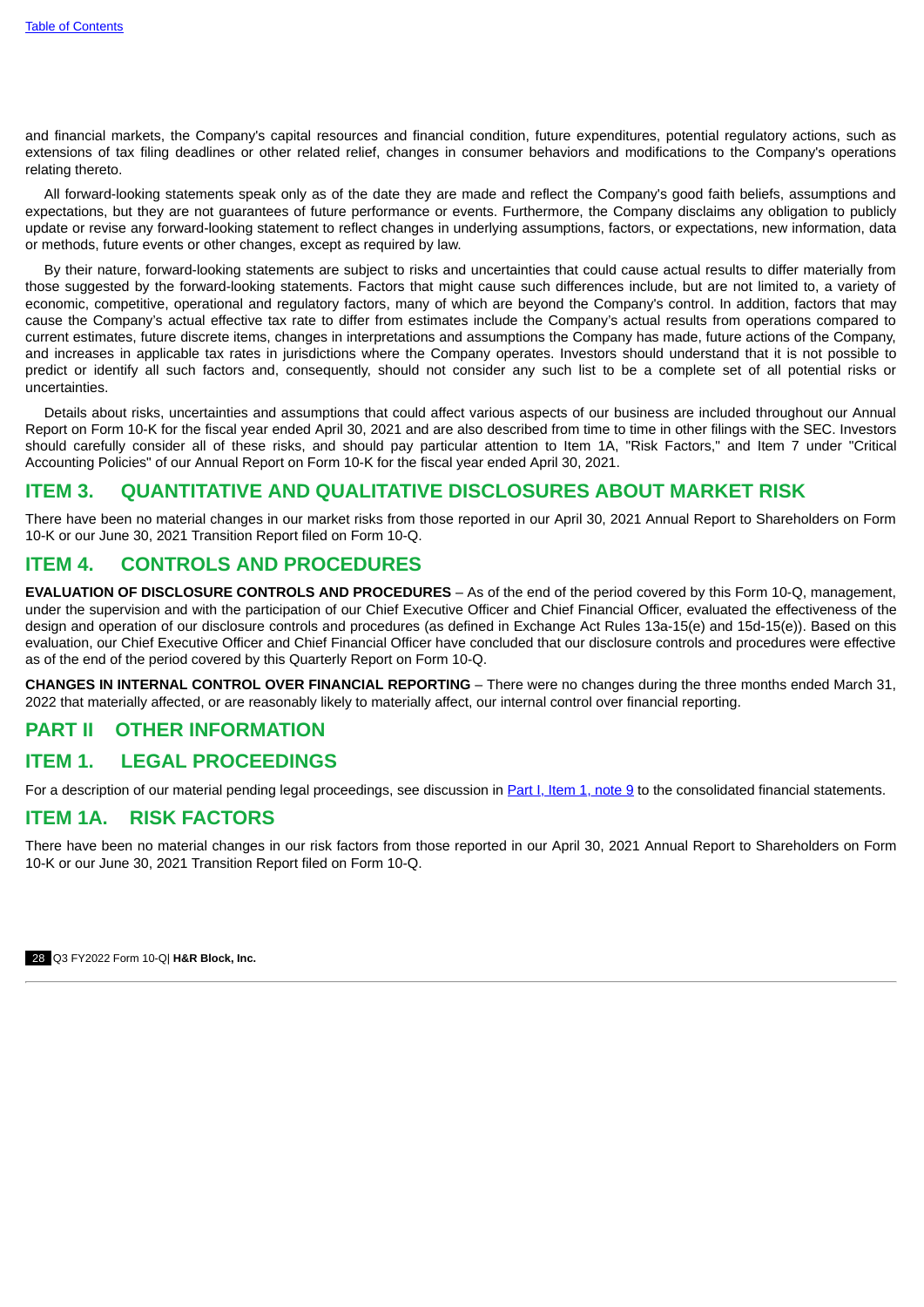# **ITEM 2. UNREGISTERED SALES OF EQUITY SECURITIES AND USE OF PROCEEDS**

A summary of our purchases of H&R Block common stock during the three months ended March 31, 2022 is as follows:

|                          |                                                    |          |                                    |                                                                                                                        |      | (in 000s, except per share amounts)                                                                          |
|--------------------------|----------------------------------------------------|----------|------------------------------------|------------------------------------------------------------------------------------------------------------------------|------|--------------------------------------------------------------------------------------------------------------|
|                          | Total Number of<br>Shares Purchased <sup>(1)</sup> |          | Average<br>Price Paid<br>per Share | <b>Total Number of Shares</b><br>Purchased as Part of<br><b>Publicly Announced Plans</b><br>or Programs <sup>(2)</sup> |      | Maximum Dollar Value of<br>Shares that May Yet Be<br>Purchased Under the Plans<br>or Programs <sup>(2)</sup> |
| January 1 - January 31   | 4,566                                              | - 55     | 22.14                              | 4.566                                                                                                                  | - 56 | 138,342                                                                                                      |
| February 1 - February 28 | 5,129                                              | <b>S</b> | 24.29                              | 5,128                                                                                                                  | - \$ | 13,797                                                                                                       |
| March 1 - March 31       | $\overline{\phantom{0}}$                           |          |                                    | $\overline{\phantom{m}}$                                                                                               |      | 13,797                                                                                                       |
|                          | 9,695                                              |          | 23.28                              | 9,694                                                                                                                  |      |                                                                                                              |

We purchased approximately 1 thousand shares in connection with funding employee income tax withholding obligations arising upon the lapse of restrictions on restricted (1) share units.

 $^{(2)}$  In September 2015, we announced that our Board of Directors approved a \$3.5 billion share repurchase program, effective through June 2019. In June 2019, our Board of Directors extended the share repurchase program through June 2022.

## <span id="page-30-0"></span>**ITEM 3. DEFAULTS UPON SENIOR SECURITIES**

None.

## <span id="page-30-1"></span>**ITEM 4. MINE SAFETY DISCLOSURES**

Not applicable.

## <span id="page-30-2"></span>**ITEM 5. OTHER INFORMATION**

On May 9, 2022, the Compensation Committee of the Company's Board of Directors approved certain amendments to the Company's Executive Severance Plan (as amended and restated, the Plan) to provide for the same severance benefits that an eligible participant would currently receive under the Plan in the case of a "Qualifying Termination," but under circumstances constituting a "Good Reason Termination" outside of a change in control. The "Good Reason Termination" definition has also been updated to clarify that changes in the Company's policy regarding remote or hybrid work are not grounds for a "Good Reason Termination." All benefits and payments under the Plan remain subject to a participant's execution (and non-revocation) of a release of claims against the Company and other released parties.

The Company's named executive officers, other than Jeffrey J. Jones II, the Company's President and Chief Executive Officer, participate in the Executive Severance Plan. Mr. Jones would only participate in the Executive Severance Plan if and to the extent that the benefits related to equity awards thereunder exceeded those contained in his employment agreement.

<span id="page-30-3"></span>The foregoing summary of the changes to the Plan is qualified in its entirety by reference to the full text of the Plan, a copy of which is filed as Exhibit 10.1 hereto and incorporated herein by reference.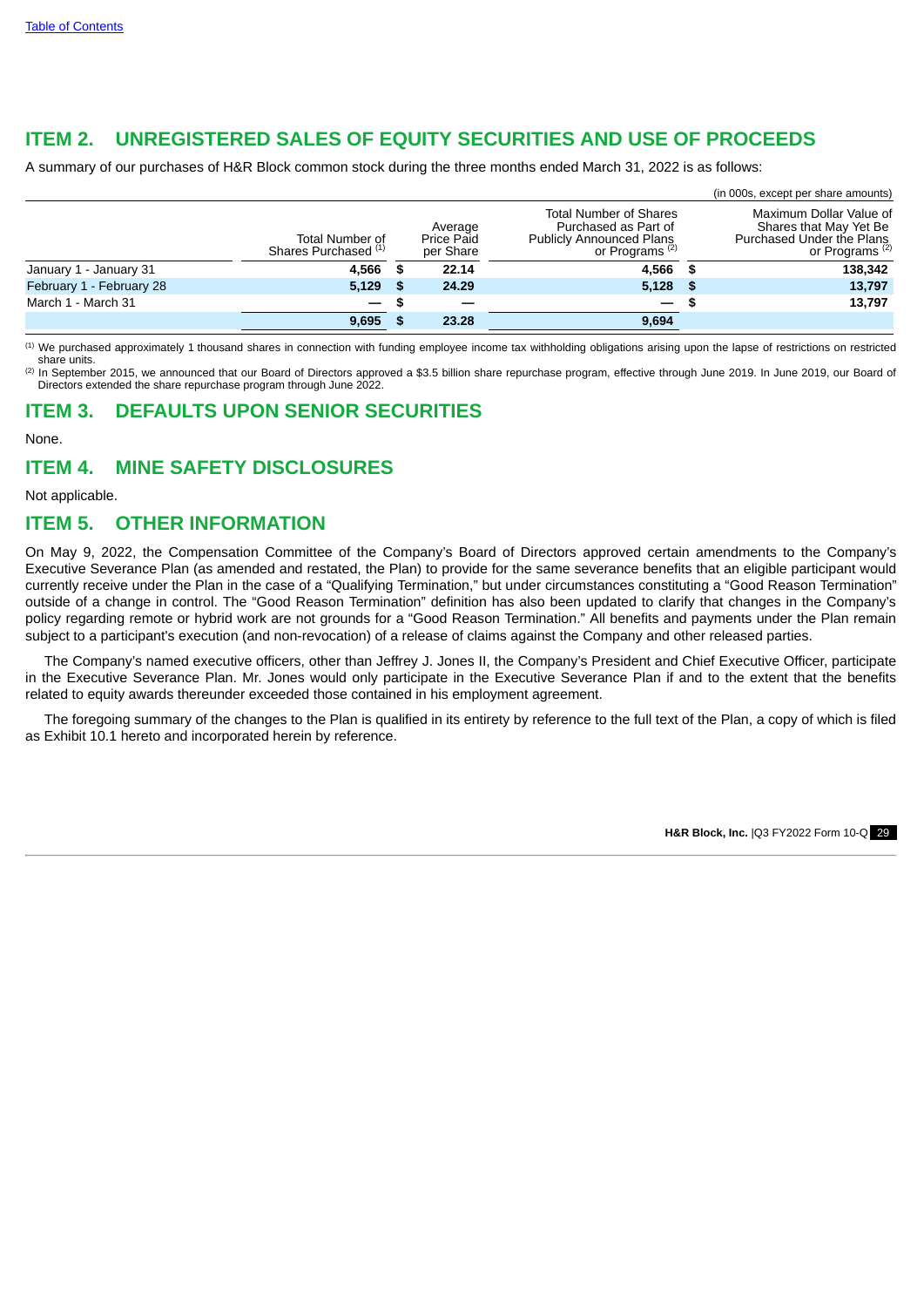# **ITEM 6. EXHIBITS**

The following exhibits are numbered in accordance with the Exhibit Table of Item 601 of Regulation S-K:

- [10.1](#page-33-0) Executive [Severance](#page-33-0) Plan, as approved on May 9, 2022
- [22](http://www.sec.gov/Archives/edgar/data/12659/000183886221000036/hrbtransitionperiodex22.htm) List of Guarantor and Issuer [Subsidiaries,](http://www.sec.gov/Archives/edgar/data/12659/000183886221000036/hrbtransitionperiodex22.htm) filed as Exhibit 22 to the Company's transition report on Form 10-Q for the two months ending June 30, 2021, file number 1-06089, is incorporated herein by reference.
- [31.1](#page-54-0) Certification by Chief Executive Officer pursuant to Section 302 of the [Sarbanes-Oxley](#page-54-0) Act of 2002.
- [31.2](#page-55-0) Certification by Chief Financial Officer pursuant to Section 302 of the [Sarbanes-Oxley](#page-55-0) Act of 2002.
- [32.1](#page-56-0) Certification by Chief Executive Officer pursuant to 18 U.S.C. 1350, as adopted by Section 906 of the [Sarbanes-Oxley](#page-56-0) Act of 2002.
- [32.2](#page-57-0) Certification by Chief Financial Officer pursuant to 18 U.S.C. 1350, as adopted by Section 906 of the [Sarbanes-Oxley](#page-57-0) Act of 2002.
- 101.INS Inline XBRL Instance Document the instance document does not appear in the Interactive Data File because its XBRL tags are embedded within the Inline XBRL document
- 101.SCH Inline XBRL Taxonomy Extension Schema
- 101.CAL Inline XBRL Extension Calculation Linkbase
- 101.LAB Inline XBRL Taxonomy Extension Label Linkbase
- 101.PRE Inline XBRL Taxonomy Extension Presentation Linkbase
- 101.DEF Inline XBRL Taxonomy Extension Definition Linkbase

<span id="page-31-0"></span>104 Cover Page Interactive Data File (formatted as Inline XBRL and contained in Exhibit 101)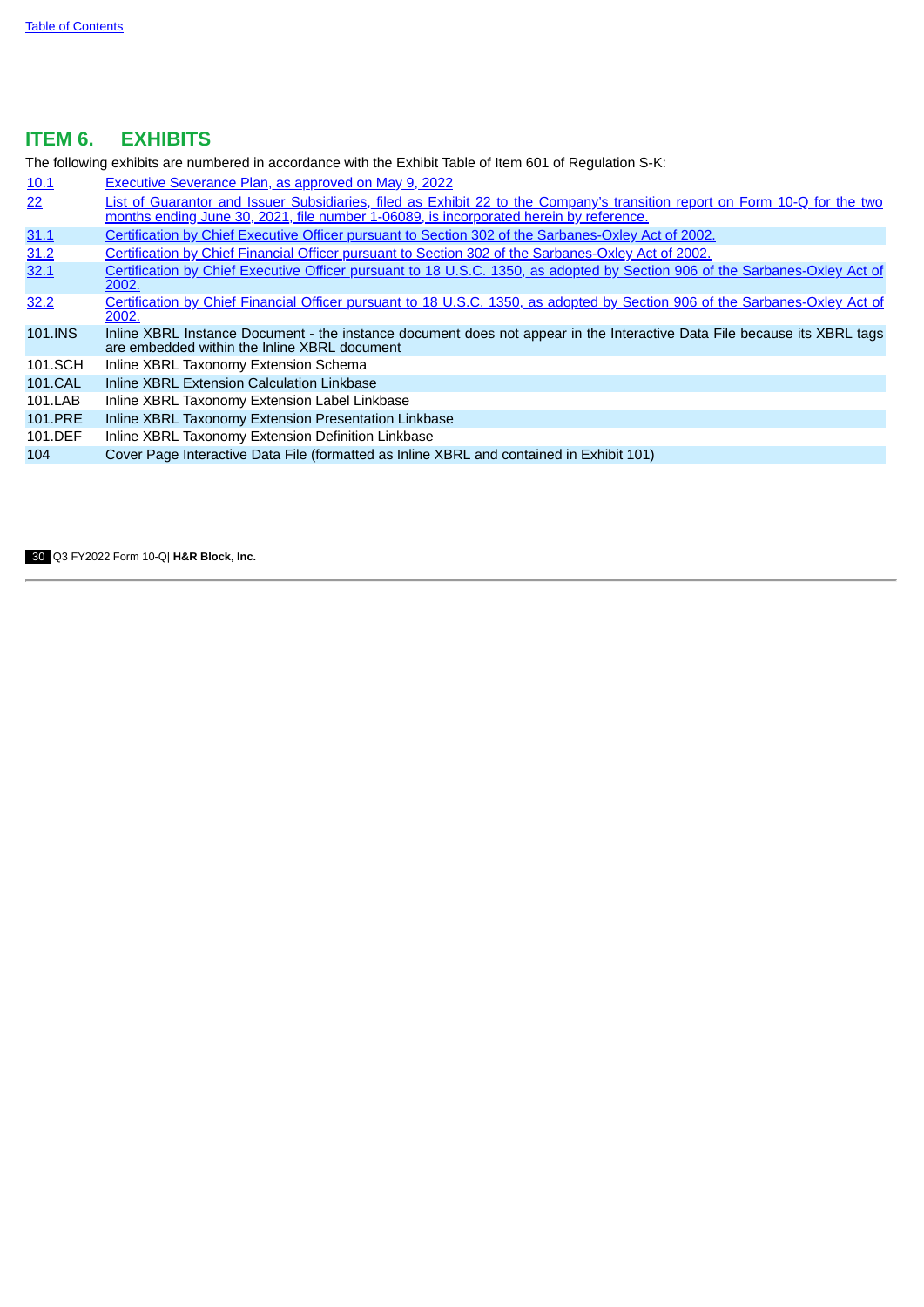## **SIGNATURES**

Pursuant to the requirements of the Securities Exchange Act of 1934, the registrant has duly caused this report to be signed on its behalf by the undersigned thereunto duly authorized.

H&R BLOCK, INC.

/s/ Jeffrey J. Jones II Jeffrey J. Jones II President and Chief Executive Officer May 10, 2022

/s/ Tony G. Bowen Tony G. Bowen

Chief Financial Officer May 10, 2022

/s/ Kellie J. Logerwell Kellie J. Logerwell Chief Accounting Officer May 10, 2022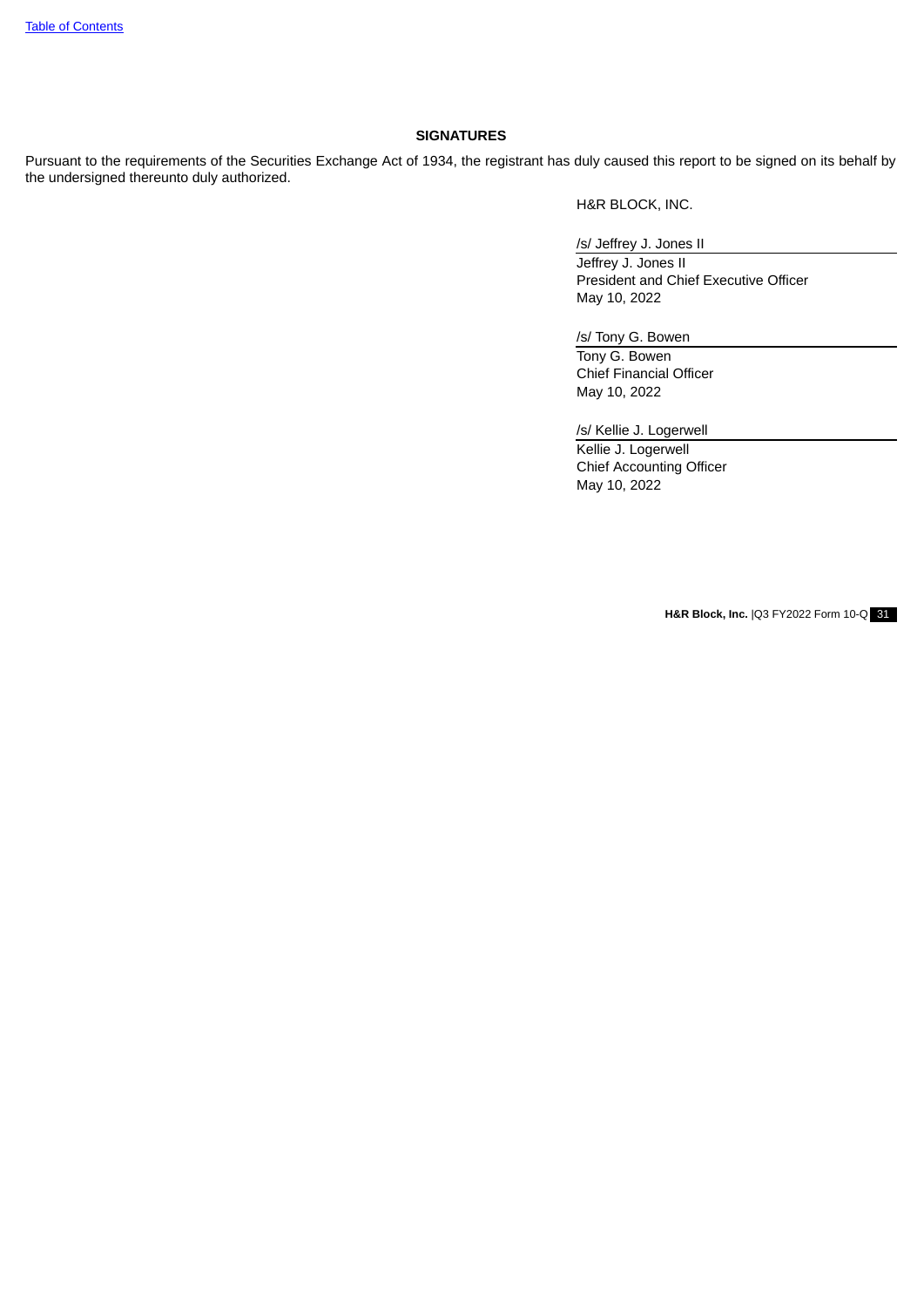## H&R BLOCK, INC. EXECUTIVE SEVERANCE PLAN

### (Amended and Restated effective May 9, 2022)

### <span id="page-33-0"></span>Section 1. Preamble.

This amended and restated H&R Block, Inc. Executive Severance Plan was adopted by H&R Block, Inc., a Missouri corporation ("**HRB**") and is effective May 9, 2022 (as so amended and restated, the "**Plan**"). Except as provided herein, this Plan supersedes all prior agreements, arrangements or plans of the Company related to separation pay in the event of a Qualifying Termination, Good Reason Termination, or Change in Control Termination.

#### Section 2. Definitions.

For purposes of this Plan, the following terms shall have the meanings specified below unless the context clearly requires otherwise:

"**Affiliate**" shall have the meaning ascribed to such term in Rule 12b-2 of Regulation 12B under the Securities Exchange Act of 1934, as amended.

"**Base Compensation**" means a Participant's annual base salary plus Participant's annual target short-term incentive opportunity in effect at the time of a Participant's Termination Date, as approved by the Board or the Compensation Committee, as applicable.

"**Board**" means the Board of Directors of HRB.

"**Cause**" means any of the following unless, if capable of cure, such events are fully corrected in all material respects by Participant within ten  $(10)$  days after the Company provides notice of the occurrence of such event:

- (i) A Participant's misconduct that materially interferes with or materially prejudices the proper conduct of the business of the Company;
- (ii) A Participant's commission of an act materially and demonstrably detrimental to the good will of the Company;
- (iii)A Participant's commission of any act of dishonesty or breach of trust resulting or intending to result in material personal gain or enrichment of the Participant at the expense of the Company;
- (iv)A Participant's violation of any non-competition, non-solicitation, confidentiality or similar restrictive covenant under any employment-related agreement, plan or policy with respect to which the Participant is a party or is bound; or
- (v) A Participant's conviction of, or plea of guilty or nolo contendere to, a misdemeanor involving an act of moral turpitude or a felony.

If the Company does not give the Participant a termination notice within sixty (60) days after the Board or the Chairman of the Board has knowledge that an event constituting Cause has occurred, the event will no longer constitute Cause. The Company may place a Participant on unpaid leave for up to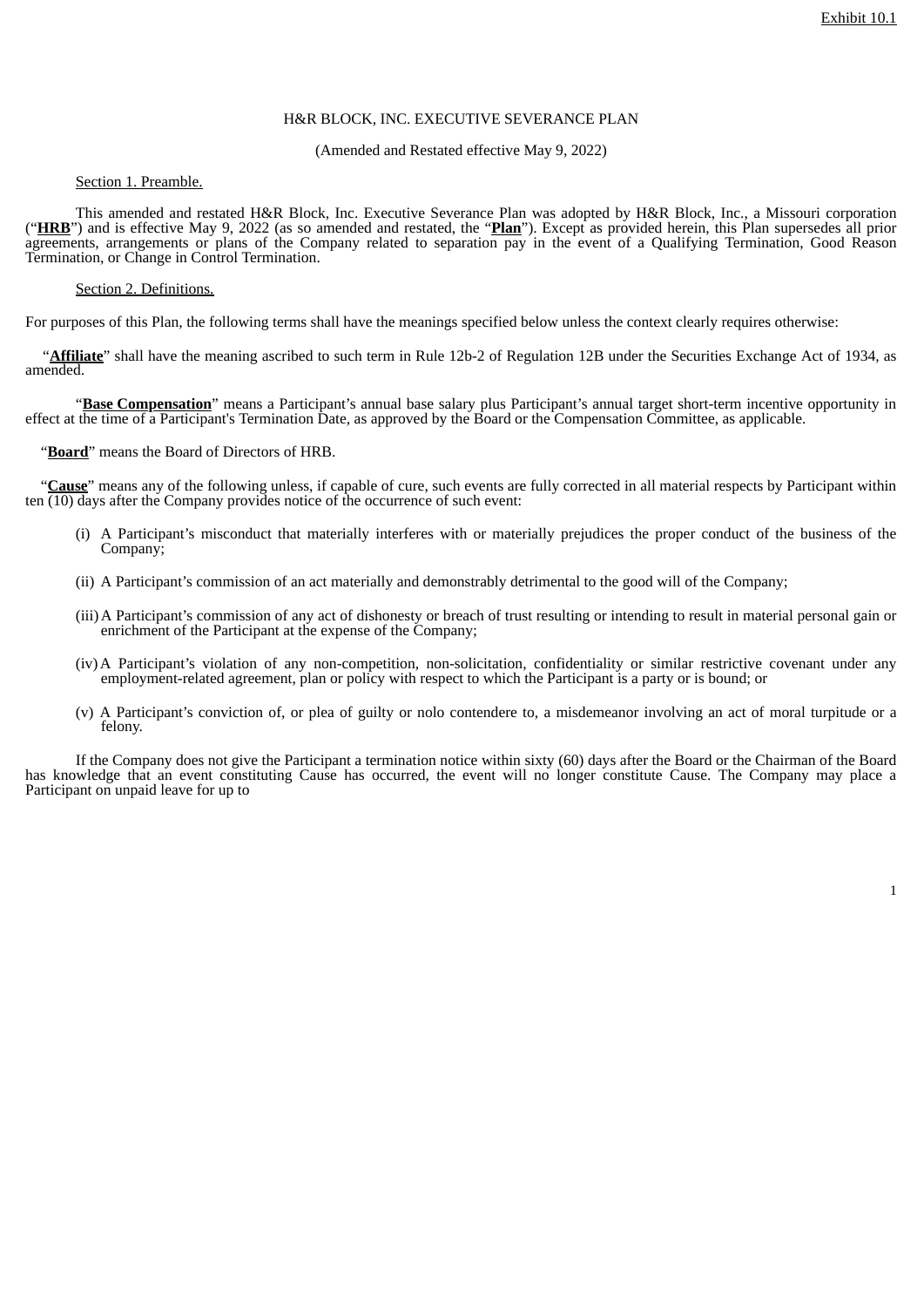thirty (30) consecutive days while it is determining whether there is a basis to terminate the Participant's employment for Cause. Such unpaid leave will not constitute Good Reason.

For purposes of this definition, any act or omission by the Participant based on authority given pursuant to a resolution duly adopted by the Board will be deemed made in good faith and in the best interests of the Company.

"**Change in Control**" means the occurrence of one or more of the following events:

- (i) Any one person, or more than one person acting as a group, acquires ownership of stock of HRB that, together with stock held by such person or group, constitutes more than 50 percent of the total fair market value or total voting power of the stock of HRB. If any one person, or more than one person acting as a group, is considered to own more than 50 percent of the total fair market value or total voting power of the stock of HRB, the acquisition of additional stock by the same person or persons shall not be considered to cause a Change in Control. An increase in the percentage of stock owned by any one person, or persons acting as a group, as a result of a transaction in which HRB acquires its stock in exchange for property will be treated as an acquisition of stock for purposes of this definition.
- (ii) Any one person, or more than one person acting as a group, acquires (when combined with all other acquisitions of HRB stock acquired during the twelve (12) month period ending on the date of the most recent acquisition by such person or persons) ownership of stock of HRB possessing 35 percent or more of the total voting power of the stock of HRB. If any one person, or more than one person acting as a group, is considered to effectively control a corporation within the meaning of Treasury Regulation  $\S1.409A-3(i)(5)(vi)$ , the acquisition of additional control of the corporation by the same person or persons is not considered to cause a change in the effective control of the corporation. An increase in the percentage of stock owned by any one person, or persons acting as a group, as a result of a transaction in which HRB acquires its stock in exchange for property will not be treated as an acquisition of stock for purposes of this clause (ii), but will be treated as an acquisition of stock for purposes of clause (i) of this definition.
- (iii)A majority of members of the Board is replaced during any 12-month period by directors whose appointment or election is not endorsed by two-thirds (2/3) of the members of the Board before the date of such appointment or election.
- (iv)Any one person, or more than one person acting as a group, acquires (when combined with all other acquisitions of HRB assets acquired during the twelve (12) month period ending on the date of the most recent acquisition by such person or persons) assets from HRB that have a total gross fair market value equal to or more than 50 percent of the total gross fair market value of all of the assets of HRB immediately before such acquisition or acquisitions. For this purpose, gross fair market value means the value of the assets of HRB, or the value of the assets being disposed of, determined without regard to any liabilities associated with such assets. Notwithstanding the foregoing, there is no Change in Control event under this definition when there is a transfer to an entity that is controlled by the shareholders of HRB immediately after the transfer. A transfer of assets by HRB is not treated as a change in the ownership of such assets if the assets are transferred to: (a) a shareholder of HRB (immediately before the asset transfer) in exchange for or with respect to its stock; (b) an entity, 50 percent or more of the total value or voting power of which is owned, directly or indirectly, by HRB; (c) a person, or more than one person acting as a group, that owns, directly or indirectly, 50 percent or more of the total value or voting power of all the outstanding stock of HRB; or (d) an entity, at least 50 percent of the total value or voting power of which is owned, directly or indirectly, by a person described in (c) above.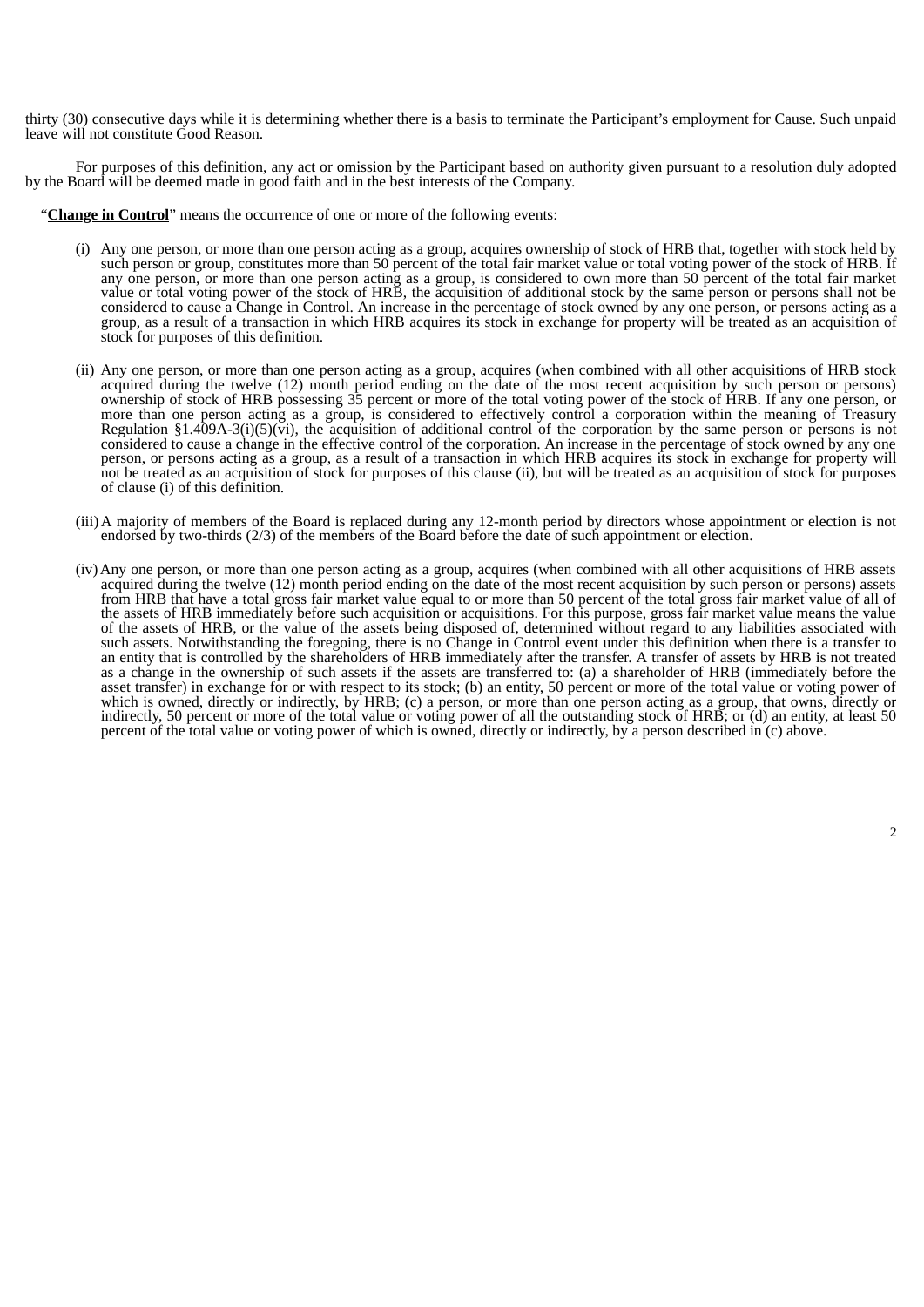For purposes of this definition of Change in Control, persons will be considered to be acting as a group in accordance with Sections 13(d)(3) and 14(d)(2) of the Securities Exchange Act of 1934, as amended, and Section 409A of the Code.

"**Change in Control Termination**" means a Participant's Qualifying Termination or Good Reason Termination, in either event within seventy-five (75) days immediately preceding or within eighteen (18) months immediately following a Change in Control.

"**COBRA Subsidy**" means an amount equal to the Participant's monthly post-employment premium for health and welfare benefits under the Consolidated Omnibus Budget Reconciliation Act of 1985 ("**COBRA**") less the amount paid from time to time by active employees for similar coverage.

"**Code**" means the Internal Revenue Code of 1986, as amended.

"**Company**" means HRB and its Affiliates.

"**Comparable Position**" means a position where:

- (i) the primary work location is within 50 miles of the Participant's primary work location prior to the Qualifying Termination; and
- (ii) the Base Compensation is not more than 10% below the Participant's compensation rate at the time of the Qualifying Termination.

"**ERISA**" means the Employee Retirement Income Security Act of 1974, as amended.

"**Good Reason Termination**" means a Separation from Service:

- (i) which is initiated by the Participant on account of one or more of the following conditions:
	- (A) A material diminution in the Participant's Base Compensation;
	- (B) A material diminution in the Participant's authority, duties, or responsibilities;

(C) The Company's change by more than 50 miles in the primary geographic location at which the Participant must perform the services; for clarification, any change in the Company's policy regarding remote or hybrid work shall not constitute a material change under this clause (i) $(C)$ ; or

(D) Any other action or inaction that constitutes a material breach by the Company of any written employment-related agreement between the Participant and the Company;

- (ii) for which the Participant does not consent to the condition referenced in (i) above; and
- (iii) for which the Company does not substantially remedy the condition (as described in this definition).

A Participant must provide notice to the Company of the existence of any of the foregoing conditions within thirty (30) days of the initial existence of the condition for which Participant will terminate employment; provided, however, that any notice relating to a condition that initially occurs before a Change in Control must be provided no later than ninety (90) days following the initial existence of the condition (it being understood that the relevant time period commences as of the date Participant knows or should reasonably have known of the existence of such condition). Participant must remain employed with the Company for at least thirty (30) days after providing such notice. During the thirty (30) days following receipt of the notice, the Company may substantially remedy the event, occurrence or condition for which notice was given, in which case a Good Reason Termination will not occur as a result of the condition and the Company will not be required to pay the amount.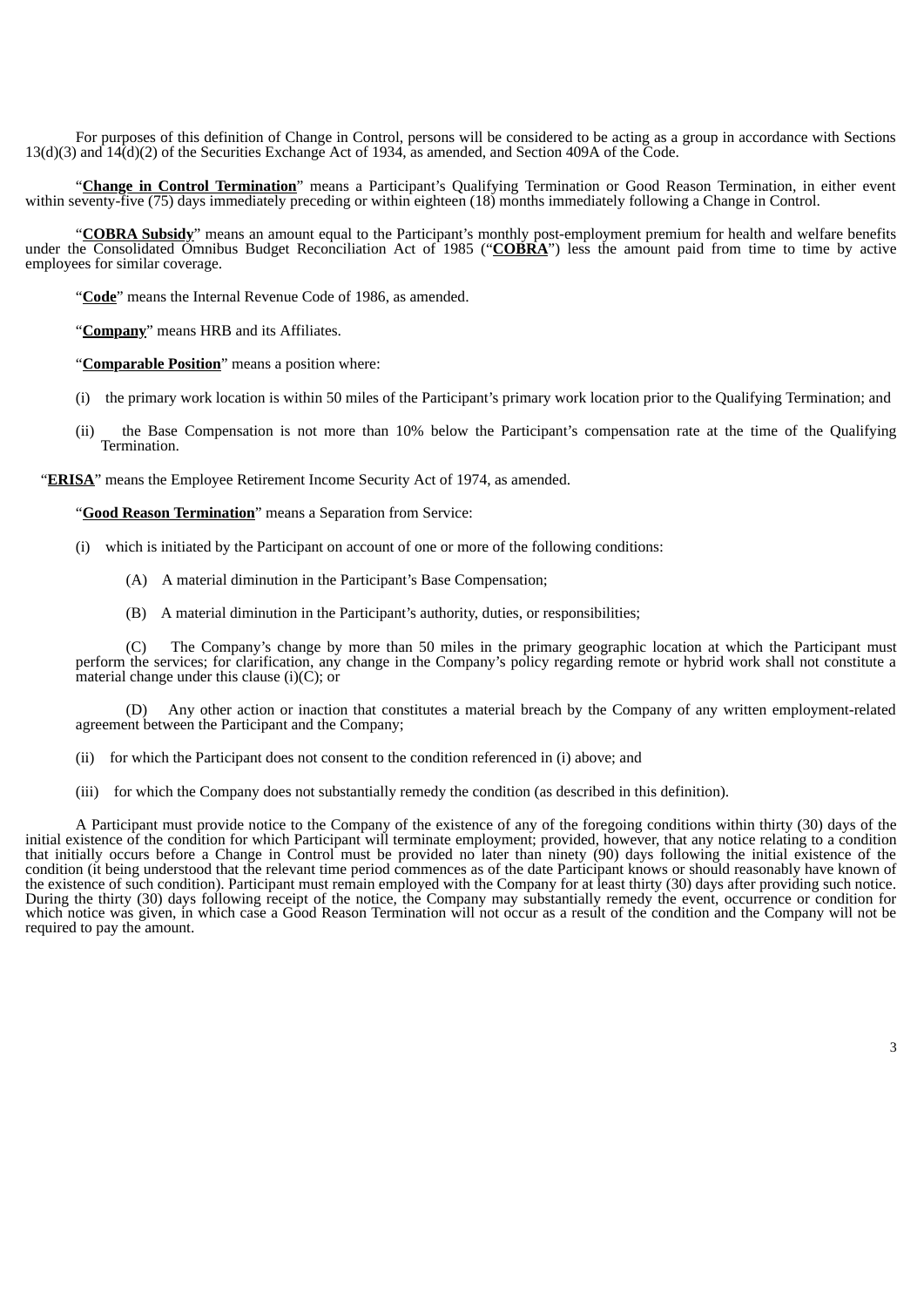"**HRB**" means H&R Block, Inc., a Missouri corporation.

"**Participant**" means an associate of the Company whose participation in the Plan is approved by the Compensation Committee of the Board (or other committee appointed by the Board to administer the Plan pursuant to Section 18).

"**Payment Deadline**" means the date which is sixty (60) days after the Termination Date.

"**Plan**" means this H&R Block, Inc. Executive Severance Plan, as amended from time to time. This document serves as both the legal plan document and summary plan description.

"**Plan Administrator**" and "**Plan Sponsor**" means H&R Block Management, LLC. The address and telephone number of H&R Block Management, LLC is One H&R Block Way, Kansas City, Missouri 64105, (816) 854-3000.

"**Qualifying Termination**" means the involuntary Separation from Service by the Company under circumstances not constituting Cause but does not include:

- (i) the elimination of the Participant's position where the Participant was offered a Comparable Position with the Company or with a party that acquires any asset from the Company (or a subsidiary or an affiliate of such a party);
- (ii) the redefinition of a Participant's position to a lower compensation rate or grade; or
- (iii) the Participant's Separation from Service due to death or disability.

"**Release Agreement**" means the release agreement, substantially in the form set forth as Exhibit A to this Plan, which a Participant shall be required to execute as a condition to receiving payments and benefits under this Plan.

"**Separation from Service**" means the date that a Participant separates from service within the meaning of Section 409A of the Code and Treasury Regulation §1.409A-1(h).

"**Termination Date**" means the effective date of a Participant's Separation from Service.

### Section 3. Severance Benefits.

(a) If a Participant incurs a Qualifying Termination, Good Reason Termination, or Change in Control Termination and executes a Release Agreement and returns it to the Company by the deadline set forth in the Release Agreement, and provided the Participant does not revoke as permitted in the Release Agreement, Company agrees to provide the Participant with the following payments and benefits, subject to appropriate tax withholdings, to which the Participant would be entitled following the end of the seven (7) day revocation period, which shall be payable and provided in accordance with and subject to the terms of the Plan unless otherwise specified below:

(i) The Company shall pay the Participant as soon as reasonably feasible following the end of the seven (7) day revocation period, and in any event, no later than the Payment Deadline, a lump sum severance amount equal to:

(A) in the case of a Change in Control Termination, two (2) times Participant's Base Compensation, and in the case of a Qualifying Termination or Good Reason Termination that is not a Change in Control Termination, one and one-half (1½) times Participant's Base Compensation; plus

an amount equal to the Participant's COBRA Subsidy multiplied by twelve (12). To be eligible for a payment under this Section 3(a)(i)(B), the Participant must be enrolled in the Company's applicable health, dental, or vision benefits on the date of the Separation from Service.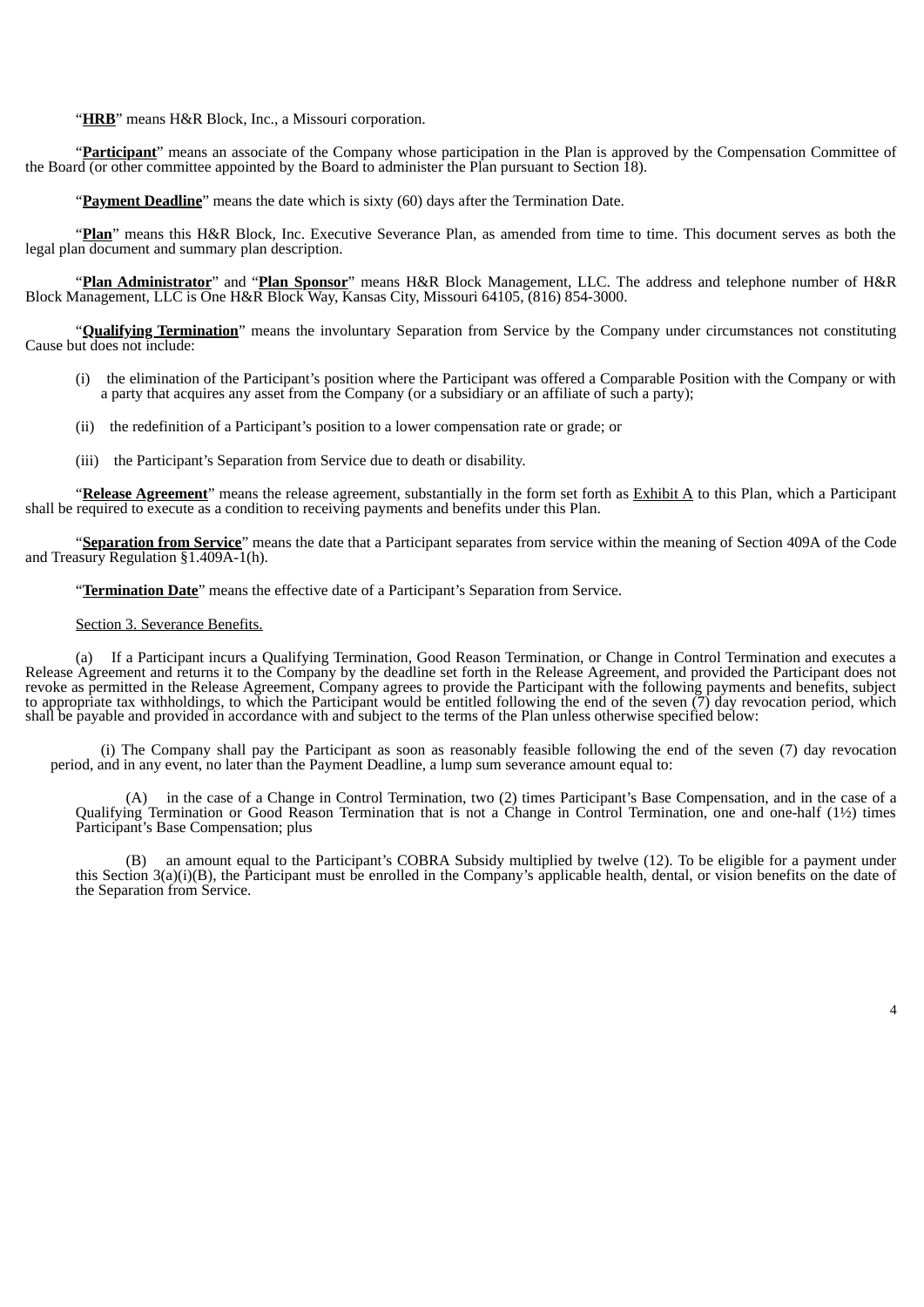(ii) Subject to Section 13, the Company, at its expense, shall engage a professional outplacement assistance firm, selected at the Company's discretion, to provide reasonable outplacement assistance to the Participant for a period not to exceed fifteen (15) months following the Participant's Termination Date. In no event shall the Company be required to expend more than Fifteen Thousand Dollars (\$15,000) for such outplacement assistance for the Participant.

(iii) The Participant shall be entitled to a pro-rata award of any award payable under the Company's applicable short-term incentive plan (the "STI Plan") for the then-current fiscal year, based upon the Participant's actual performance and the attainment of goals established under the STI Plan as determined by the Board or the Compensation Committee, as applicable, in its sole discretion. Such pro-rata award shall be payable to the Participant at the time such awards are payable under the STI Plan. The pro-rata portion shall be based on the number of days preceding the Termination Date in the performance period during which the Termination Date occurs, divided by 365.

(b) A Participant who receives any payments and other benefits under this Section 3 shall not be eligible for any severance-related payments or benefits under any employment-related agreement or plan, policy or program of the Company. The payments and other benefits under this Section 3 shall offset any amounts due under the Worker Adjustment Retraining Notification Act of 1988 or any similar statute or regulation.

#### Section 4. Equity Awards.

Notwithstanding Section 3(b), nothing under this Plan supersedes or replaces any rights granted to a Participant under HRB's long-term incentive plans. Awards granted under HRB's long-term incentive plans shall be treated as provided in the applicable award agreement.

#### Section 5. Repayment; Clawback.

Notwithstanding any provision in this Plan to the contrary, if (i) the Company is required to restate any of its financial statements filed with the Securities and Exchange Commission, other than restatements due solely to factors external to the Company such as a change in accounting principles or a change in securities laws or regulations with retroactive effect or (ii) the Participant violates the provisions of any confidentiality, non-competition, non-solicitation or similar agreement or policy, then the Board may recover or require reimbursement of all severance, equity compensation awards (including profits from the sale of Company stock acquired pursuant to such awards) and/or other payments or benefits made to the Participant under this Plan. In exercising its discretion to recover or require reimbursement of any amounts as a result of any restatement pursuant to clause (i) above, the Board may consider, among other relevant factors, the level of the Participant's responsibility or influence, as well as the level of others' responsibility or influence, over the judgments or actions that gave rise to the restatement.

#### Section 6. Other Payments.

Upon any Separation from Service entitling the Participant to payments under this Plan, the Participant shall receive all accrued but unpaid salary and all benefits accrued and payable under any plans, policies and programs of the Company, except for benefits payable under any other severance plan, policy or arrangement of the Company.

#### Section 7. Enforcement.

If a Participant incurs any expenses associated with the successful enforcement of rights under this Plan by arbitration, litigation or other legal action, then the Company shall pay the Participant on demand of all reasonable expenses (including attorneys' fees and legal expenses) incurred by the Participant in enforcing such rights under this Plan. The Participant shall notify the Company of the expenses for which the Participant demands reimbursement within sixty (60) days after the Participant receives an invoice for such expenses, but in no case before a court, arbitrator, mediator or other judicial panel rules in favor of the Participant with respect to the dispute giving rise to such expenses, and the Company shall pay the reimbursement amount within fifteen (15) days after receipt of such notice, subject to Section 13. For purposes of clarity, the Company shall have no obligation to reimburse the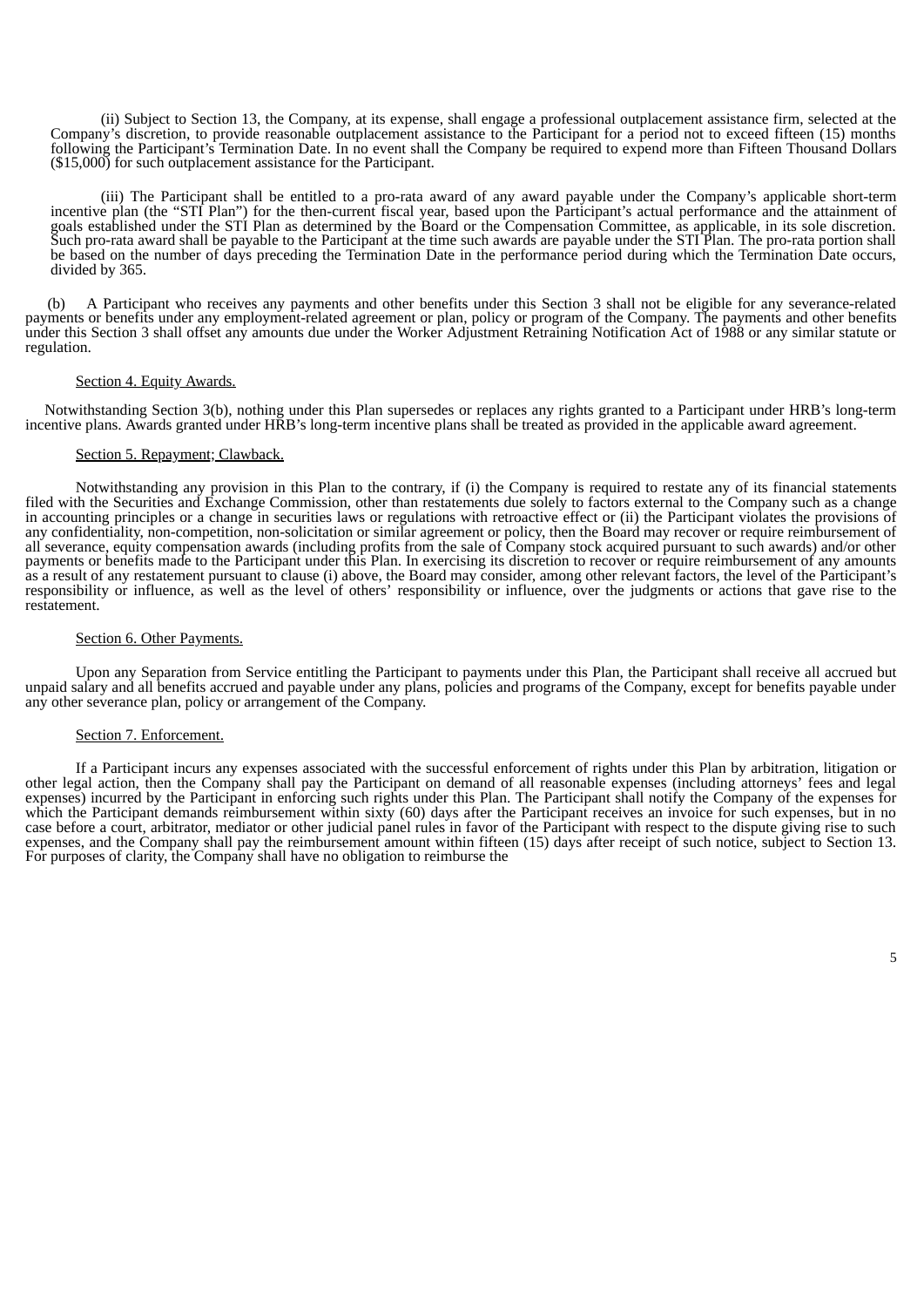Participant for any expenses incurred by such Participant if any court, arbitrator, mediator or other judicial panel rules in favor of the Company with respect to the dispute giving rise to such expenses.

## Section 8. No Mitigation.

A Participant shall not be required to mitigate the amount of any payment or benefit provided for in this Plan by seeking other employment or otherwise, nor shall the amount of any payment or benefit provided for herein be reduced by any compensation earned by other employment or otherwise.

#### Section 9. Nonexclusivity of Rights.

Nothing in this Plan shall prevent or limit a Participant's continued or future participation in or rights under any benefit, bonus, incentive or other plan or program provided by the Company and for which the Participant may qualify, except as provided in this Plan.

#### Section 10. No Set Off.

The Company's obligation to make the payments provided for in this Plan and otherwise to perform its obligations hereunder shall not be affected by any circumstances, including, without limitation, any set-off, counterclaim, recoupment, defense or other right which the Company may have against the Participant or others.

#### Section 11. Taxation.

(a) To the extent applicable, this Plan shall be construed and administered consistently with Code Section 409A and the regulations and guidance issued thereunder ("**Section 409A**"). For purposes of determining whether any payment made pursuant to this Plan results in a "deferral of compensation" within the meaning of Treasury Regulation 1.409A-1(b), the Company shall maximize the exemptions described in such section, as applicable. Any reference to a "termination of employment" or similar term or phrase shall be interpreted as a "separation from service" within the meaning of Section 409A. If any deferred compensation payment is payable while a Participant is a "specified employee" under Section 409A, and payment is due because of Separation from Service for any reason other than death, then payment of such amount shall be delayed for a period of six months and paid in a lump sum on the first payroll payment date following the earlier of the expiration of such six-month period or the Participant's death. To the extent any payments under this Plan are made in installments, each installment shall be deemed a separate payment for purposes of Section 409A and the regulations issued thereunder. A Participant or the Participant's beneficiary, as applicable, shall be solely responsible and liable for the satisfaction of all taxes and penalties that may be imposed on such Participant or beneficiary in connection with any payments to the Participant or beneficiary pursuant to this Plan, including but not limited to any taxes, interest and penalties under Section 409A, and the Company shall have no obligation to indemnify or otherwise hold a Participant or a Participant's beneficiary harmless from any and all of such taxes and penalties.

(b) All payments and other benefits received by the Participant under this Plan shall be subject to all requirements of the law with regard to tax withholding and reporting and filing requirements, and the Company shall use its best efforts to satisfy promptly all such requirements.

#### Section 12. Section 280G Change in Control Payment.

In the event that it is determined that any payment or distribution in the nature of compensation (within the meaning of Section  $280G(b)(2)$  of the Code) to or for the benefit of a Participant, whether paid or payable or distributed or distributable pursuant to the terms of this Plan or otherwise (the "**Change in Control Payment**"), would constitute an "excess parachute payment" within the meaning of Section 280G of the Code, then the Company shall pay to the Participant whichever of the following gives the Participant the highest net after-tax amount (after taking into account all applicable federal, state, local and security taxes): (1) the Change in Control Payment, or (2) the amount that would not result in the imposition of excise tax on the Participant under Code Section 4999. Any required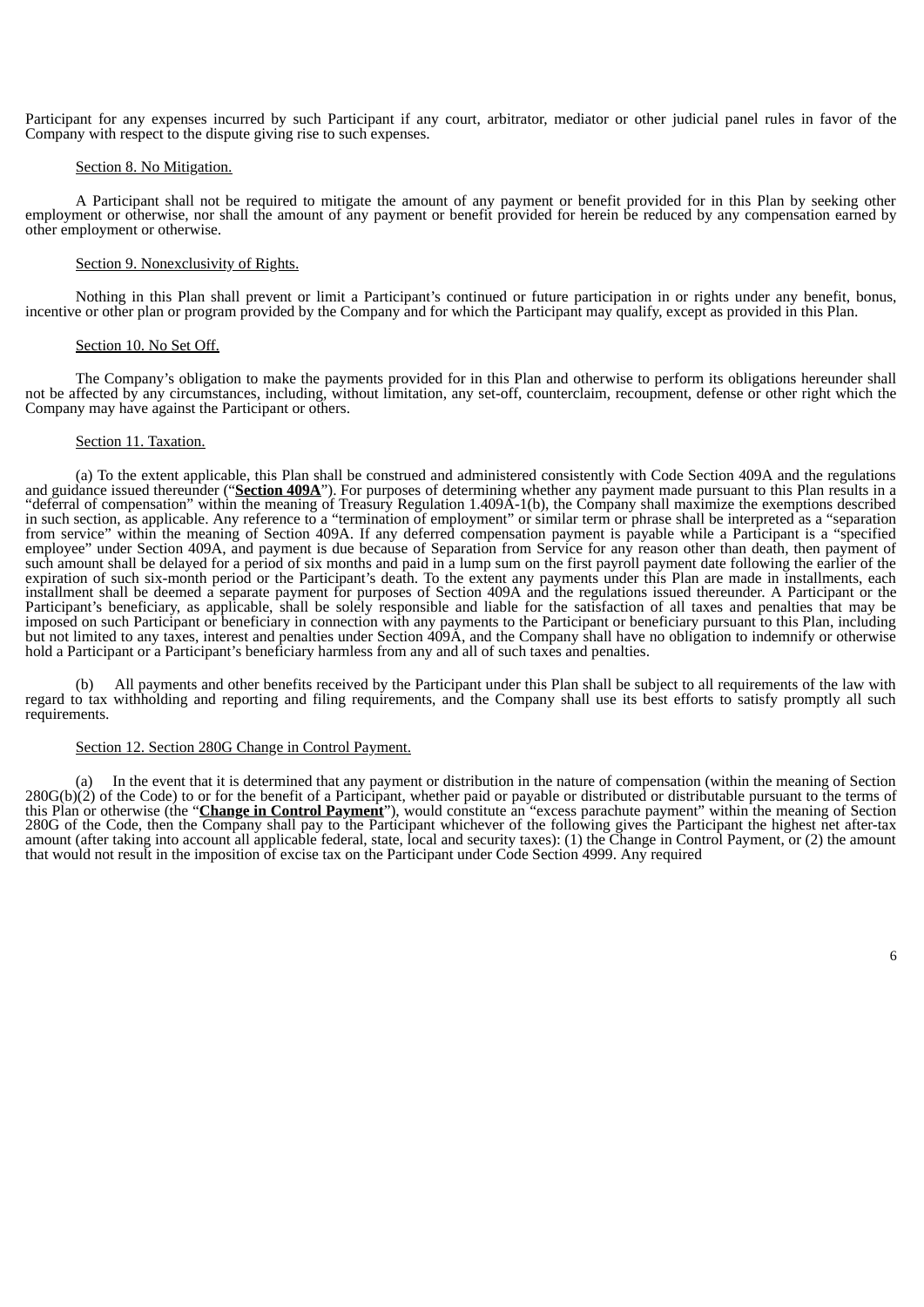reduction in the Change in Control Payment pursuant to the foregoing shall be accomplished solely by reducing the lump sum severance payment payable pursuant to Section 3(a)(i) of this Plan.

(b) All determinations to be made under this Section 12 shall be made by an independent registered public accounting firm selected by the Company immediately prior to the Change in Control (the "**Accounting Firm**"), which shall provide its determinations and any supporting calculations both to the Company and the Participant within ten (10) days of the Change in Control. Any such determination by the Accounting Firm shall be binding upon the Company and the Participant. All of the fees and expenses of the Accounting Firm in performing the determinations referred to in this Section 12 shall be borne solely by the Company.

#### Section 13. Reimbursements.

Any reimbursements or in-kind benefits to be provided pursuant to this Plan (including, but not limited to under Section 3(a)(ii)) that are taxable to the Participant shall be subject to the following restrictions: (a) each reimbursement must be paid no later than the last day of the calendar year following the calendar year during which the expense was incurred or tax was remitted, as the case may be; (b) the amount of expenses or taxes eligible for reimbursement, or in kind benefits provided, during a calendar year may not affect the expenses or taxes eligible for reimbursement, or in-kind benefits to be provided, in any other calendar year; (c) the period during which any reimbursement may be paid or in-kind benefit may be provided shall end ten (10) years after termination of this Plan; and (d) the right to reimbursement or in-kind benefits is not subject to liquidation or exchange for another benefit.

#### Section 14. Term.

This Plan was initially effective May 12, 2009. This amended and restated Plan is effective as of May 9, 2022 and shall continue with respect to a Participant until the earliest of: (a) the Participant's Separation from Service, or (b) the date the Participant enters into a written separation agreement with the Company.

#### Section 15. Successor Company.

The Company shall require any successor or successors (whether direct or indirect, by purchase, merger or otherwise) to all or substantially all of the business or assets of the Company to acknowledge expressly that this Plan is binding upon and enforceable against the Company in accordance with the terms hereof, and to become jointly and severally obligated with the Company to perform this Plan in the same manner and to the same extent that the Company would be required to perform if no such succession or successions had taken place.

#### Section 16. Notice.

All notices and other communications required or permitted hereunder or necessary or convenient in connection herewith shall be in writing and shall be delivered personally or mailed by registered or certified mail, return receipt requested, or by overnight express courier service, as follows:

If to the Company, to:

H&R Block, Inc. One H&R Block Way Kansas City, MO 64105 Attention: Corporate Secretary

If to the Participant, to the most recent address provided by the Participant to the Company for payroll purposes, or to such other address as the Company or the Participant, as the case may be, shall designate by notice to the other party hereto in the manner specified in this Section 16; provided, however, that if no such notice is given by the Company following a Change in Control, notice at the last address of the Company or any successor shall be deemed sufficient for the purposes hereof. Any such notice shall be deemed delivered and effective when received in the case of personal delivery, five (5)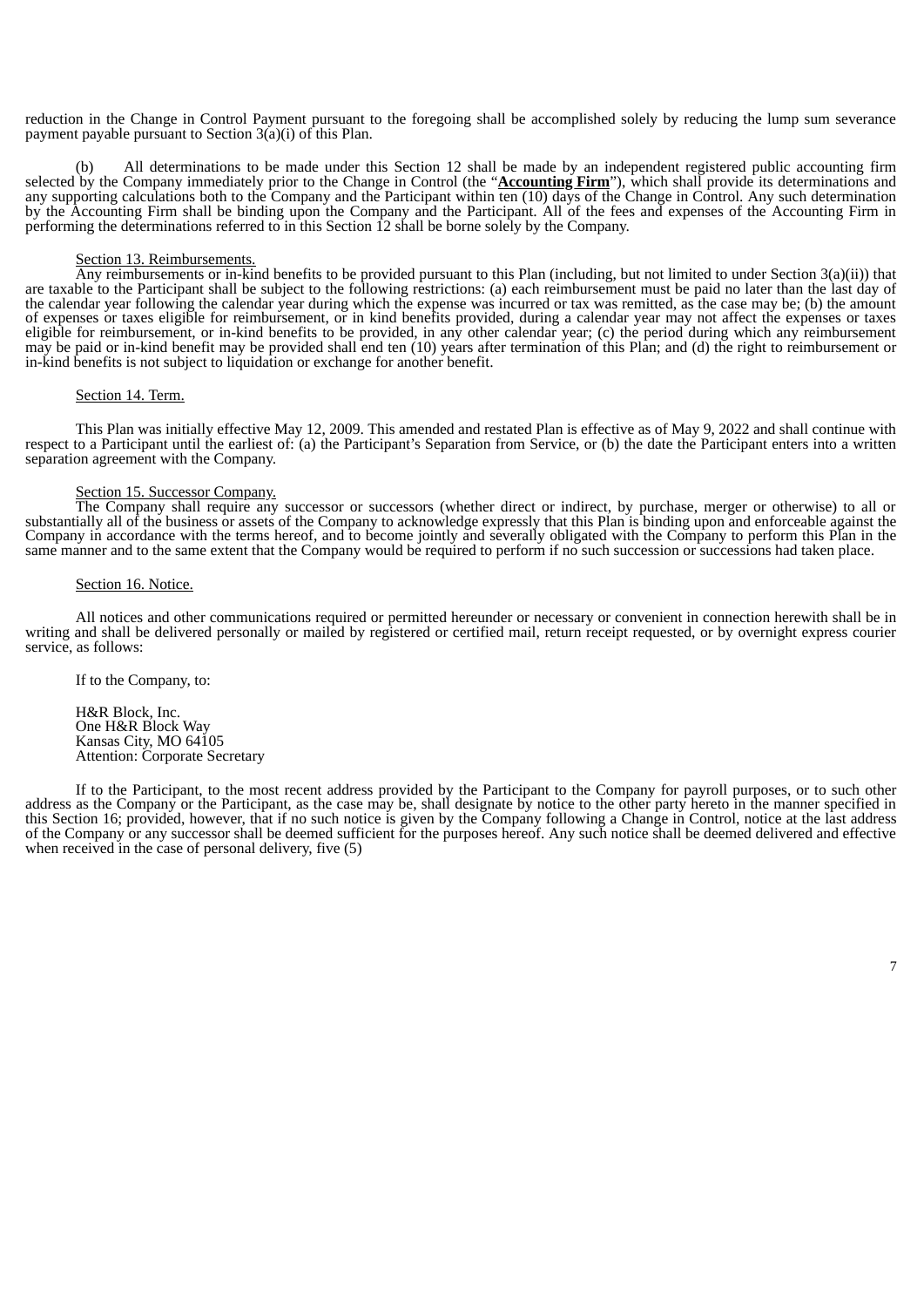days after deposit, postage prepaid, with the U.S. Postal Service in the case of registered or certified mail, or on the next business day in the case of overnight express courier service.

#### Section 17. Amendment.

This Plan may be amended at any time by the Board with respect to all or some of the Participants, provided that any such amendment may not decrease or restrict a Participant's rights under this Plan without such Participant's consent.

#### Section 18. Administration.

The Plan shall be administered by the Board or by a committee of two or more members of the Board of Directors appointed by the Board which shall have the exclusive discretion and authority to make, amend, interpret and enforce all appropriate rules and regulations for the administration of this Plan and to decide or resolve any and all questions that may arise in connection with the Plan. To the extent the Board appoints a committee, any reference herein regarding the Board's administration of the Plan shall be construed to apply to such committee. As of the date this amendment and restatement is effective, the Board hereby appoints the compensation committee of the Board of Directors as administrators of the Plan (the "**Compensation Committee**").

Any decision or action of the Board with respect to any question arising out of or in connection with the administration, interpretation and application of the Plan and the rules and regulations promulgated hereunder shall be final and conclusive and binding upon all persons having any interest in the Plan. In the administration of this Plan, the Board (or its appointed committee) may employ agents and delegate to them such administrative duties as the Board deems appropriate (including acting through a duly appointed representative) and may from time to time consult with counsel who may be counsel to the Company. The Company may pay a Participant cash in lieu of the outplacement assistance described in Section 3(a)(ii), if determined to be desirable under the circumstances by the Company's Chief Executive Officer, or, in the event the Chief Executive Officer is receiving the benefits, the Compensation Committee.

Except with respect to officers who are designated as executive officers by the Company's Board of Directors under Section 16 of the Securities Act of 1934, the Board (or its appointed committee) may delegate to one or more executive officers the authority, duties and responsibilities relating to the Company's rights to prevent, enforce or remedy affirmative or restrictive covenants contained either in this Plan or in a Participant's Release Agreement, including the authority for such executive officer(s) to further delegate such authority, duties and responsibilities to any other individual or entity, whether or not such person or entity is employed by, an officer of, or affiliated with the Company.

#### Section 19. No Right to Continued Employment.

Nothing in this Plan shall be construed as giving the Participant any right to be retained in the employ of the Company.

#### Section 20. Governing Law.

This Plan shall be governed by and interpreted under the laws of the State of Missouri without giving effect to any conflict of laws provisions. Any legal action or proceeding with respect with this Plan shall be brought exclusively in the courts of the State of Missouri without regard to any conflicts of law.

#### Section 21. Successors and Assigns.

All of the terms and provisions of this Plan shall be binding upon and inure to the benefit of and be enforceable by the respective heirs, representatives, successors and assigns of the parties hereto, except that the duties and responsibilities of the Participant and the Company hereunder shall not be assignable in whole or in part.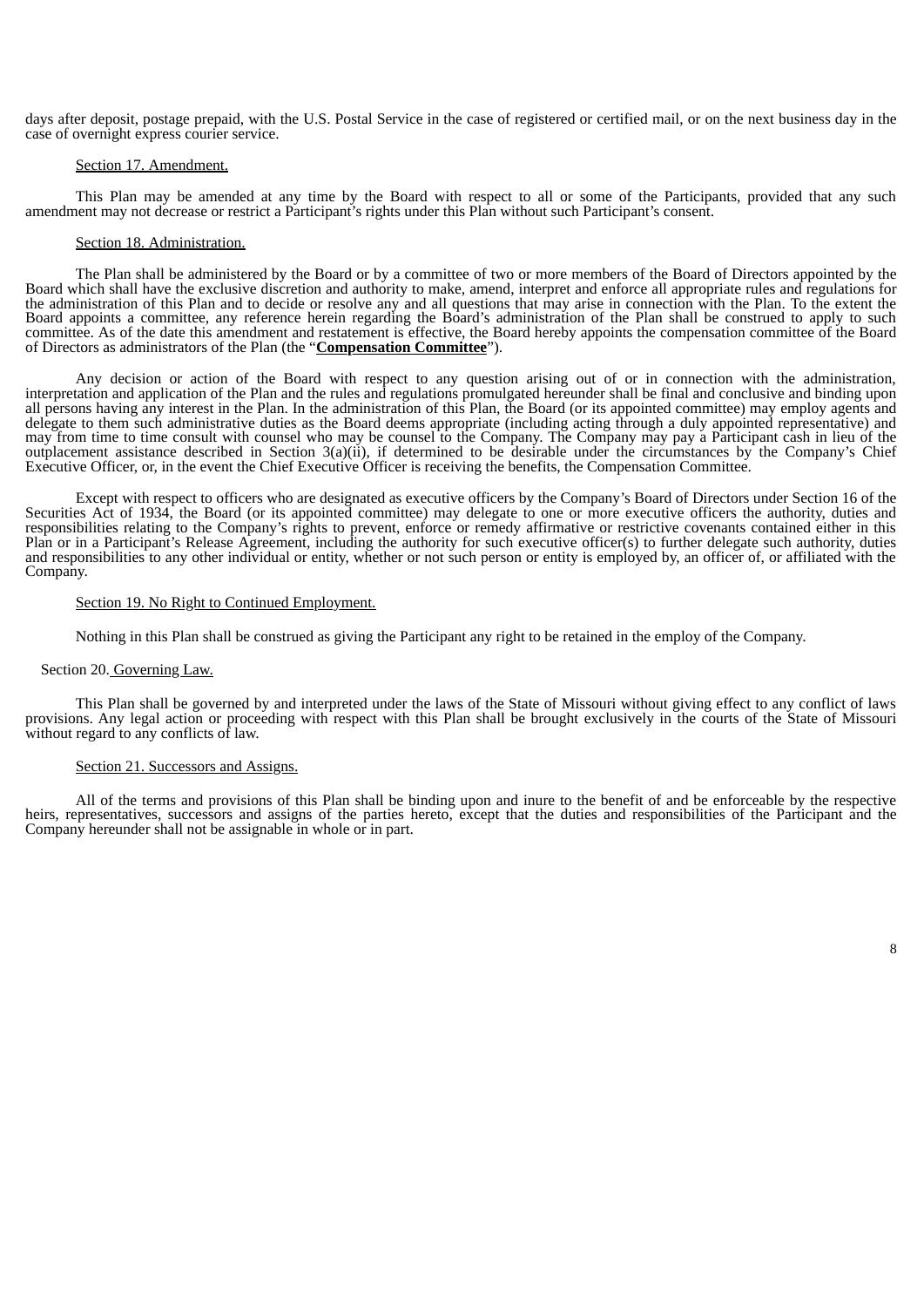### Section 22. Severability.

If any provision of this Plan or application thereof to anyone or under any circumstances shall be determined to be invalid or unenforceable, such invalidity or unenforceability shall not affect any other provisions or applications of this Plan which can be given effect without the invalid or unenforceable provision or application.

## Section 23. Remedies Cumulative; No Waiver.

<u>No right conferred upon the Participant by this</u> Plan is intended to be exclusive of any other right or remedy, and each and every such right or remedy shall be cumulative and shall be in addition to any other right or remedy given hereunder or now or hereafter existing at law or in equity. No delay or omission by the Participant in exercising any right, remedy or power hereunder or existing at law or in equity shall be construed as a waiver thereof.

#### Section 24. Headings.

The captions of the articles, sections and paragraphs of this Plan are for convenience only and shall not control or affect the meaning or construction of any of its provisions.

## Section 25. Statement of ERISA Rights and Claims Procedures.

A statement of ERISA rights and the claims procedures are set forth in Appendix A, attached to this Plan.

IN WITNESS WHEREOF, the Company has executed this Plan this May 9, 2022. The H&R Block Executive Severance Plan was initially adopted by HRB effective as of May 12, 2009. This amendment and restatement is effective May 9, 2022.

H&R BLOCK, INC.

By: /s/ Tiffany S. Monroe Tiffany S. Monroe

Title: Chief People and Culture Officer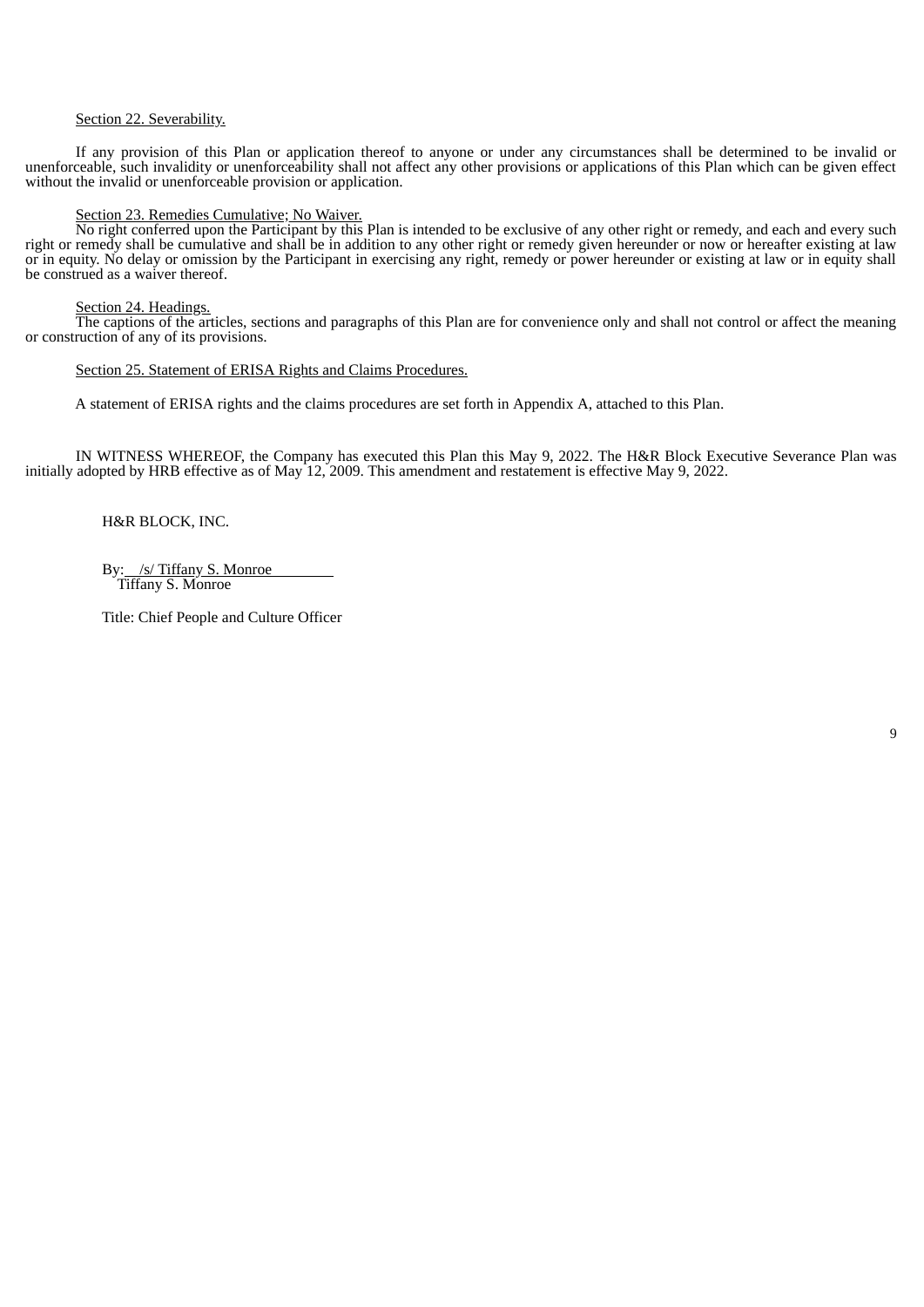## **APPENDIX A**

### STATEMENT OF ERISA RIGHTS AND CLAIMS PROCEDURES

Section 1. Statement of ERISA Rights.

In accordance with ERISA, each Participant shall be entitled to:

(a) Examine, without charge (by contacting the Plan Administrator) all Plan documents and copies of all documents governing the Plan and a copy of the latest annual report (Form 5500 series) filed by the Plan with the U.S. Department of Labor and available at the Public Disclosure Room of the Employee Benefits Security Administration;

(b) Obtain copies of all Plan documents and other Plan information upon written request to the Plan Administrator. A reasonable fee may be charged for these copies;

(c) Receive a summary of the Plan's annual financial report. The Plan Administrator is required to furnish each Participant with a copy of this summary annual report; and

(d) Obtain a statement showing the Participant's account balance (if any).

In addition to creating rights for Plan Participants, ERISA imposes duties upon the persons who are responsible for the operation of the Plan. The persons who operate the Plan are called "fiduciaries" and have a duty to operate the Plan prudently and in the interest of Plan Participants and beneficiaries. No one, including the employer, may fire a Participant or otherwise discriminate against the Participant in any way to prevent the Participant from obtaining a benefit or exercising rights under ERISA. If a claim for a benefit is denied in whole or in part the Participant must receive a written explanation of the reason for the denial. The Participant has the right to have the Plan Administrator review and reconsider the claim.

Under ERISA, there are steps a Participant can take to enforce the above rights. For instance, if a Participant requests any of the materials listed above from the Plan Administrator and does not receive them within 30 days, the Participant may file suit in a federal court. In such a case, the court may require the Plan Administrator to provide the materials and pay up to \$110 a day until the Participant receives the materials, unless the materials were not provided because of reasons beyond the control of the Plan Administrator.

If a claim for benefits is denied or ignored, either in whole or in part, the Participant may file suit in a state or federal court. In the event that Plan fiduciaries misuse the Plan's funds, or if the Participant is discriminated against for asserting the Participant's rights, the Participant may seek assistance from the U.S. Department of Labor, or file suit in a federal court. The court will decide who should pay court costs and legal fees. If a Participant is successful the court may order the person have sued to pay these costs and fees. But if the Participant loses, the court may order the Participant to pay these costs and fees if, for example, it finds the claim is frivolous.

Any questions concerning the Plan should be directed to the Plan Administrator. Additional information about this statement or a Participant's rights under ERISA may be obtained from the nearest Office of the Employee Benefits Security Administration, U.S. Department of Labor, listed in the telephone directory or the Division of Technical Assistance and Inquiries, Employee Benefits Security Administration, U.S. Department of Labor, 200 Constitution Avenue, N.W., Washington, D.C. 20210. A Participant may also obtain certain publications about rights and responsibilities under ERISA by calling the publications hotline of the Employee Benefits Security Administration.

#### Section 2. Claims Procedures.

Any Participant may deliver to the Board a written claim for a determination with respect to the amounts distributable to such Participant from the Plan. If such a claim relates to the contents of a notice received by the Participant, the claim must be made within sixty (60) days after such notice was received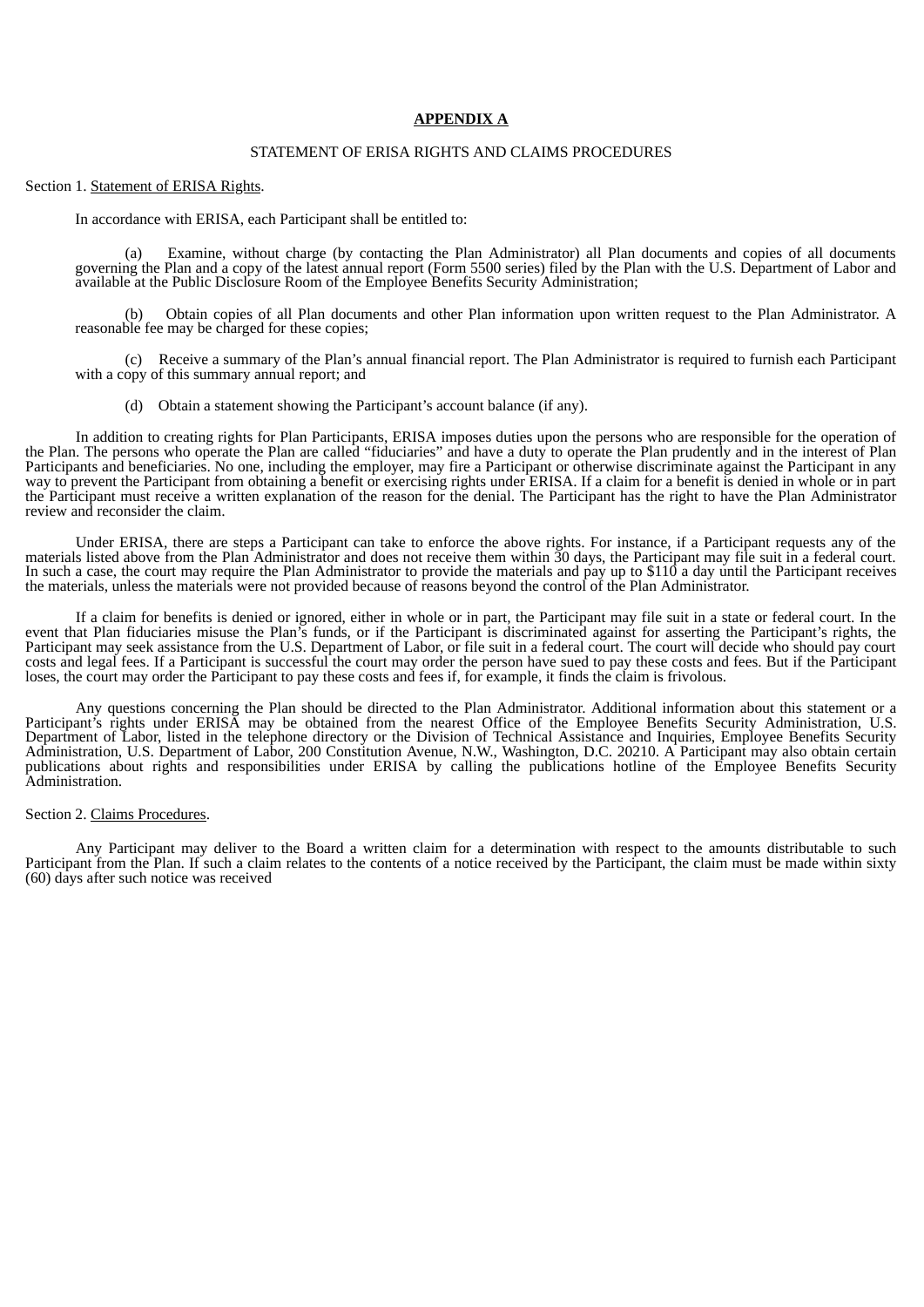by the Participant. The claim must state with particularity the determination desired by the Participant. All other claims must be made within 180 days of the date on which the event that caused the claim to arise occurred.

The Board shall consider a Participant's claim within seventy-five (75) days (unless special circumstances require additional time), and shall notify the Participant in writing: (i) that the Participant's requested determination has been made, and that the claim has been allowed in full; or (ii) that the Board has reached a conclusion contrary, in whole or in part, to the Participant's requested determination. Such notice must set forth in a manner calculated to be understood by the Participant and include the following information:

- (a) the specific reason(s) for the denial of the claim, or any part of it;
- (b) specific reference(s) to pertinent provisions of the Plan upon which such denial was based;

(c) a description of any additional material or information necessary for the Participant to perfect the claim, and an explanation of why such material or information is necessary; and

(d) an explanation of the claim review procedure set forth below.

Within sixty (60) days after receiving a notice from the Board that a claim has been denied, in whole or in part, a Participant (or the Participant's duly authorized representative) may file with the Board a written request for a review of the denial of the claim. Thereafter, but not later than thirty (30) days after the review procedure began, the Participant (or the Participant's duly authorized representative):

- (i) may review pertinent documents;
- (ii) may submit written comments or other documents; and/or
- (iii) may request a hearing, which the Board, in its sole discretion, may grant.

The Board shall render its decision on review promptly, and not later than sixty (60) days after the filing of a written request for review of the denial, unless a hearing is held or other special circumstances require additional time, in which case the Board's decision must be rendered within 120 days after such date. Such decision must be written in a manner calculated to be understood by the Participant, and in the case of an adverse determination, it must contain:

- (x) specific reasons for the decision;
- (y) specific reference(s) to the pertinent Plan provisions upon which the decision was based; and
- (z) such other matters as the Board deems relevant.

A Participant's compliance with the foregoing provisions of this Section 2 is a mandatory prerequisite to a Participant's right to commence any legal action with respect to any claim for benefits under this Plan. Service of legal process shall be made to: H&R Block Management, LLC, Attention: General Counsel, One H&R Block Way, Kansas City, Missouri 64105.

Appendix A – Page 2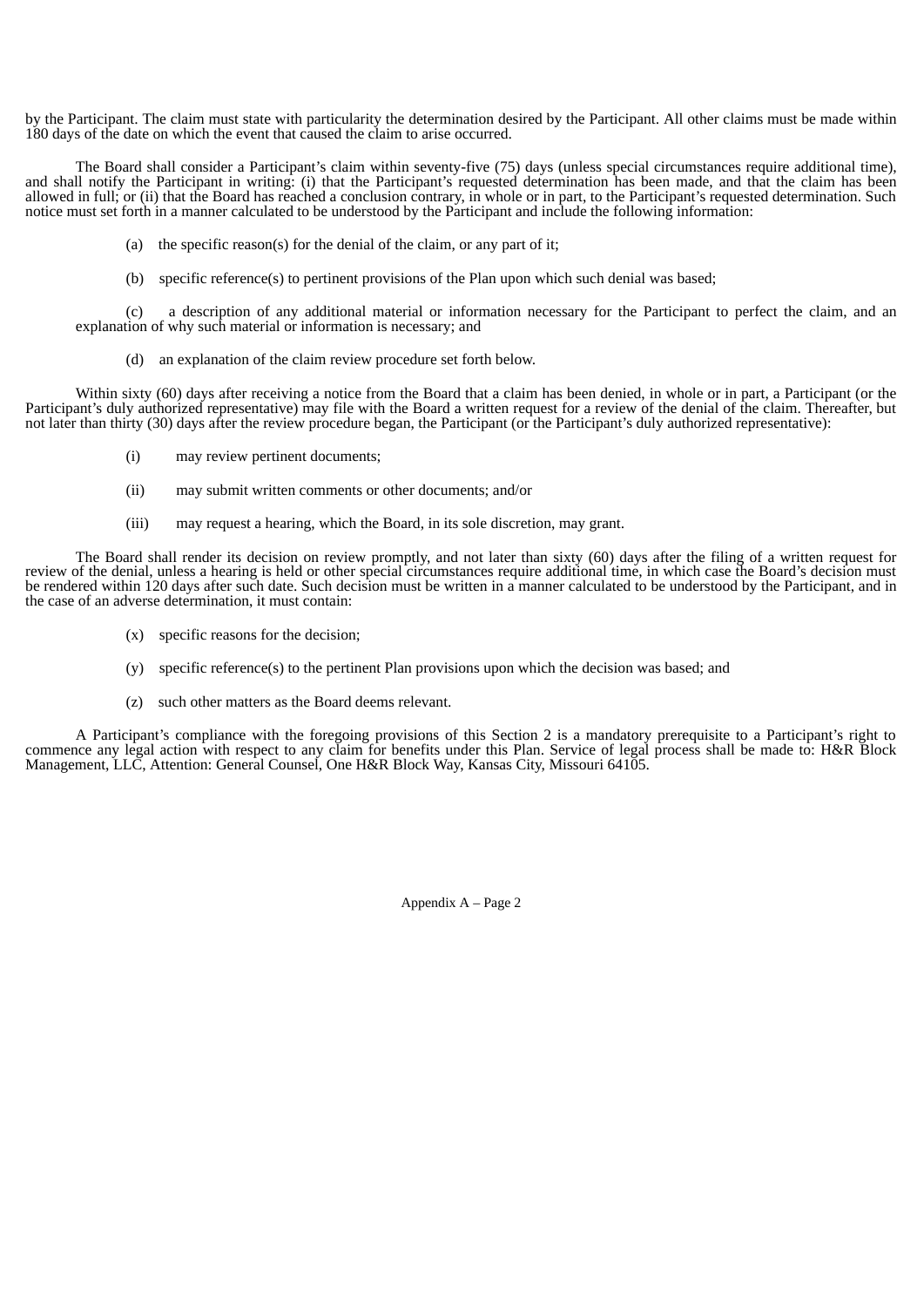## **EXHIBIT A**

## SEVERANCE AND RELEASE AGREEMENT

**[EMPLOYEE]** ("**Employee**") and **[EMPLOYING ENTITY]**, its parents, subsidiaries, affiliates, and assigns (collectively, "**Company**") enter into this Severance and Release Agreement ("**Release Agreement**") under the terms and conditions recited below.

#### I. Recitations

A. Employee is currently employed as **[TITLE]**. Due to changing business needs, Employee has been notified and Employee has agreed that Employee's employment will end on **[TERM DATE]** (the "**Termination Date**").

B. Employee and Company wish to enter into a full and final settlement of all issues and matters that exist between them, which include, but are not limited to, any issues and matters that may have arisen out of Employee's employment with or separation from Company.

C. Employee specifically acknowledges that Company has advised Employee to seek Employee's own personal legal counsel prior to signing this Release Agreement.

D. In exchange for the mutual promises of Employee and Company set forth in this Release Agreement, Employee and Company agree to the terms and conditions set forth below.

#### II. Basic Terms of the Release Agreement

A. The parties agree to treat Employee's separation from employment as **[a Change in Control Termination] OR [a Qualifying Termination / Good Reason Termination, but not a Change in Control Termination,]** as defined in the H&R Block, Inc. Executive Severance Plan applicable to Employee (the "**Plan**"), a copy of which is attached to this Release Agreement as Exhibit A. Accordingly, following the Company's receipt of a fully executed copy of this Release Agreement, and provided that Employee does not revoke as permitted in section III(A) below, Company agrees to provide Employee with the following payments and benefits to which Employee would be entitled, subject to appropriate tax withholdings and post lapse of the seven-day revocation period, which shall be payable and provided in accordance with and subject to the terms of the Plan unless otherwise specified below:

1. *Severance Payment*. As soon as reasonably feasible following the end of the seven (7)-day revocation period and in any event no later than sixty (60) days following the Termination Date (the "**Payment Deadline**"), Company will pay Employee a lump sum payment in the amount of \$**[insert amount]**, less applicable tax withholdings. This severance payment consists of the sum of the following components:

### **[For Change in Control Termination:]**

(a) Two (2) times Employee's Base Compensation, which is equal to \$**[insert amount]**; and

#### **[For Qualifying Termination or Good Reason Termination that is not a Change in Control Termination:]**

(a) One and one-half (1½) times Employee's Base Compensation, which is equal to \$**[insert amount]**; and

### **[For Change in Control Termination, Qualifying Termination, or Good Reason Termination:]**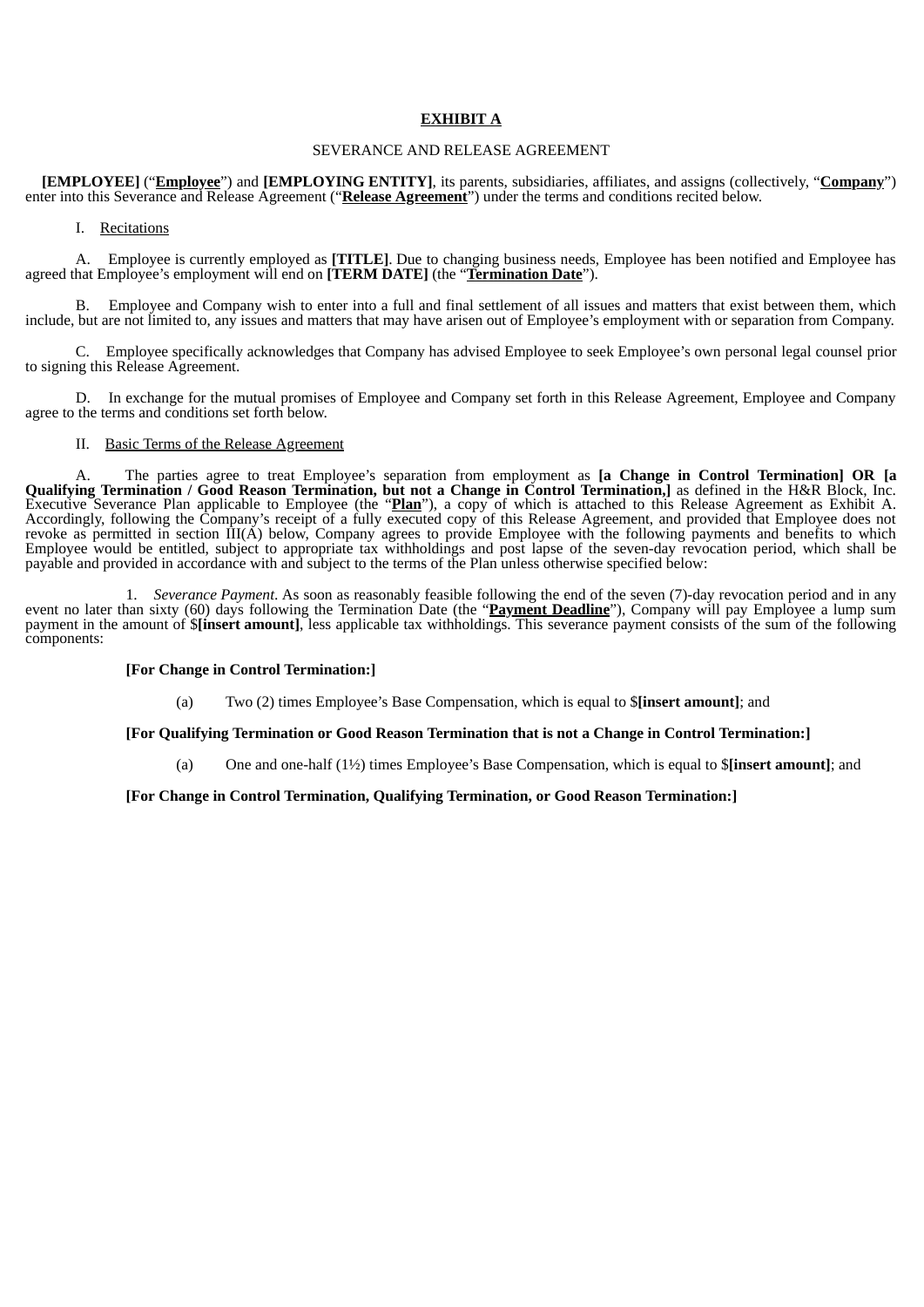(b) A COBRA subsidy equal to the Company's regular monthly premium, if any, paid toward the Employee's health and welfare benefits as of Employee's last day worked multiplied by twelve (12) months, which is equal to \$**[insert amount]**.

2. *Outplacement Services*. Company will pay directly to a professional outplacement assistance firm, selected at the Company's discretion, to obtain reasonable outplacement assistance to be provided to Employee until the earlier to occur of (a) the date Employee obtains other employment; or (b) fifteen (15) months following the Termination Date. In no event shall the Company be required to expend more than Fifteen Thousand Dollars (\$15,000) for such outplacement assistance for the Participant.

3. *Short-Term Incentive Payment*. Company will pay Employee a pro-rata award of any award payable under any applicable STI Plan for fiscal year **[insert applicable year]** based upon Employee's actual performance and the Company's attainment of goals established under the STI Plan as determined by the Compensation Committee of the H&R Block, Inc. Board of Directors in its sole discretion. Such pro-rata award, if any, shall be payable less applicable tax withholdings and in accordance with the Company's short-term incentive process and subject to the terms and conditions of any applicable STI Plan. Company will pay Employee any short-term incentive award due to Employee at the time such awards are generally payable under the applicable STI Plan to other participants.

4. *Equity-Based Awards*. Any outstanding equity-based awards, including any stock options, restricted share units, performance share units, and market stock units, granted to Employee shall be treated as provided in the applicable award agreement. A list of the awards outstanding as of the Termination Date and that shall be forfeited on the Termination Date is attached as Exhibit B.

### B. Employee agrees to the following:

1. *Release of Claims*. Employee agrees to and hereby does release and forever discharge Company, and each and every one of its component, predecessor and successor companies, and their respective past and present agents, officers, executives, employees, attorneys, and directors (collectively the "**Released Parties**") from any and all matters, claims, charges, demands, damages, causes of action, debts, liabilities, controversies, claims for attorneys' fees, judgments, and suits of every kind and nature whatsoever, foreseen or unforeseen, known or unknown, which have arisen between Employee and the Released Parties up to the date Employee signs this Release Agreement, all as more fully set forth in sections  $IV(A)$  through  $(E)$  below.

2. *Confidential Information*. Employee agrees that Employee will not, without the prior written consent of Company, directly or indirectly use for the benefit of any person or entity other than Company, or make known, divulge or communicate to any person, firm, corporation or other entity, any confidential or proprietary information, knowledge or trade secrets acquired, developed or learned of by Employee during Employee's employment with Company. Employee shall not retain after the Termination Date, any document, record, paper, disk, tape or compilation of information relating to any such confidential information.

3. *Return of Company Property*. Employee shall return to Company by the Termination Date, any and all things in Employee's possession or control relating to Company, including but not limited to any equipment issued to Employee, all correspondence, reports, contracts, financial or budget information, personnel or labor relations files, office keys, manuals, and all similar materials not specifically listed here. Employee further agrees that as of the Termination Date Employee will have no outstanding balance on Employee's corporate credit card for which appropriate travel and expense accounting has not been submitted.

4. *Legal Hold*. To the extent Employee has received a Preservation Notice/Legal Hold from the Legal Department, Employee shall take all necessary steps to preserve information related in any way to the Preservation Notice/Legal Hold in its original format and location and will not modify, delete or destroy such information. Employee will notify the Legal Department of the nature and location of any and all such information.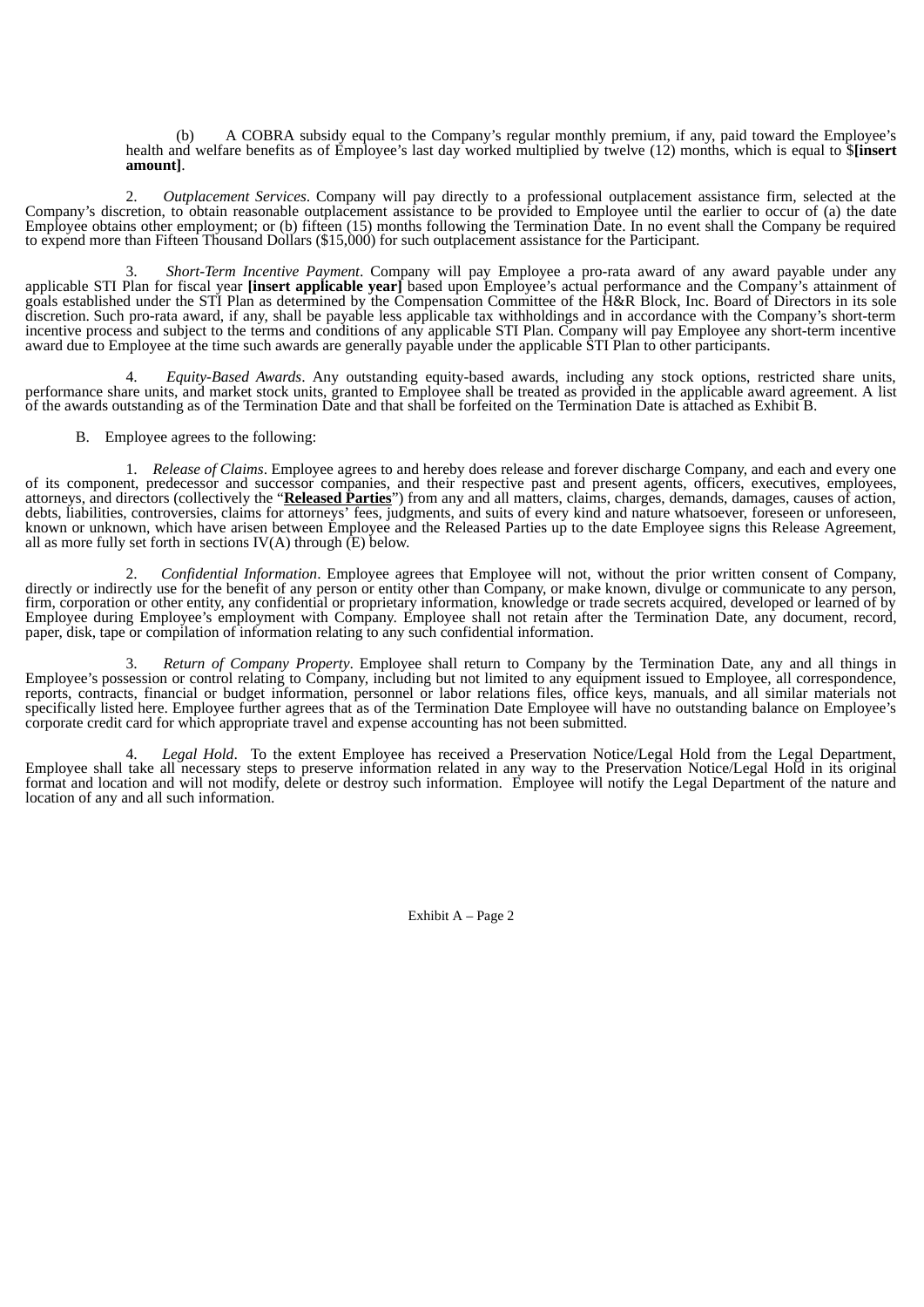5. *Confidentiality & Restrictive Covenant Agreement*. Employee acknowledges that Employee entered into a Confidentiality & Restrictive Covenant Agreement with the Company (the "**Confidentiality Agreement**"), which is attached as Exhibit C. Employee agrees that Employee is bound by the provisions of the Confidentiality Agreement and will continue, after the Termination Date, to abide by the terms of the Confidentiality Agreement.

6. *Non-disparagement*. Employee agrees that Employee will not disparage Company or make or solicit any comments to the media or others that may be considered derogatory or detrimental to the good business name or reputation of Company.

7. *Employee Availability/Cooperation*. Employee agrees to be reasonably available to the Company to respond to requests for information pertaining to or relating to the Company, or any predecessor and successor companies, or their respective past and present agents, officers, executives, employees, attorneys, directors, and assigns. Employee also agrees to reasonably assist and cooperate with the Company (and its outside counsel) in connection with the defense or prosecution of any claim that may be made or threatened against or by the Company, or in connection with any ongoing or future investigation or dispute or claim of any kind involving the Company, including any proceeding before any arbitral, administrative, judicial, legislative, or other body or agency, including preparing for and testifying in any proceeding to the extent such claims, investigations or proceedings relate to services performed or required to be performed by Employee, pertinent knowledge possessed by Employee, or any act or omission by Employee. Employee will perform all acts and execute and deliver any documents that may be reasonably necessary to carry out the provisions of this section. Upon presentment to the Company of appropriate documentation, the Company will pay directly or reimburse Employee for the reasonable out-of-pocket expenses incurred as a result of such cooperation.

8. *Resignation*. Employee agrees that, upon the Termination Date, Employee resigns from all offices, directorships, trusteeships, committee memberships, and fiduciary capacities held with, or on behalf of, the Company, and any benefit plans of the Company. Employee will execute the resignations attached as Exhibit D contemporaneously with execution of this Release Agreement, and agrees to reasonably cooperate with the Company to execute any additional resignations that the Company may determine to be required upon its further review of applicable requirements to which it is subject.

### III. Acknowledgments and Additional Terms

A. *Consideration/Revocation Period*. Employee shall have twenty-one (21) days following receipt of this Release Agreement to consider whether or not to sign this Release Agreement. Employee acknowledges that Employee may revoke acceptance of the terms and conditions of this Release Agreement at any time within seven (7) calendar days after the day on which Employee originally returned the signed copy of the Release Agreement to the Company. Such revocation, to be effective, must be delivered by written notice, in a manner so the notice is received on or before the seventh day by: General Counsel, H&R Block, Inc., One H&R Block Way, Kansas City, MO 64105. In the event Employee does not return an executed copy of this Release Agreement to the Company within the twenty-one (21) day period, or Employee revokes acceptance of the terms and conditions of this Release Agreement within the seven (7) day period following execution of this Release Agreement, Employee will not be entitled to any of the payments or benefits provided under section II(A).

B. *Opportunity to Consult Personal Attorney*. Employee acknowledges that Company has advised Employee to seek Employee's own legal counsel prior to signing this Release Agreement and that Employee has consulted or has had the opportunity to consult with Employee's personal attorney prior to executing this Release Agreement.

C. *No Admission of Liability*. Employee and Company agree that nothing in this Release Agreement is an admission by either of any wrongdoing, and that nothing in this Release Agreement is to be construed as such by anyone.

D. *Consideration*. Employee agrees that provision of the payments and benefits set forth in section II(A) and the Plan constitute payments and benefits to which Employee is not otherwise entitled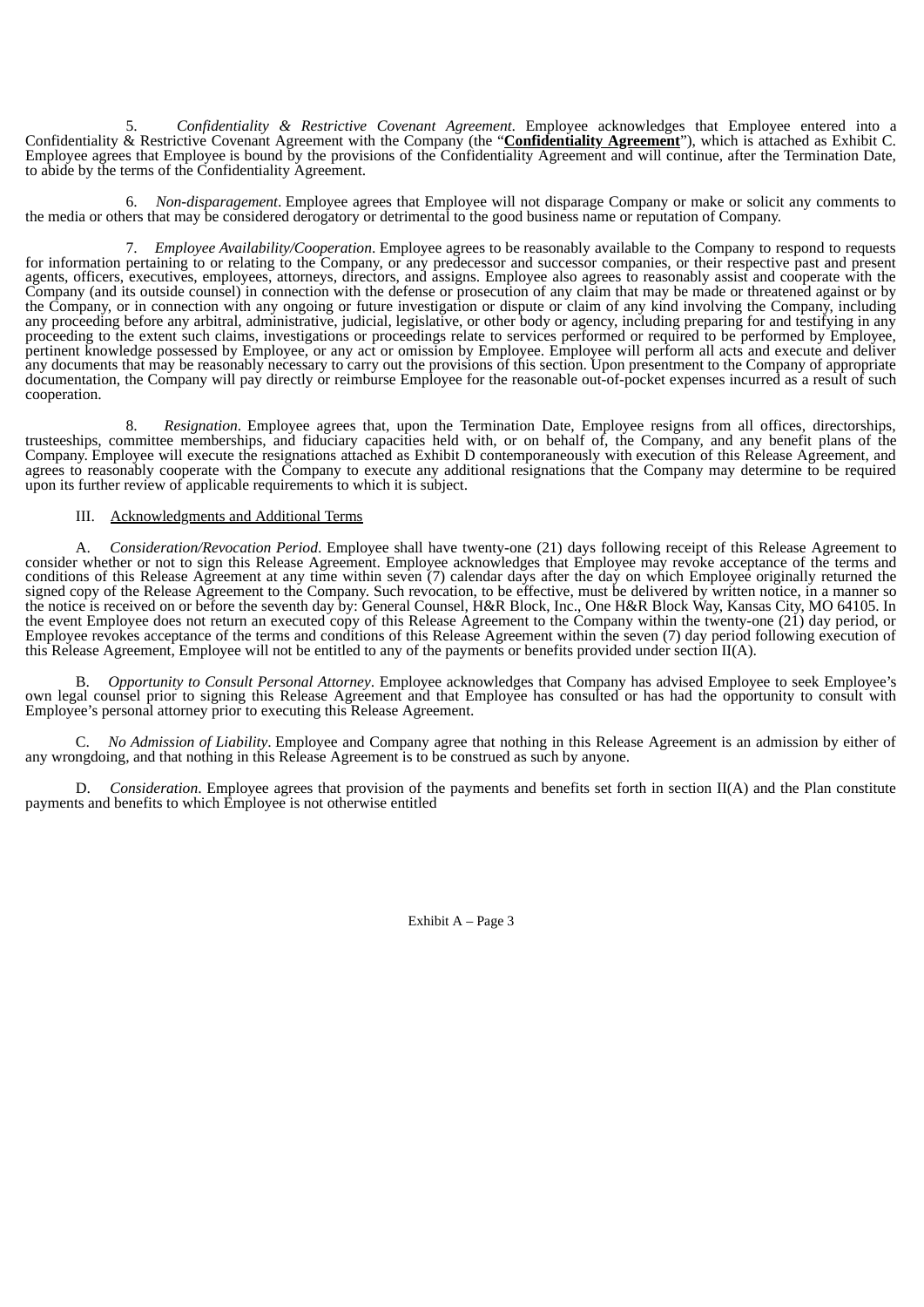and constitutes valuable consideration for the promises and representations made by Employee in this Release Agreement.

E. *Choice of Law*. All disputes which arise out of the interpretation and enforcement of this Release Agreement shall be governed by the laws of the State of Missouri without giving effect to its choice of law provisions.

F. *Entire Agreement*. This Release Agreement, including Exhibits B through D attached hereto, constitutes the entire agreement between the parties related to the subject matters set forth in this Release Agreement. The parties acknowledge the terms of the Plan can be terminated or changed according to the terms set forth in the Plan. The parties acknowledge the terms of this Release Agreement can only be changed by a written amendment to the Release Agreement signed by both parties.

G. *No Reliance*. The parties have not relied on any representations, promises, or agreements of any kind made to them in connection with this Release Agreement, except for those set forth in writing in this Release Agreement or in the Plan.

H. *Separate Signatures*. Separate copies of this Release Agreement shall constitute originals which may be signed separately but which together will constitute one single agreement.

I. *Effective Date*. This Release Agreement becomes effective and binding on the eighth calendar day following Employee's execution of the Release Agreement pursuant to section III(A).

J. *Severability*. If any provision of this Release Agreement, including the Plan, is held to be invalid, the remaining provisions shall remain in full force and effect. In addition, if a court of competent jurisdiction determines the restrictions contained in the Confidentiality Agreement attached as Exhibit C to be invalid, illegal, or otherwise unenforceable or unreasonable in scope, the validity, legality, and enforceability of the other provisions of this Release Agreement shall not be affected thereby. Any such restriction(s) in the Confidentiality Agreement determined by a court of competent jurisdiction to be invalid, illegal, or otherwise unenforceable or unreasonable will be considered by the Company and Employee to be amended as to the scope of protection, time and geographic area in whatever manner, if any, is considered reasonable by that court and, as so amended, will be enforced.

K. *Continuing Obligations*. Any continuing obligations Employee has after separation of employment pursuant to any written agreement with Company, the Plan, or by operation of law are intended to survive this Release Agreement. The terms of this Release Agreement add to any such obligations and are not intended to otherwise modify them in any way.

L. *Compensation, Injuries, Leave, Ethics*. Employee acknowledges that: (1) upon receipt of a final paycheck, Employee has received all compensation due through the Termination Date as a result of services performed for Company, except as otherwise provided in this Release Agreement; (2) Employee has reported to Company any and all work-related injuries incurred during employment; (3) Company properly provided any requested leave of absence because of Employee's or a family member's health condition and Employee has not been subjected to any improper treatment, conduct or actions due to a request for or taking such leave; and (4) Employee has provided the Company with written notice of any and all concerns regarding suspected ethical and compliance issues or violations on the part of Company.

M. *409A Representations*. Company has made a good faith effort to comply with current guidance under Section 409A of the Internal Revenue Code. Notwithstanding the foregoing or any provision in this Release Agreement to the contrary, Company does not warrant or promise compliance with Section 409A, and Employee understands and agrees that Employee shall not have any claim against Company with respect to Section 409A or for any good faith effort taken to comply with Section 409A.

### IV. Release

A. In consideration of the recitations and agreements listed above, Employee releases, and forever discharges Company and each and every one of its component, predecessor, and successor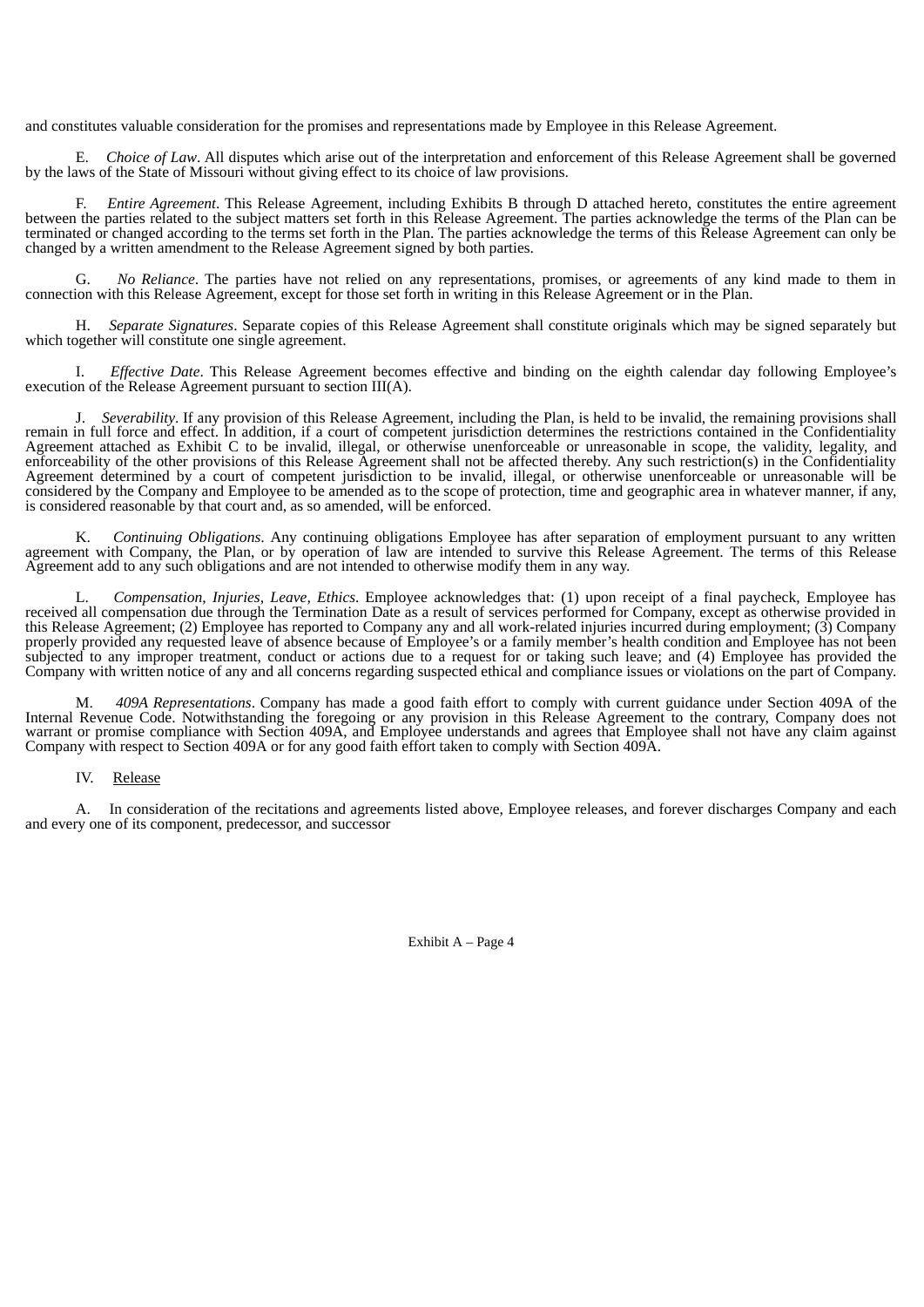companies, and their respective past and present agents, officers, executives, employees, attorneys, and directors (collectively the "**Released Parties**"), from any and all matters, claims, charges, demands, damages, causes of action, debts, liabilities, controversies, claims for attorneys' fees, judgments, and suits of every kind and nature whatsoever, foreseen or unforeseen, known or unknown, which have arisen between Employee and the Released Parties up to the date Employee signs this Release Agreement.

B. This release of claims includes, but is not limited to: (1) any claims Employee may have relating to any aspect of Employee's employment with the Released Parties and/or the separation of that employment; (2) any breach of an actual or implied contract of employment between Employee and the Released Parties; (3) any claim of unjust or tortious discharge; (4) any common law claim (including but not limited to fraud, negligence, intentional or negligent infliction of emotional distress, negligent hiring/retention/supervision, or defamation); (5) any claims arising under (i) the Civil Rights Act of 1866, 42 U.S.C. § 1981, (ii) the Civil Rights Act of 1964, 42 U.S.C. §§ 2000e, et seq., as amended by the Civil Rights Act of 1991, (iii) the Age Discrimination in Employment Act (the "**ADEA**"), 29 U.S.C. §§ 621, et seq. (including but not limited to the Older Worker Benefit Protection Act (the "**OWBPA**")), (iv) the Employee Retirement Income Security Act ("ERISA"), 29 U.S.C. §§ 1001, et seq., (v) the Rehabilitation Act of 1973, 29 U.S.C. §§ 701, et seq., (vi) the American with Disabilities Act, 42 U.S.C. §§ 12101, et seq., (vii) the Occupational Safety and Health Act, 29 U.S.C. §§ 651, et. seq., and (viii) the Worker Adjustment and Retraining Notification Act, 29 U.S.C. §§ 2101, et seq.; (6) any applicable state or local employment discrimination statute or ordinance; and (7) any other federal, state, or local statutes or ordinances.

C. Employee represents and warrants that, as of the date Employee signs this Release Agreement, Employee has not filed or commenced any suit, claim, charge, complaint, or other legal proceeding of any kind against the Released Parties.

D. The above release does not waive claims: (1) for unemployment or workers' compensation; (2) for vested rights under ERISAcovered employee benefit plans as applicable on the date Employee signs this Release Agreement; (3) that may arise after Employee signs this Release Agreement; or (4) which cannot be released by private agreement.

E. Employee agrees that Employee waives any right to participate in any settlement, verdict or judgment in any class, collective or multi-party action against the Released Parties arising from conduct occurring on or before the date Employee signs this Release Agreement, and that Employee waives any right to accept anything of value or any injunctive relief associated with any such pending or threatened class, collective or multi-party action against the Released Parties.

### **V. No Interference with Rights**

Nothing in this Release Agreement or any Confidentiality & Restrictive Covenant Agreement, including but not limited to, the release of claims, confidential information, return of property, non-solicitation of employees, non-solicitation of customers, non**competition, non-disparagement, availability/cooperation, agreement to arbitrate and acknowledgement provisions, (1) limits or** affects Employee's right to challenge the validity of this Release Agreement under the ADEA or the OWBPA; (2) prevents Employee from filing a charge or complaint with, or from participating in an investigation or proceeding conducted by, the Equal Employment Opportunity Commission, National Labor Relations Board, the Securities and Exchange Commission, or any other federal, state or local agency charged with the enforcement of any laws, including providing documents or other information; or (3) prevents Employee from exercising rights under Section 7 of the National Labor Relations Act to engage in joint activity with other employees, although by signing this release Employee is waiving rights to individual relief (including backpay, frontpay, reinstatement or other legal or equitable relief) in any charge, complaint, lawsuit, or other proceeding brought by Employee or on Employee's behalf by any third-party, except for any right Employee may have to receive a payment from a government agency (and not the Company) for information provided to the government agency or where otherwise prohibited. Notwithstanding Employee's confidentiality and non-disclosure obligations in this Release Agreement and otherwise, Employee understands that as provided by the Federal Defend Trade Secrets Act, Employee will not be held criminally or civilly liable under any federal or state trade secret **law for the disclosure**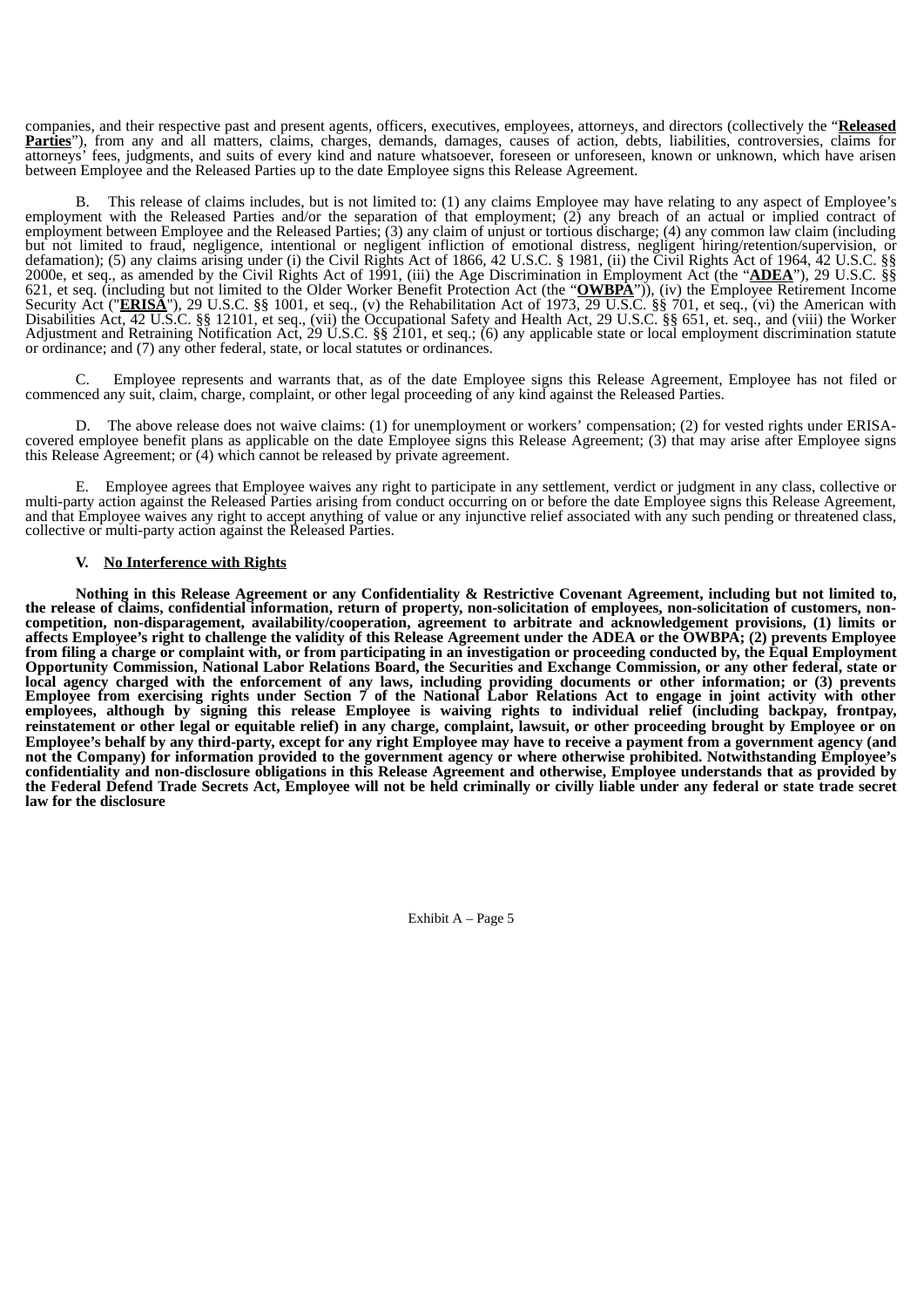of a trade secret made: (i) in confidence to a federal, state, or local government official, either directly or indirectly, or to an attorney, and solely for the purpose of reporting or investigating a suspected violation of law; or (ii) in a complaint or other document filed in a **lawsuit or other proceeding, if such filing is made under seal.**

### **THIS IS A RELEASE OF CLAIMS - READ CAREFULLY BEFORE SIGNING**

I have read this Severance and Release Agreement. Company advised me to seek the advice of counsel regarding the meaning and effect of this Release Agreement, and I have had the opportunity to do so. I fully understand the terms of this Release Agreement and I understand it is a complete and final release of any of my claims against the Released Parties (as defined in this Release Agreement). I sign this Release Agreement as my own free act and deed.

## **[EMPLOYEE NAME]**

Date:

**[EMPLOYING ENTITY]**

By: Title:

Date: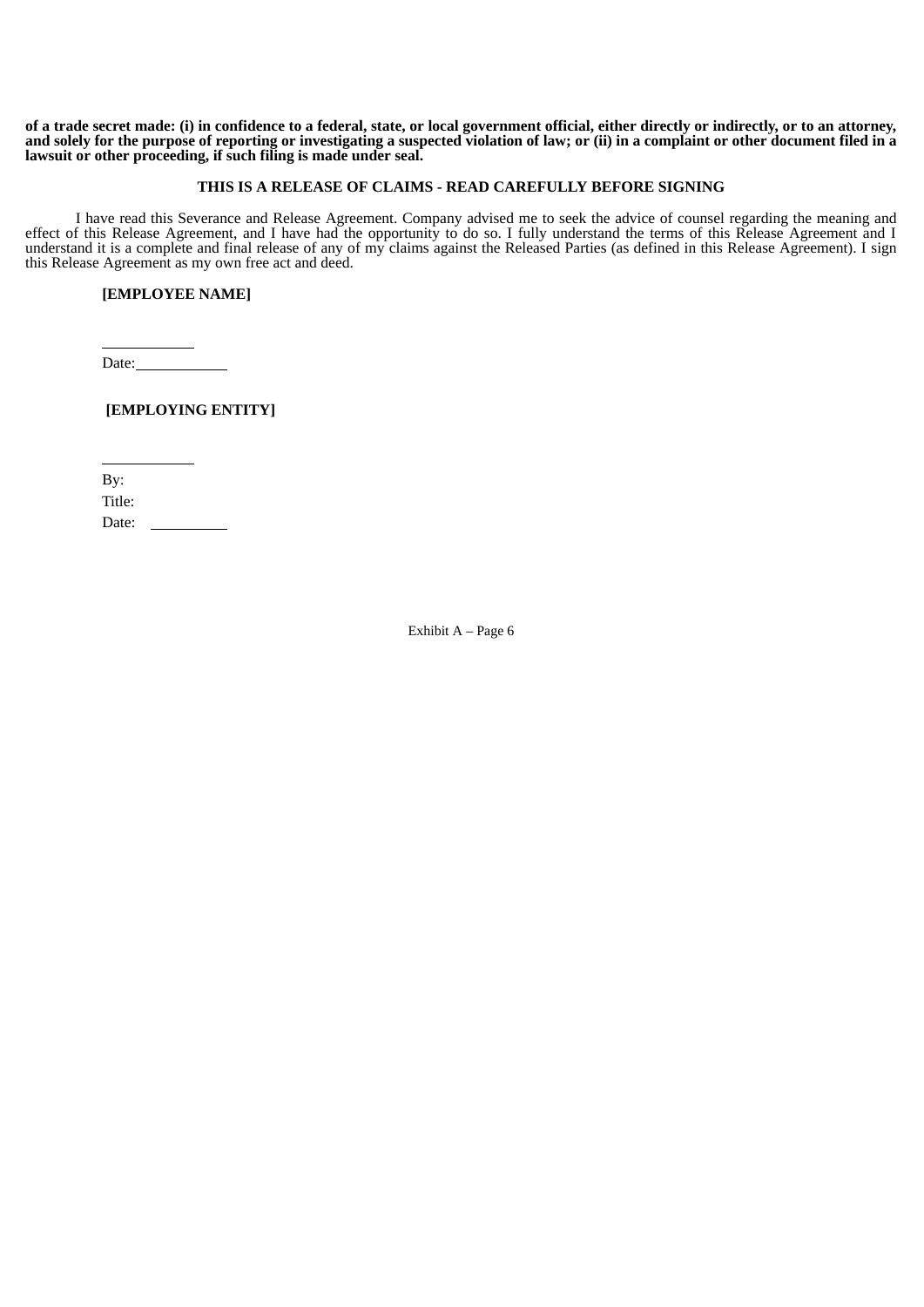## **EXHIBIT A**

**H&R BLOCK, INC. EXECUTIVE SEVERANCE PLAN**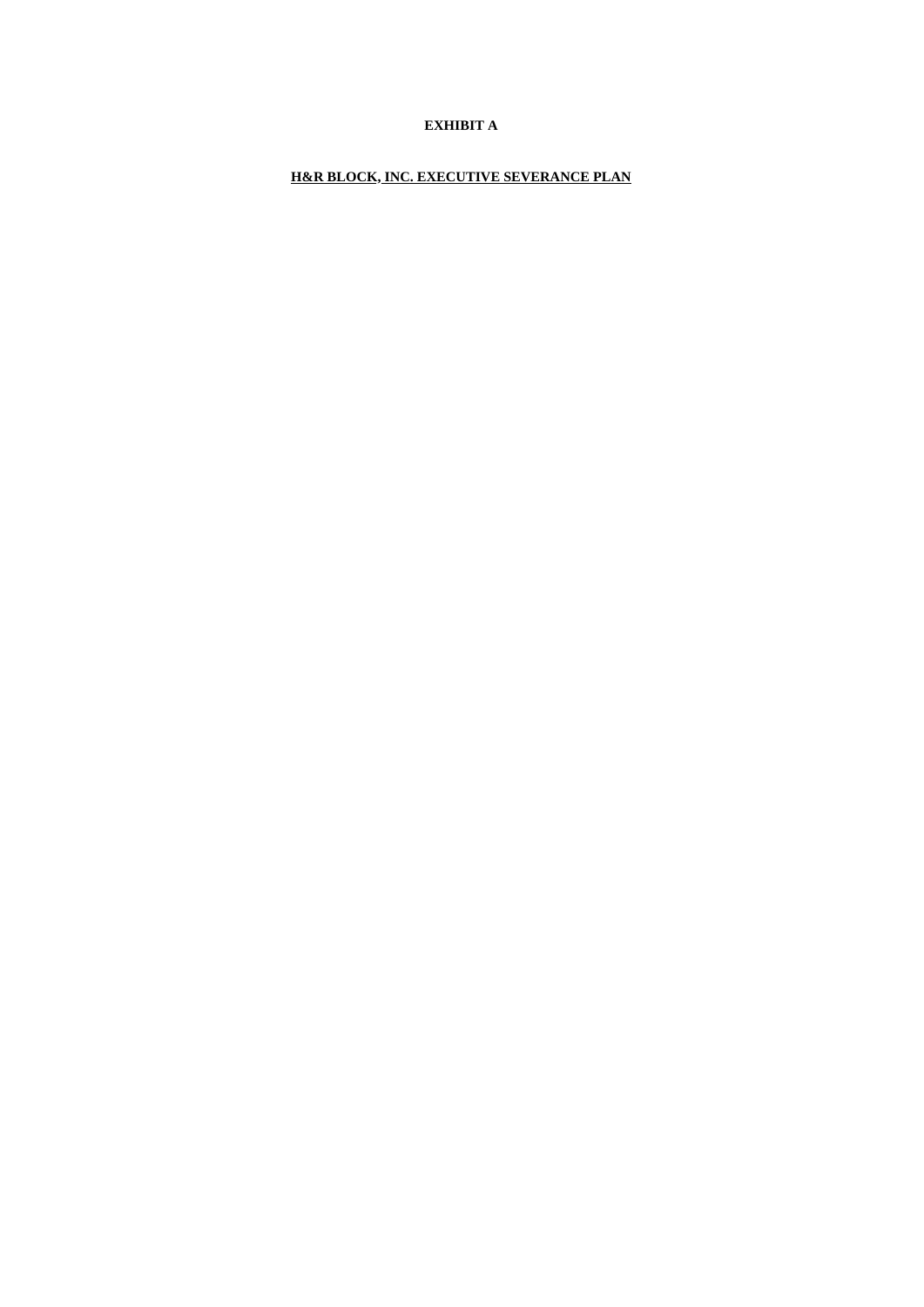## **EXHIBIT B**

## **EQUITY AWARDS SUMMARY**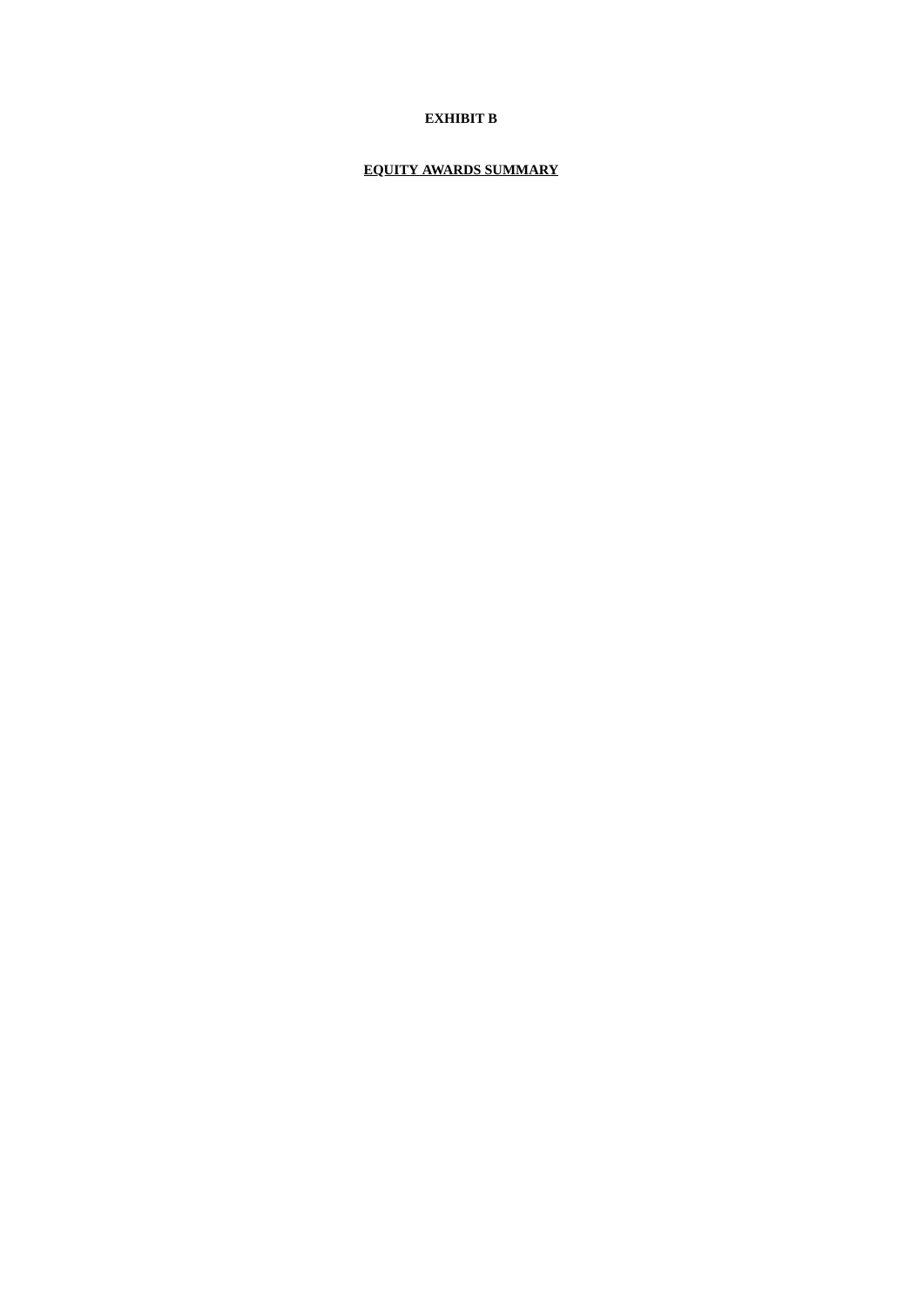## **EXHIBIT C**

**CONFIDENTIALITY & RESTRICTIVE COVENANT AGREEMENT**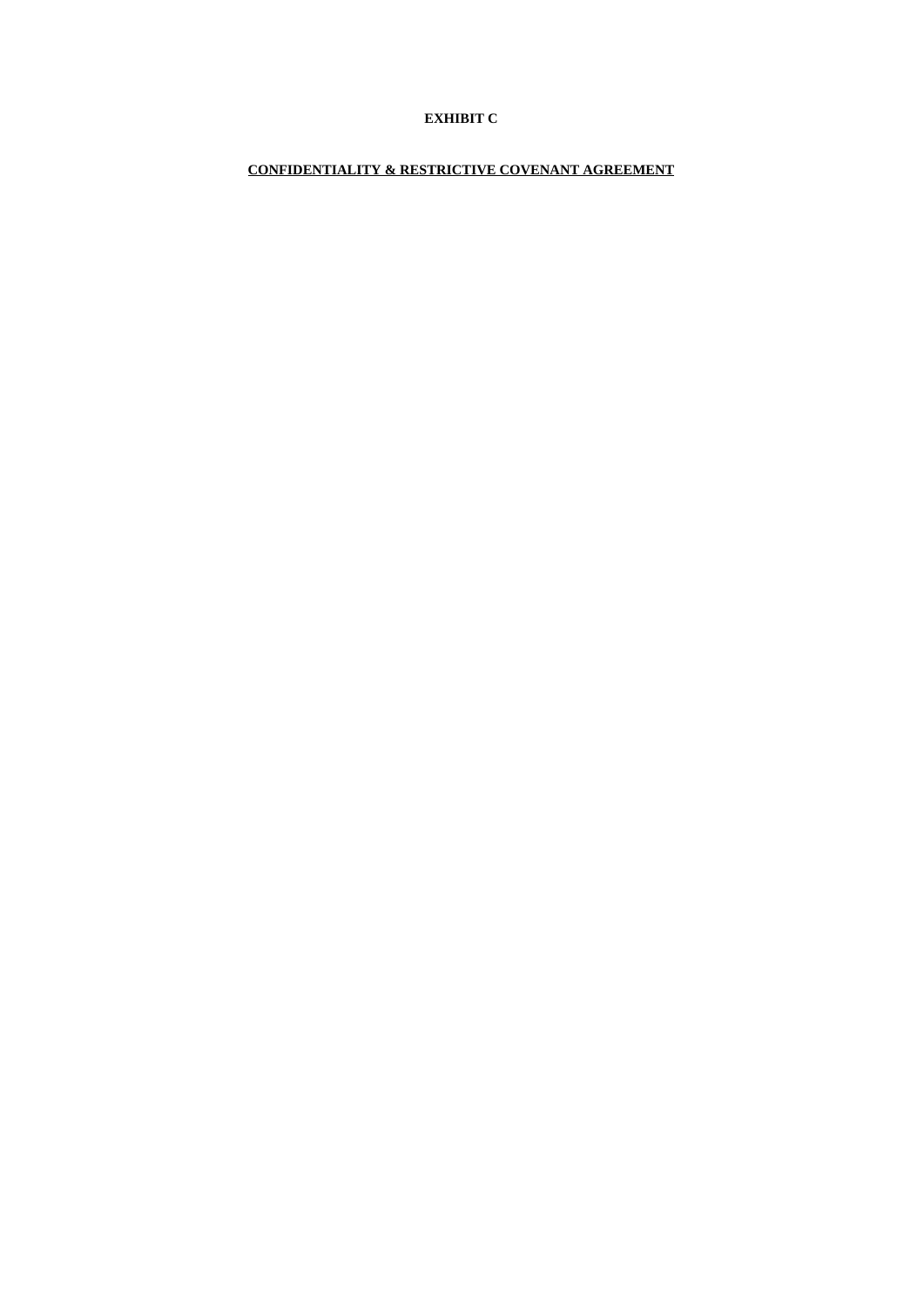## **EXHIBIT D**

## **RESIGNATION**

To Whom It May Concern:

Effective **[INSERT DATE]**, I hereby resign from the following officer and director positions:

| <b>Entity Name</b> | Title |
|--------------------|-------|
|                    |       |
|                    |       |
|                    |       |
|                    |       |
|                    |       |
|                    |       |
|                    |       |
|                    |       |
|                    |       |
|                    |       |
|                    |       |
|                    |       |
|                    |       |
|                    |       |
|                    |       |
|                    |       |
|                    |       |
|                    |       |
|                    |       |

\_\_\_\_\_\_\_\_\_\_\_\_\_\_\_\_\_\_\_\_\_\_\_\_\_\_\_\_\_\_\_\_\_\_\_\_ **[EMPLOYEE NAME]**

Dated: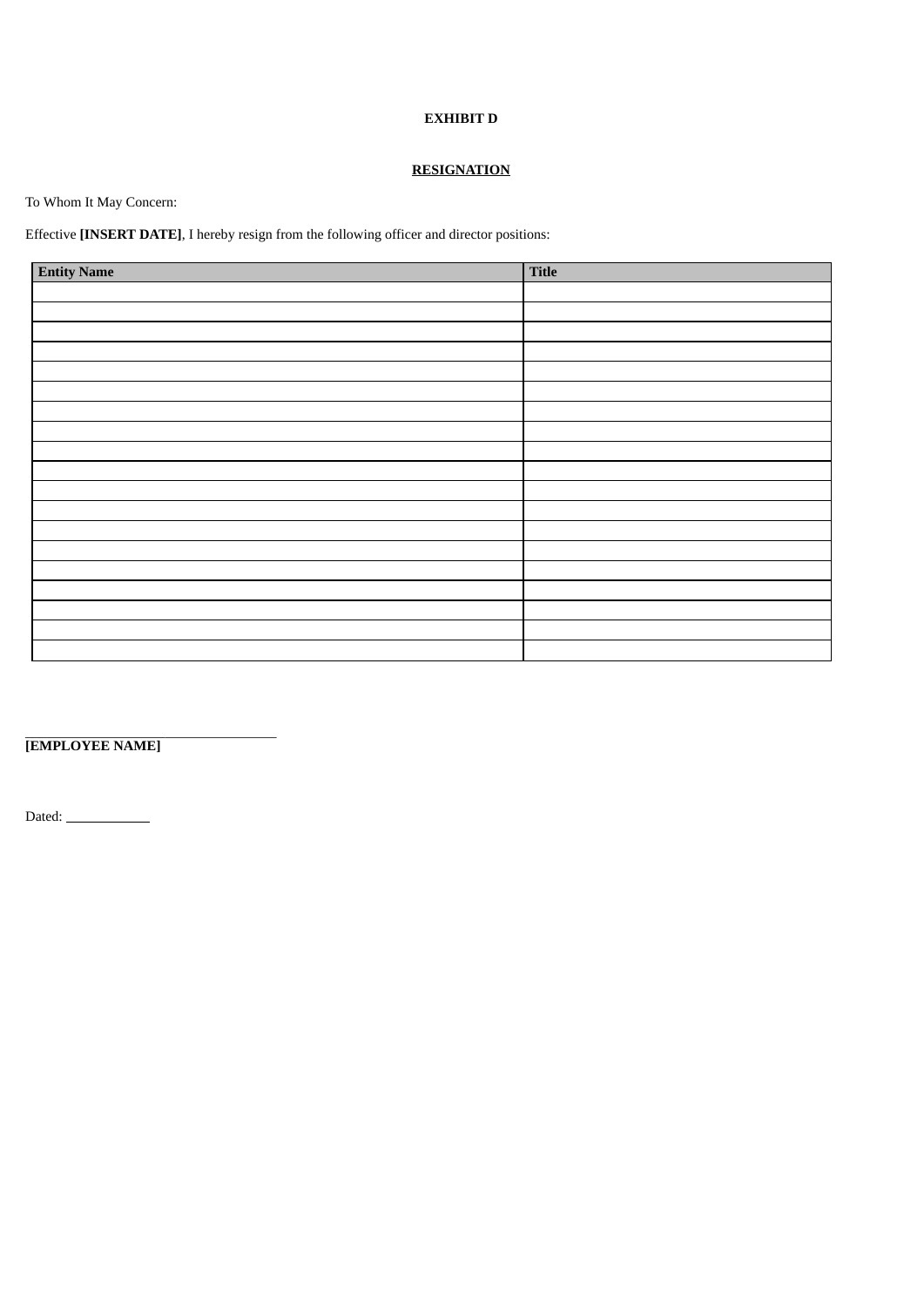## **CERTIFICATION PURSUANT TO SECTION 302 OF THE SARBANES-OXLEY ACT OF 2002**

<span id="page-54-0"></span>I, Jeffrey J. Jones II, Chief Executive Officer, certify that:

1. I have reviewed this quarterly report on Form 10-Q of H&R Block, Inc.;

2. Based on my knowledge, this report does not contain any untrue statement of a material fact or omit to state a material fact necessary to make the statements made, in light of the circumstances under which such statements were made, not misleading with respect to the period covered by this report;

3. Based on my knowledge, the financial statements, and other financial information included in this report, fairly present in all material respects the financial condition, results of operations and cash flows of the registrant as of, and for, the periods presented in this report;

4. The registrant's other certifying officer and I are responsible for establishing and maintaining disclosure controls and procedures (as defined in Exchange Act Rules 13a-15(e) and 15d-15(e)) and internal control over financial reporting (as defined in Exchange Act Rules 13a-15(f) and 15d-15(f)) for the registrant and have:

(a) Designed such disclosure controls and procedures, or caused such disclosure controls and procedures to be designed under our supervision, to ensure that material information relating to the registrant, including its consolidated subsidiaries, is made known to us by others within those entities, particularly during the period in which this report is being prepared;

(b) Designed such internal control over financial reporting, or caused such internal control over financial reporting to be designed under our supervision, to provide reasonable assurance regarding the reliability of financial reporting and the preparation of financial statements for external purposes in accordance with generally accepted accounting principles;

(c) Evaluated the effectiveness of the registrant's disclosure controls and procedures and presented in this report our conclusions about the effectiveness of the disclosure controls and procedures, as of the end of the period covered by this report based on such evaluation; and

(d) Disclosed in this report any change in the registrant's internal control over financial reporting that occurred during the registrant's most recent fiscal quarter (the registrant's fourth fiscal quarter in the case of an annual report) that has materially affected, or is reasonably likely to materially affect, the registrant's internal control over financial reporting; and

5. The registrant's other certifying officer and I have disclosed, based on our most recent evaluation of internal control over financial reporting, to the registrant's auditors and the audit committee of the registrant's board of directors (or persons performing the equivalent functions):

(a) All significant deficiencies and material weaknesses in the design or operation of internal control over financial reporting which are reasonably likely to adversely affect the registrant's ability to record, process, summarize and report financial information; and

(b) Any fraud, whether or not material, that involves management or other employees who have a significant role in the registrant's internal control over financial reporting.

Date: May 10, 2022 *Date:* May 10, 2022 *Date:* May 10, 2022

Jeffrey J. Jones II

Chief Executive Officer H&R Block, Inc.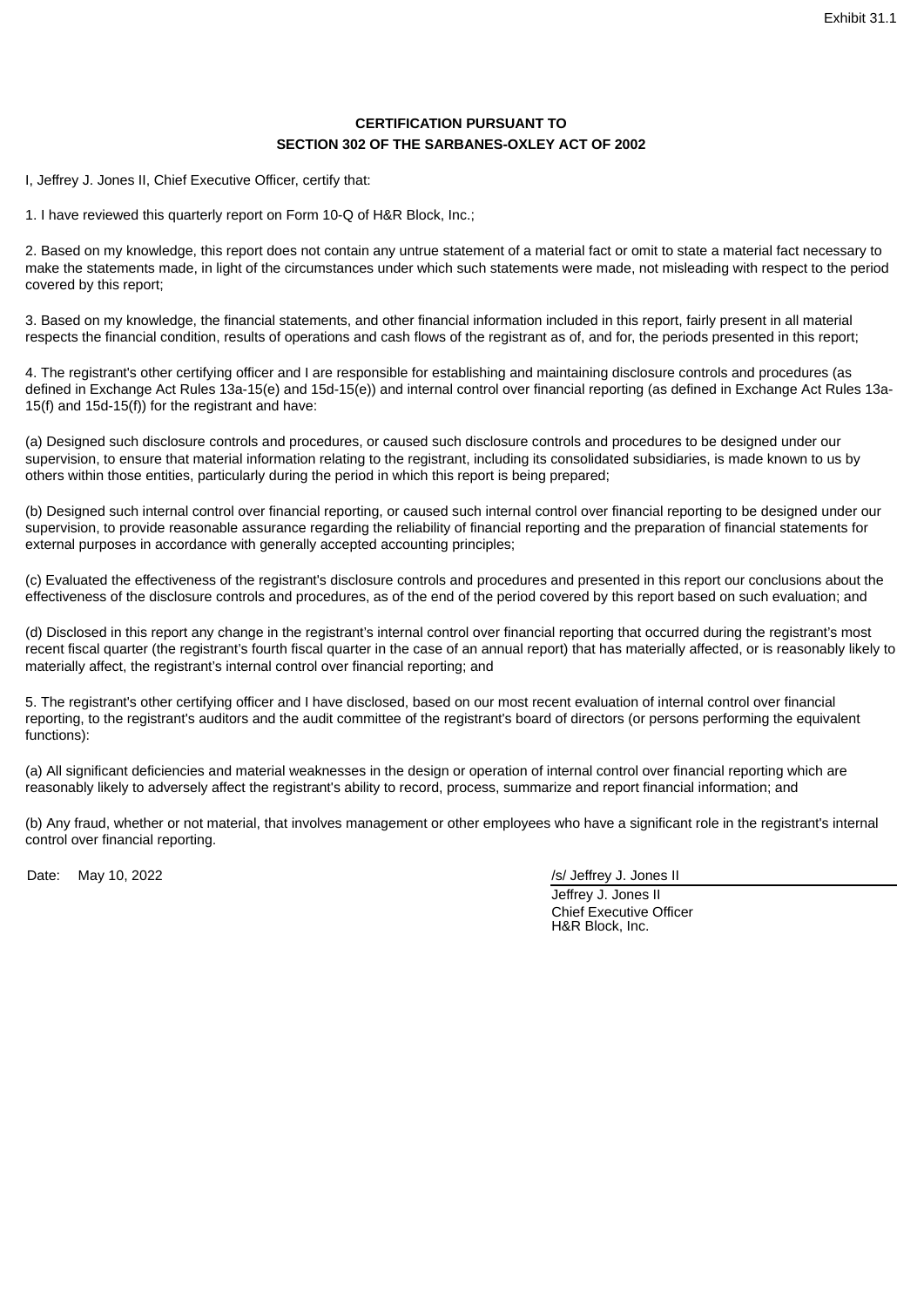## **CERTIFICATION PURSUANT TO SECTION 302 OF THE SARBANES-OXLEY ACT OF 2002**

<span id="page-55-0"></span>I, Tony G. Bowen, Chief Financial Officer, certify that:

1. I have reviewed this quarterly report on Form 10-Q of H&R Block, Inc.;

2. Based on my knowledge, this report does not contain any untrue statement of a material fact or omit to state a material fact necessary to make the statements made, in light of the circumstances under which such statements were made, not misleading with respect to the period covered by this report;

3. Based on my knowledge, the financial statements, and other financial information included in this report, fairly present in all material respects the financial condition, results of operations and cash flows of the registrant as of, and for, the periods presented in this report;

4. The registrant's other certifying officer and I are responsible for establishing and maintaining disclosure controls and procedures (as defined in Exchange Act Rules 13a-15(e) and 15d-15(e)) and internal control over financial reporting (as defined in Exchange Act Rules 13a-15(f) and 15d-15(f)) for the registrant and have:

(a) Designed such disclosure controls and procedures, or caused such disclosure controls and procedures to be designed under our supervision, to ensure that material information relating to the registrant, including its consolidated subsidiaries, is made known to us by others within those entities, particularly during the period in which this report is being prepared;

(b) Designed such internal control over financial reporting, or caused such internal control over financial reporting to be designed under our supervision, to provide reasonable assurance regarding the reliability of financial reporting and the preparation of financial statements for external purposes in accordance with generally accepted accounting principles;

(c) Evaluated the effectiveness of the registrant's disclosure controls and procedures and presented in this report our conclusions about the effectiveness of the disclosure controls and procedures, as of the end of the period covered by this report based on such evaluation; and

(d) Disclosed in this report any change in the registrant's internal control over financial reporting that occurred during the registrant's most recent fiscal quarter (the registrant's fourth fiscal quarter in the case of an annual report) that has materially affected, or is reasonably likely to materially affect, the registrant's internal control over financial reporting; and

5. The registrant's other certifying officer and I have disclosed, based on our most recent evaluation of internal control over financial reporting, to the registrant's auditors and the audit committee of the registrant's board of directors (or persons performing the equivalent functions):

(a) All significant deficiencies and material weaknesses in the design or operation of internal control over financial reporting which are reasonably likely to adversely affect the registrant's ability to record, process, summarize and report financial information; and

(b) Any fraud, whether or not material, that involves management or other employees who have a significant role in the registrant's internal control over financial reporting.

Date: May 10, 2022 *Date:* May 10, 2022 *Date:* May 10, 2022

Tony G. Bowen Chief Financial Officer H&R Block, Inc.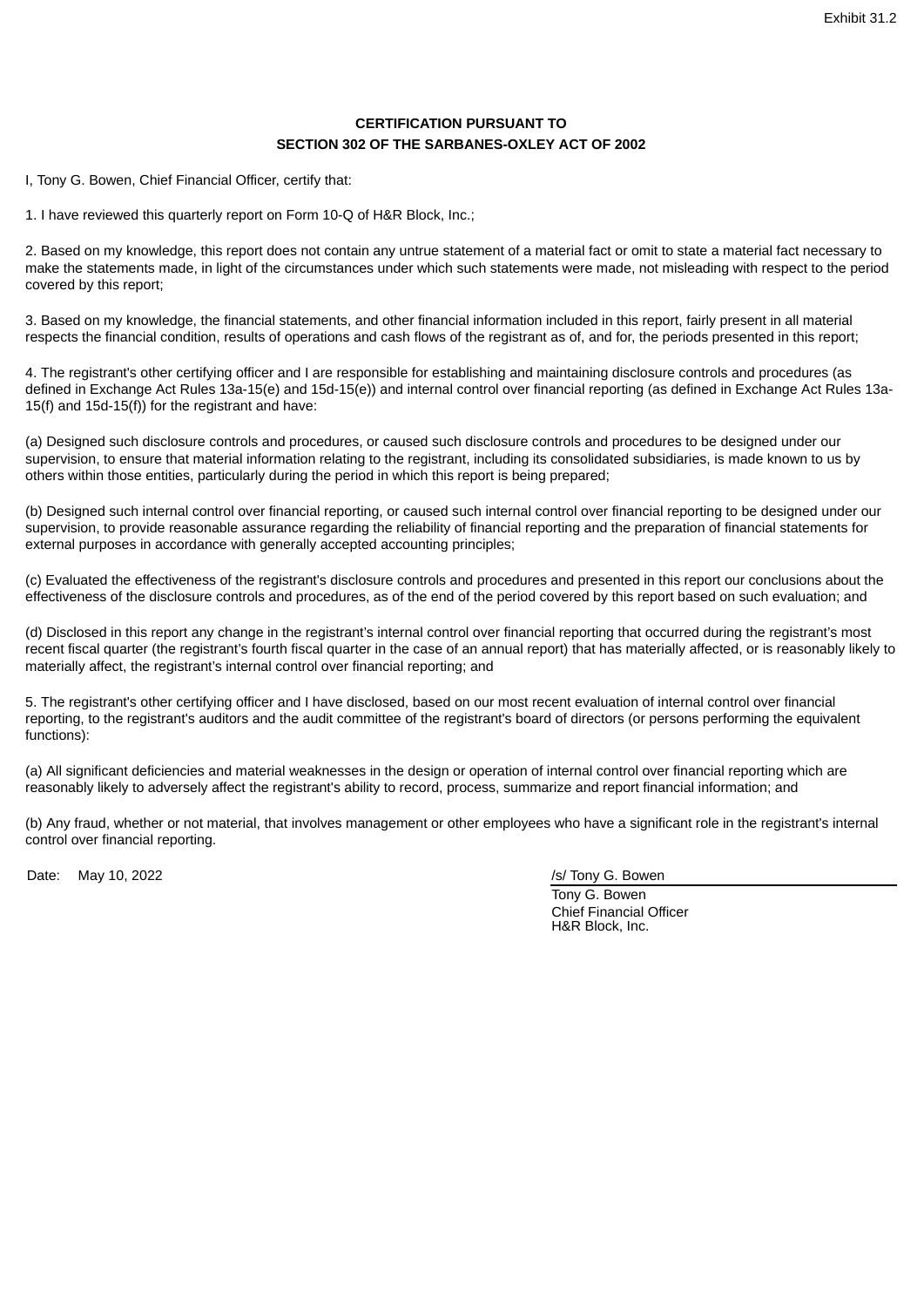## **CERTIFICATION PURSUANT TO 18 U.S.C. SECTION 1350, AS ADOPTED PURSUANT TO SECTION 906 OF THE SARBANES-OXLEY ACT OF 2002**

<span id="page-56-0"></span>In connection with the quarterly report of H&R Block, Inc. (the "Company") on Form 10‑Q for the fiscal quarter ended March 31, 2022 as filed with the Securities and Exchange Commission on the date hereof (the "Report"), I, Jeffrey J. Jones II, Chief Executive Officer of the Company, certify pursuant to 18 U.S.C. § 1350, as adopted pursuant to § 906 of the Sarbanes-Oxley Act of 2002, that:

- (1) The Report fully complies with the requirements of Section 13(a) or 15(d) of the Securities Exchange Act of 1934; and
- (2) The information contained in the Report fairly presents, in all material respects, the financial condition and results of operations of the Company.

/s/ Jeffrey J. Jones II

Jeffrey J. Jones II Chief Executive Officer H&R Block, Inc. May 10, 2022